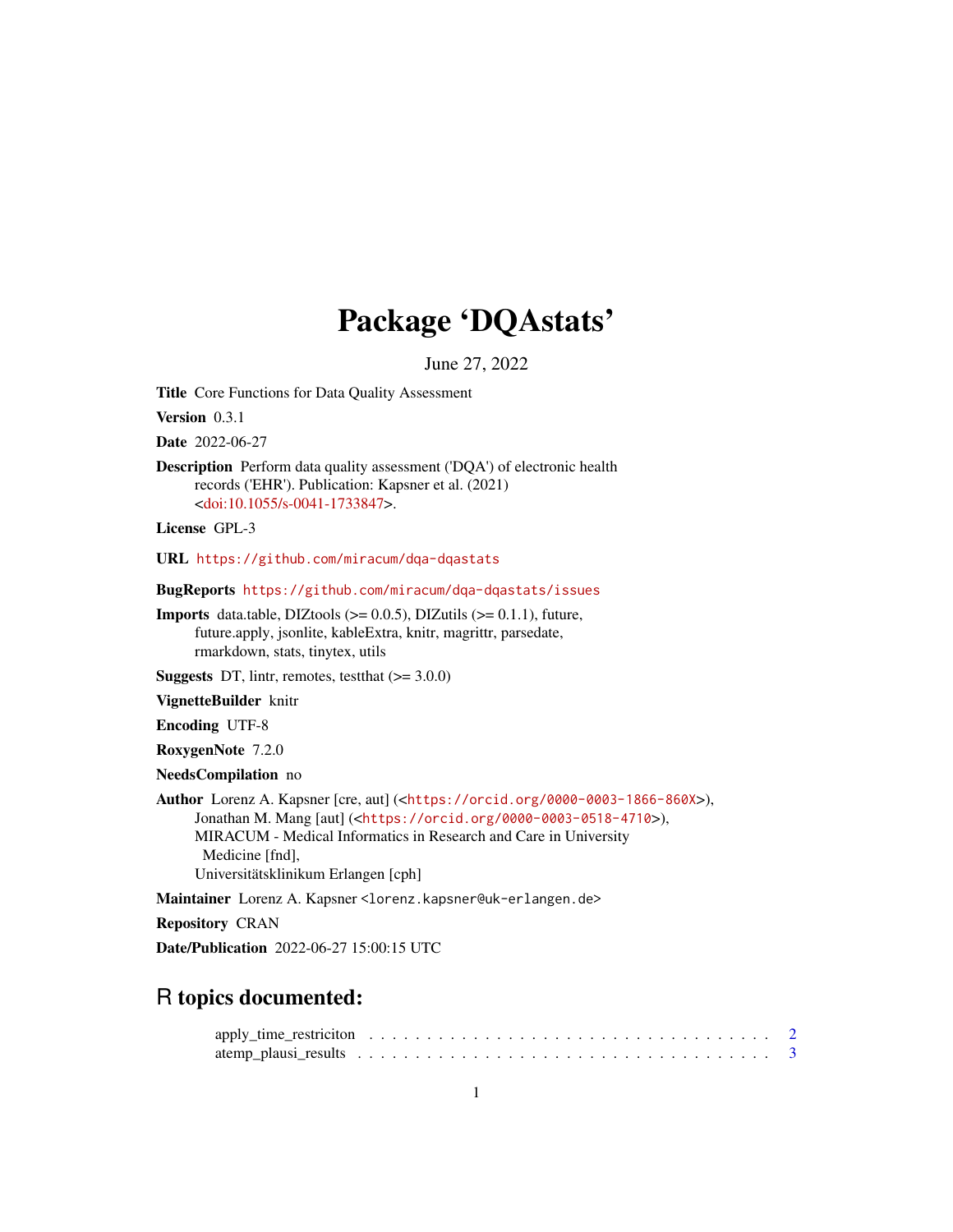<span id="page-1-0"></span>

| Index | 53 |
|-------|----|

apply\_time\_restriciton

*Time filtering of data.table or sql-strings.*

# Description

Internal function to filter the input data (or SQL) depending on provided time information. Sensitive to SQL dialects.

# Usage

```
apply_time_restriciton(
 data,
  key,
  lower_limit,
 upper_limit,
  system_name = NULL,
  system_type,
  mdr,
  logfile_dir = NULL,
```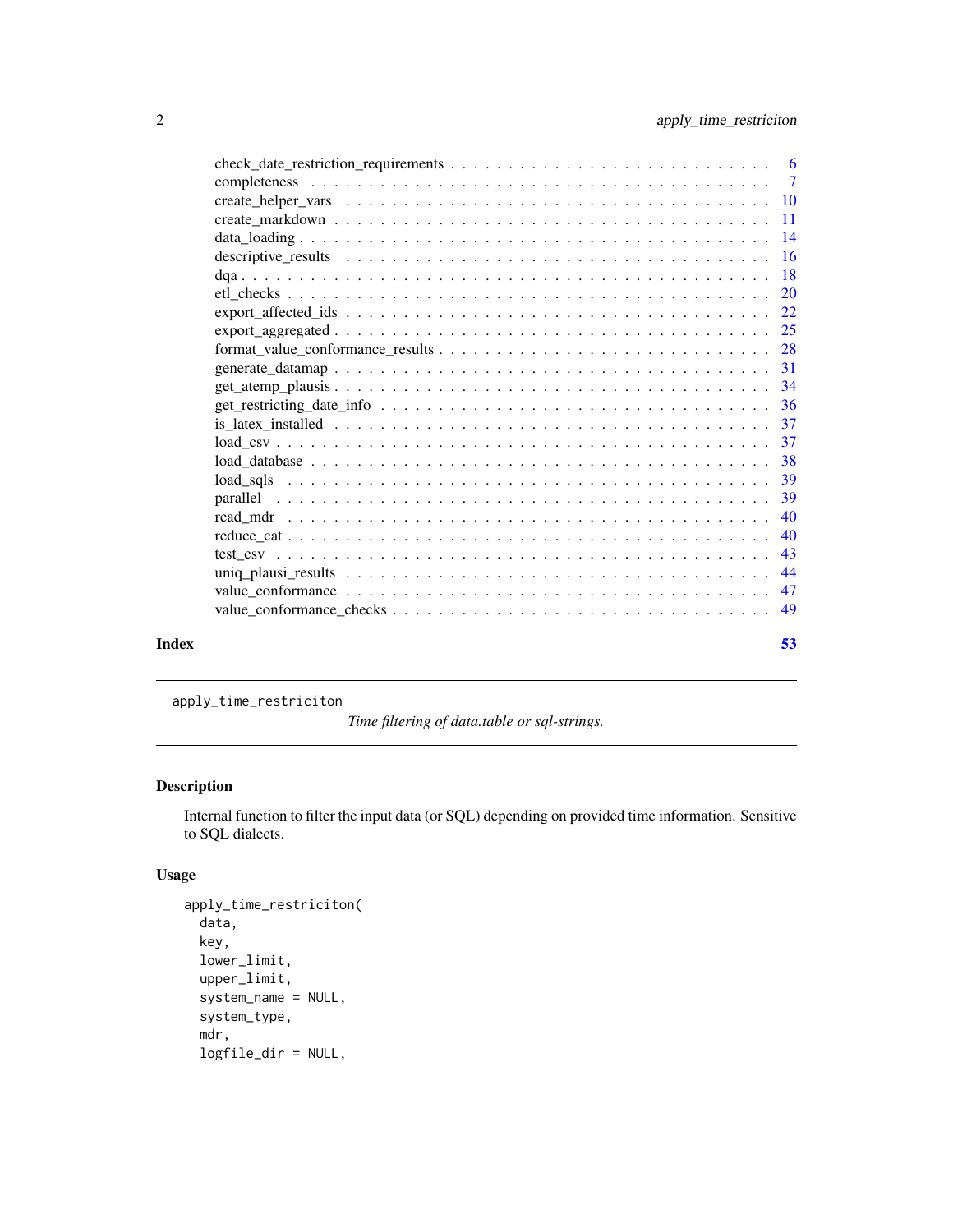```
db_{con} = NULL,sql_create_view_all = list(),
  verify_on_db = TRUE
\mathcal{L}
```
# Arguments

| data                | If system_type is a database, the sql-string goes here. If system_type is 'csv',<br>the data table of this csv goes here. Sensitive to SQL dialects.                                                                      |
|---------------------|---------------------------------------------------------------------------------------------------------------------------------------------------------------------------------------------------------------------------|
| key                 | The key from the mdr.                                                                                                                                                                                                     |
| lower_limit         | The posixet timestamp of the lower filtering boundary.                                                                                                                                                                    |
| upper_limit         | The posixet timestamp of the upper filtering boundary.                                                                                                                                                                    |
| system_name         | (Optional for non-database-changes) 'i2b2'/'p21csv'/'omop'/                                                                                                                                                               |
| system_type         | 'postgres'/'oracle'/'csv'                                                                                                                                                                                                 |
| mdr                 | (Optional for non-database-changes) The internal MDR (get it from 'rv\$mdr')                                                                                                                                              |
| logfile_dir         | (Optional) The directory to store the logfile in. Defaults to NULL.                                                                                                                                                       |
| db_con              | (Optional for non-database-changes) The connection to the database. Used to<br>create the views we need later to apply the SQLs to.                                                                                       |
| sql_create_view_all |                                                                                                                                                                                                                           |
|                     | (Optional, list). A list containing the SQLs to create all Views for the time-<br>filtering. This is needed for the printing-friendly SQL including this view-<br>creating SQLs and the actual data-extracting SQL query. |
| verify_on_db        | A boolean. If the view should be verified on the database (default: 'TRUE').                                                                                                                                              |
|                     |                                                                                                                                                                                                                           |

# Value

If system\_type is a database, a list with the new sql-string containing the temporal filtering will be returned under \$sql ('order by' parts will be removed) and a printable sql containing the commands to create the view needed to run the sql under \$sql\_extended. If system\_type is 'csv', the filtered data.table will be returned.

atemp\_plausi\_results *atemp\_plausi\_results helper function*

# Description

Internal function to generate the results of the 'Atemporal Plausibility' checks.

### Usage

```
atemp_plausi_results(rv, atemp_vars, mdr, headless = FALSE)
```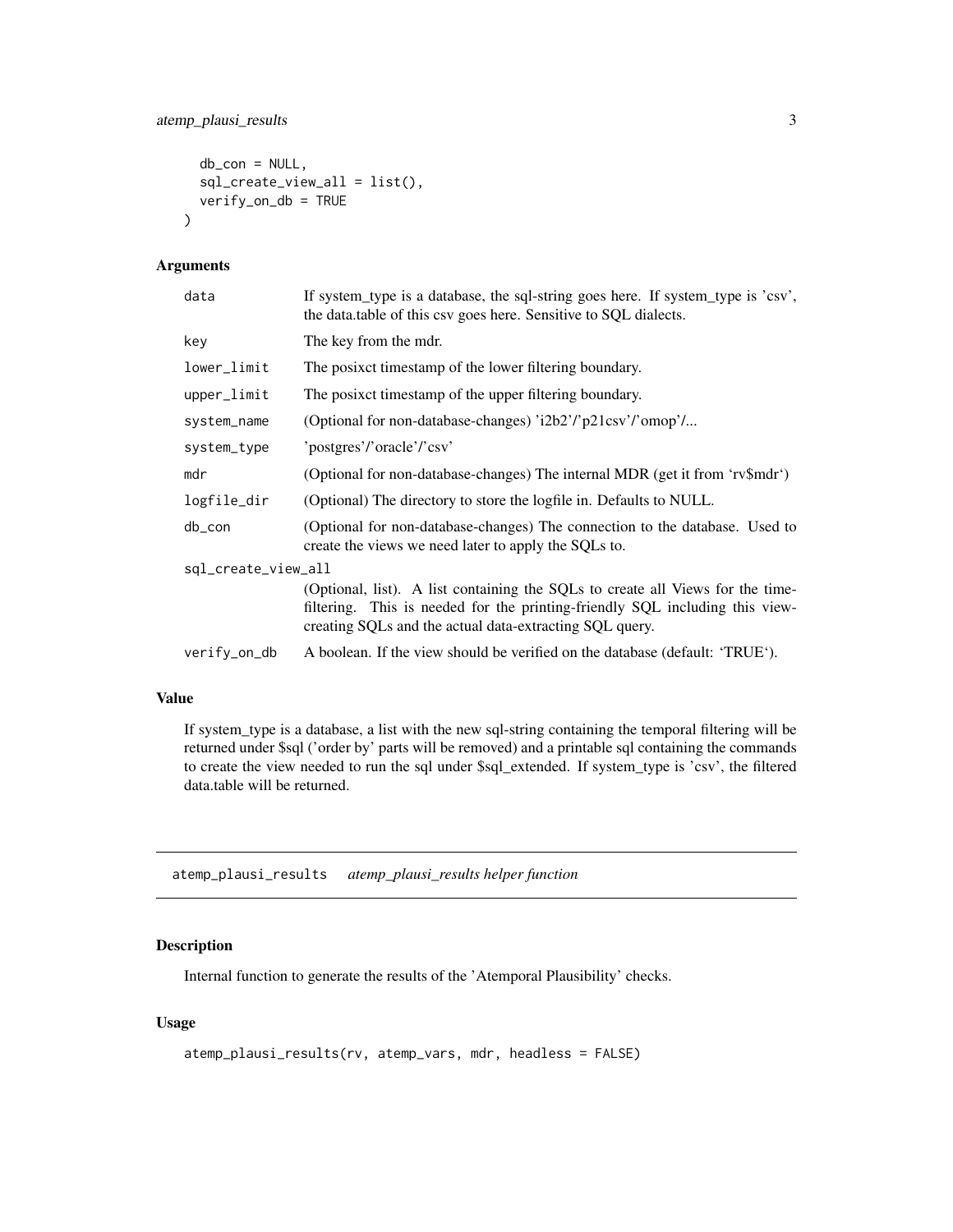#### **Arguments**

| rv         | A list object. Internal list simulating Shiny's 'reactive values'.                                                                              |
|------------|-------------------------------------------------------------------------------------------------------------------------------------------------|
| atemp_vars | These are the atemporal variables                                                                                                               |
| mdr        | A data table object containing the MDR.                                                                                                         |
| headless   | A boolean (default: FALSE). Indicating, if the function is run only in the console<br>$(heads = TRUE)$ or on a GUI frontend $(heads = FALSE)$ . |

# Value

A list with one entry for each atemporal plausibility check containing the results. Each entry contains the following (nested) list items:

- description A nested list with the description of the plausibility check for the source data system and the target data system.
- counts A nested list with the frequency count results for the source data system and the target data system.
- statistics A nested list with the plausibility check results for the source data system and the target data system.

```
utils_path <- system.file(
  "demo_data/utilities/",
  package = "DQAstats"
)
mdr_filename <- "mdr_example_data.csv"
rv \leftarrow list()rv$mdr <- read_mdr(
 utils_path = utils_path,
  mdr_filename <- mdr_filename
)
source_system_name <- "exampleCSV_source"
target_system_name <- "exampleCSV_target"
rv <- c(rv, create_helper_vars(
 mdr = rv$mdr,source_db = source_system_name,
  target_db = target_system_name
))
# save source/target vars
rv$source$system_name <- source_system_name
rv$target$system_name <- target_system_name
rv$source$system_type <- "csv"
rv$target$system_type <- "csv"
rv$log$logfile_dir <- tempdir()
# set headless (without GUI, progressbars, etc.)
rv$headless <- TRUE
```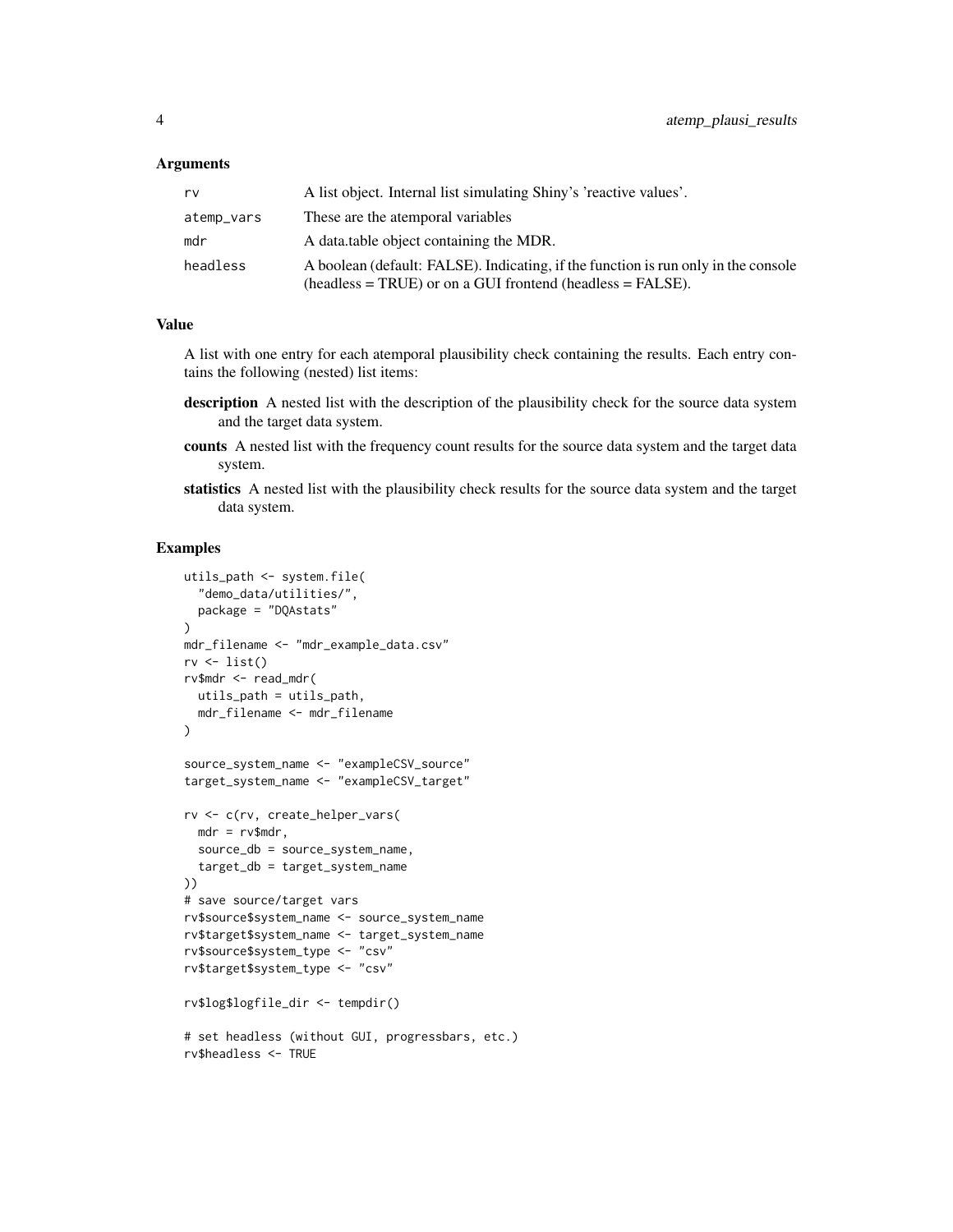```
# set configs
demo_files <- system.file("demo_data", package = "DQAstats")
Sys.setenv("EXAMPLECSV_SOURCE_PATH" = demo_files)
Sys.setenv("EXAMPLECSV_TARGET_PATH" = demo_files)
# get configs
rv$source$settings <- DIZutils::get_config_env(
  system_name = rv$source$system_name,
  logfile_dir = rv$log$logfile_dir,
  headless = rv$headless
\lambdarv$target$settings <- DIZutils::get_config_env(
  system_name = tolower(rv$target$system_name),
  logfile_dir = rv$log$logfile_dir,
 headless = rv$headless
)
# set start_time (e.g. when clicking the 'Load Data'-button in shiny
rv$start_time <- format(Sys.time(), usetz = TRUE, tz = "CET")
# define restricting date
rv$restricting_date$use_it <- FALSE
# load source data
tempdat <- data_loading(
  rv = rv,system = rv$source,
 keys_to_test = rv$keys_source
\lambdarv$data_source <- tempdat$outdata
# load target data
tempdat <- data_loading(
 rv = rv,
  system = rv$target,
  keys_to_test = rv$keys_target
\lambdarv$data_target <- tempdat$outdata
rv$data_plausibility$atemporal <- get_atemp_plausis(
  rv = rv,atemp_vars = rv$pl$atemp_vars,
  mdr = rv$mdr,
 headless = rv$headless
\lambda# add the plausibility raw data to data_target and data_source
for (i in names(rv$data_plausibility$atemporal)) {
  for (k in c("source_data", "target_data")) {
   w <- gsub("_data", "", k)
    raw_data <- paste0("data_", w)
    rv[[raw_data]][[i]] <-
```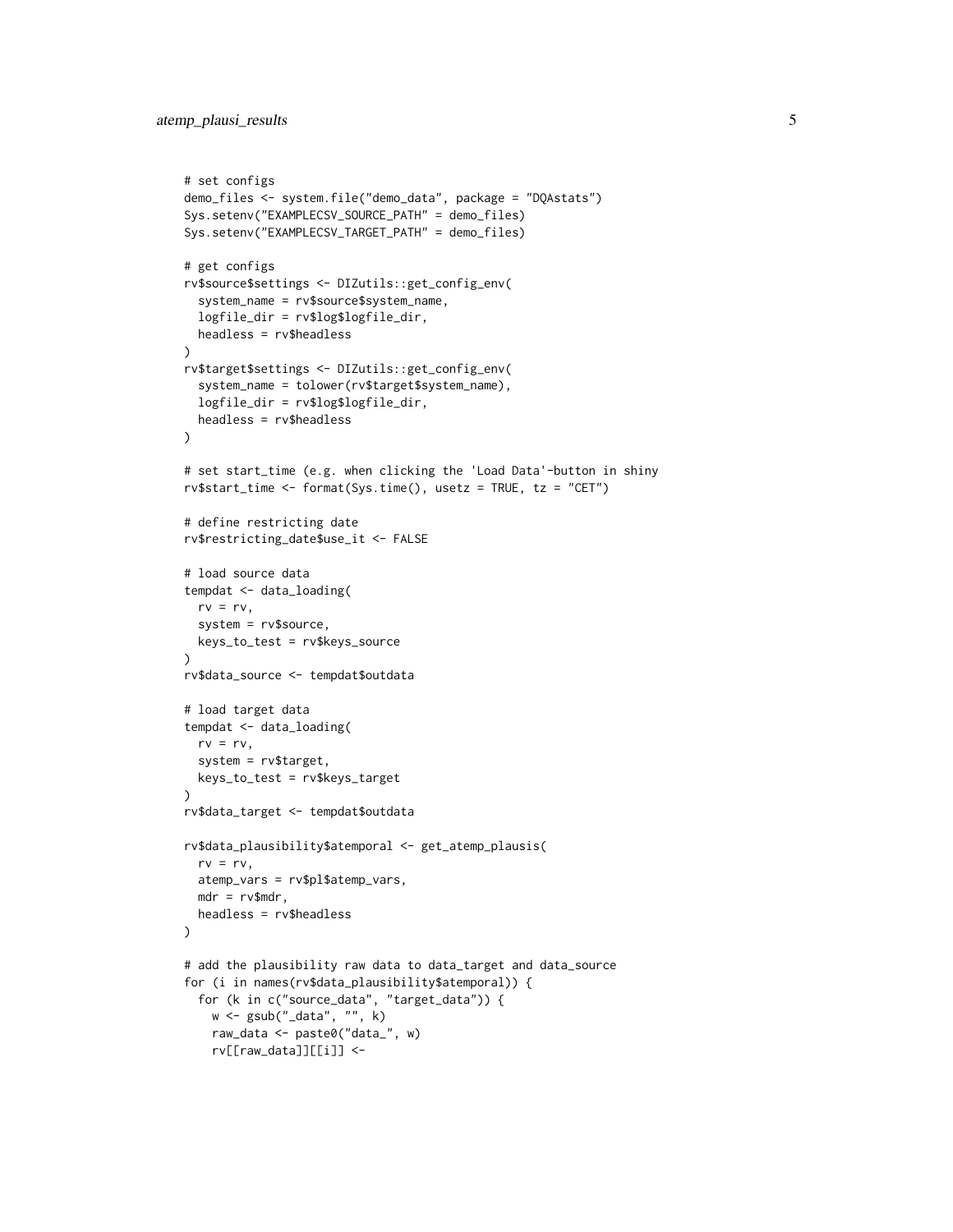```
rv$data_plausibility$atemporal[[i]][[k]][[raw_data]]
   rv$data_plausibility$atemporal[[i]][[k]][[raw_data]] <- NULL
 }
 gc()
}
# calculate descriptive results
rv$results_descriptive <- descriptive_results(
 rv = rv.
 headless = rv$headless
)
# calculate atemporal plausibilites
atemp_plausi_results(
 rv = rv,atemp_vars = rv$data_plausibility$atemporal,
 mdr = rv$mdr,
 headless = rv$headless
)
```
check\_date\_restriction\_requirements

*Checking the mdr integrity for time restrictions*

# Description

Internal function to check if for every input table there is one single (or empty) column where to apply the time restriction to. If the input is valid, it will just print a success-message, if the data is invalid, the function will call 'stop()'.

# Usage

```
check_date_restriction_requirements(
  mdr,
  system_names,
  logfile_dir,
  headless = TRUE,
  enable_stop = TRUE
)
```
#### Arguments

| mdr          | The mdr as data.table                                                                                      |
|--------------|------------------------------------------------------------------------------------------------------------|
| system_names | (String) The name of the systems (source and target) to check for possible date<br>restriction in the mdr. |
| logfile_dir  | The absolute path to folder where the logfile will be stored default ('tempdir()').                        |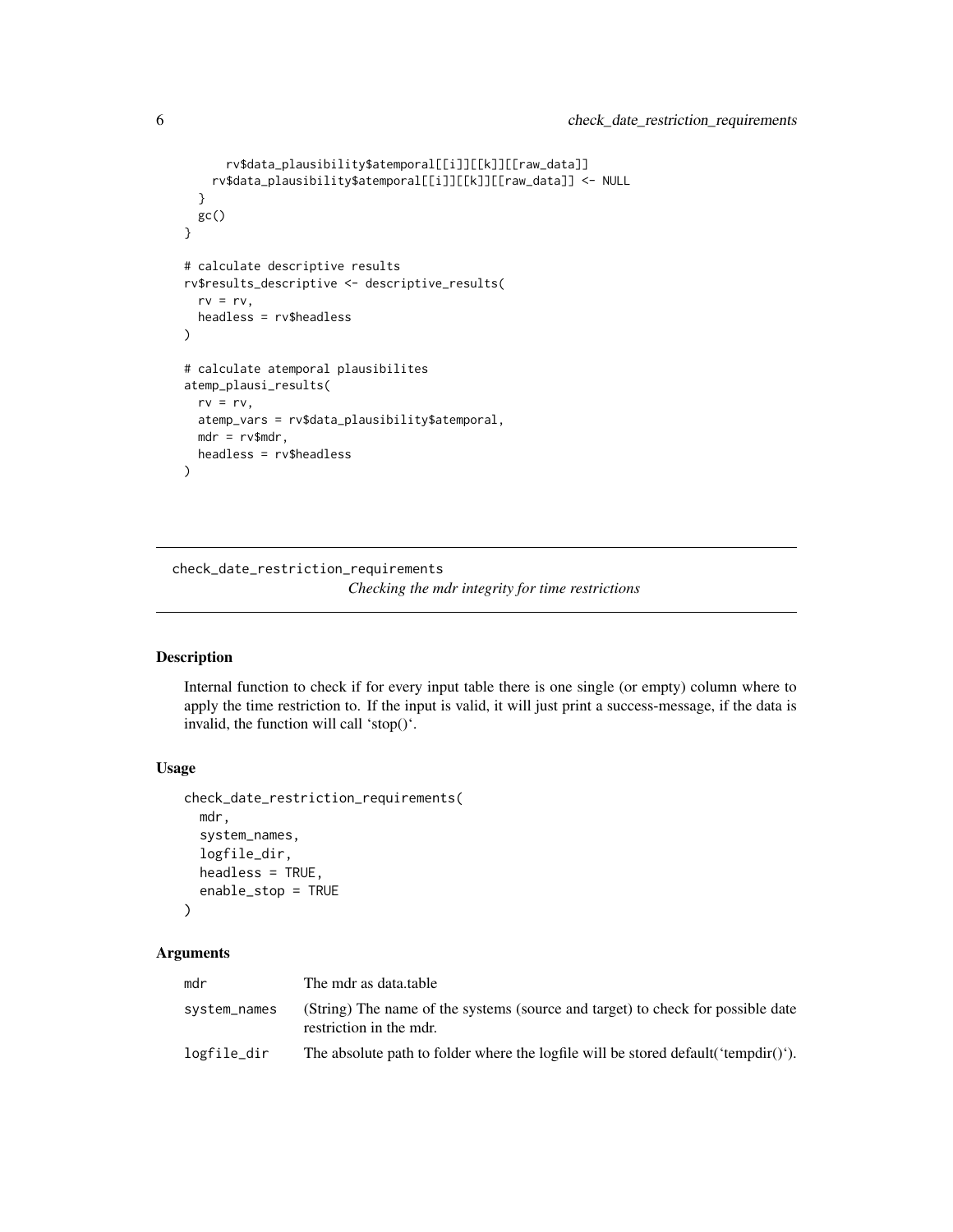<span id="page-6-0"></span>

| headless    | (Boolean) Is this a console application? Otherwise (if 'headless $=$ FALSE') there<br>is a GUI and there will be GUI-feedback.                                                                                                                                                                                       |
|-------------|----------------------------------------------------------------------------------------------------------------------------------------------------------------------------------------------------------------------------------------------------------------------------------------------------------------------|
| enable_stop | (Boolean, default = TRUE) If true (default) this function will call 'stop()' in case<br>of the check fails. If 'enable_stop = FALSE' it will return 'TRUE' if the check<br>was successful and 'FALSE' if the check failed. Use 'enable_stop = FALSE' to<br>avoid the need of a try/catch block around this function. |

# Value

TRUE/FALSE: TRUE if the check was successful and the given systems can be time filtered, FALSE if something went wrong and no time filtering is possible.

A boolean to indicate if the date restriction requirements are met (TRUE) or not (FALSE).

#### Examples

```
utils_path <- system.file(
  "demo_data/utilities/",
  package = "DQAstats"
)
mdr_filename <- "mdr_example_data.csv"
mdr <- read_mdr(
  utils_path = utils_path,
  mdr_filename = mdr_filename
)
source_system_name <- "exampleCSV_source"
target_system_name <- "exampleCSV_target"
DIZtools::cleanup_old_logfile(logfile_dir = tempdir())
check_date_restriction_requirements(
  mdr = mdr,
  system_names = c(source_system_name, target_system_name),
  logfile_dir = tempdir(),
  headless = TRUE,
  enable_stop = TRUE
\mathcal{L}
```
completeness *completeness helper function*

# Description

Internal function to perform missing analysis.

#### Usage

```
completeness(results, headless = FALSE, logfile_dir)
```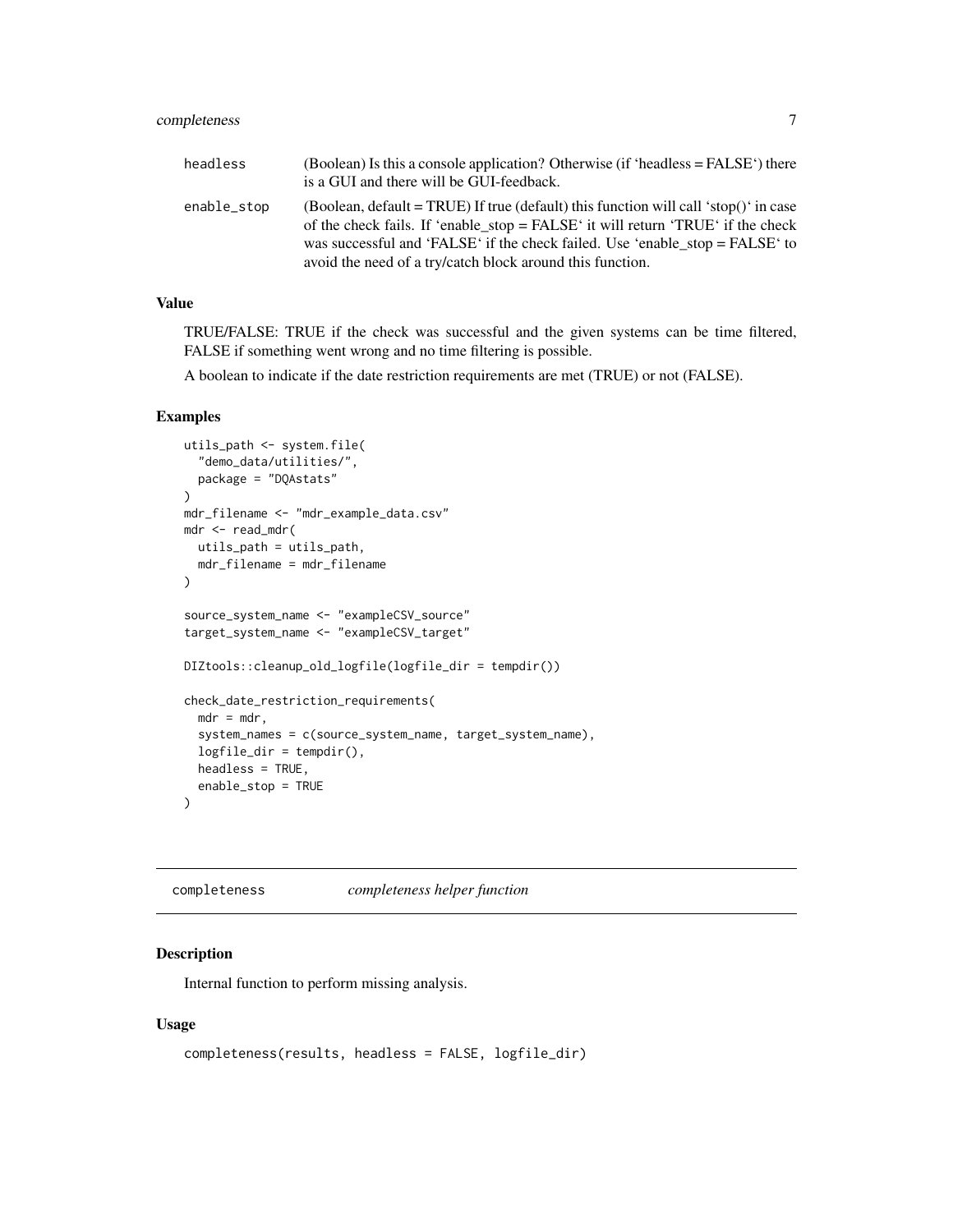#### **Arguments**

| results     | A list object. The list should contain the results of either 'refresults' descriptive'<br>or 'rv\$results_plausibility_atemporal'.                 |
|-------------|----------------------------------------------------------------------------------------------------------------------------------------------------|
| headless    | A boolean (default: FALSE). Indicating, if the function is run only in the console<br>$(headless = TRUE)$ or on a GUI frontend (headless = FALSE). |
| logfile_dir | The absolute path to folder where the logfile will be stored default ('tempdir()').                                                                |

# Value

A data.table with the absolute and relative counts of missing values (results of the completeness checks) for each dataelement for the source data system and the target data system.

```
utils_path <- system.file(
  "demo_data/utilities/",
  package = "DQAstats"
\lambdamdr_filename <- "mdr_example_data.csv"
rv \leftarrow list()rv$mdr <- read_mdr(
 utils_path = utils_path,
 mdr_filename <- mdr_filename
)
source_system_name <- "exampleCSV_source"
target_system_name <- "exampleCSV_target"
rv <- c(rv, create_helper_vars(
 mdr = rv$mdr,
  source_db = source_system_name,
  target_db = target_system_name
))
# save source/target vars
rv$source$system_name <- source_system_name
rv$target$system_name <- target_system_name
rv$source$system_type <- "csv"
rv$target$system_type <- "csv"
rv$log$logfile_dir <- tempdir()
# set headless (without GUI, progressbars, etc.)
rv$headless <- TRUE
# set configs
demo_files <- system.file("demo_data", package = "DQAstats")
Sys.setenv("EXAMPLECSV_SOURCE_PATH" = demo_files)
Sys.setenv("EXAMPLECSV_TARGET_PATH" = demo_files)
# get configs
rv$source$settings <- DIZutils::get_config_env(
```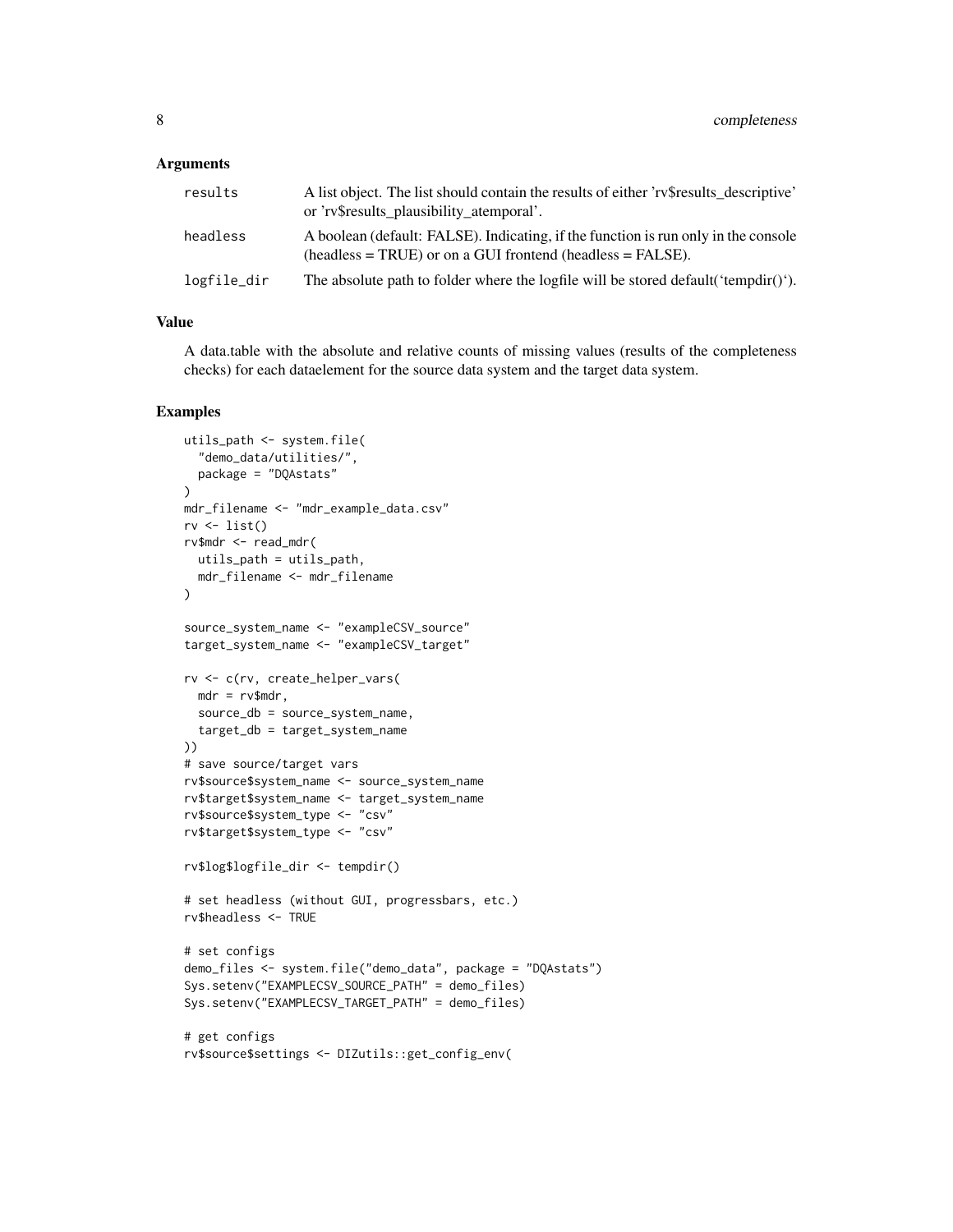```
system_name = rv$source$system_name,
  logfile_dir = rv$log$logfile_dir,
  headless = rv$headless
)
rv$target$settings <- DIZutils::get_config_env(
  system_name = tolower(rv$target$system_name),
  logfile_dir = rv$log$logfile_dir,
  headless = rv$headless
\lambda# set start_time (e.g. when clicking the 'Load Data'-button in shiny
rv$start_time <- format(Sys.time(), usetz = TRUE, tz = "CET")
# define restricting date
rv$restricting_date$use_it <- FALSE
# load source data
tempdat <- data_loading(
 rv = rv,system = rv$source,
  keys_to_test = rv$keys_source
\lambdarv$data_source <- tempdat$outdata
# load target data
tempdat <- data_loading(
  rv = rv,system = rv$target,
 keys_to_test = rv$keys_target
\lambdarv$data_target <- tempdat$outdata
rv$data_plausibility$atemporal <- get_atemp_plausis(
 rv = rv,atemp_vars = rv$pl$atemp_vars,
  mdr = rv$mdr,
  headless = rv$headless
\lambda# add the plausibility raw data to data_target and data_source
for (i in names(rv$data_plausibility$atemporal)) {
  for (k in c("source_data", "target_data")) {
   w <- gsub("_data", "", k)
   raw_data <- paste0("data_", w)
   rv[[raw_data]][[i]] <-
      rv$data_plausibility$atemporal[[i]][[k]][[raw_data]]
   rv$data_plausibility$atemporal[[i]][[k]][[raw_data]] <- NULL
  }
  gc()
}
# calculate descriptive results
rv$results_descriptive <- descriptive_results(
```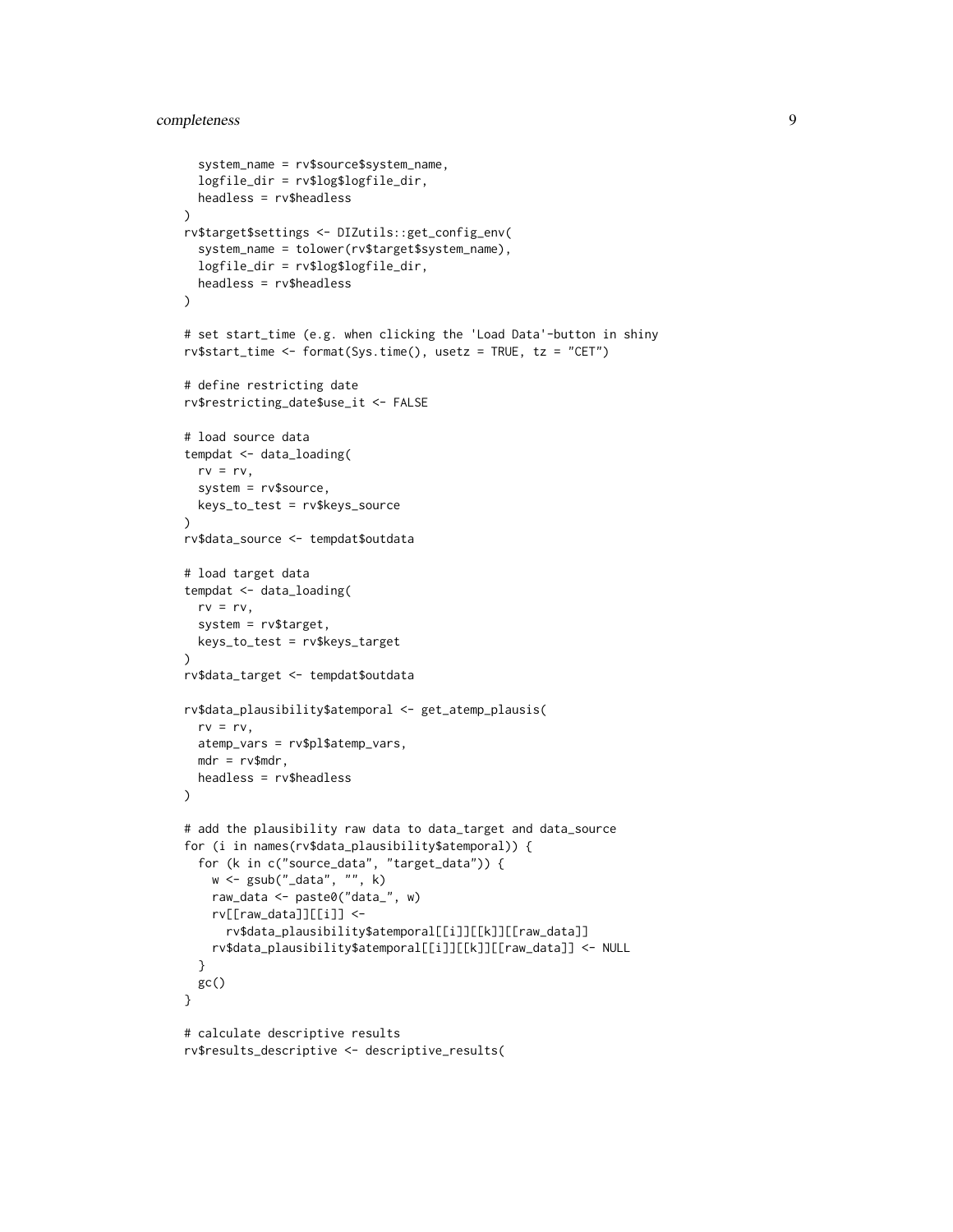```
rv = rv,headless = rv$headless
)
completeness(
  results = rv$results_descriptive,
  headless = rv$headless,
  logfile_dir = rv$log$logfile_dir
\mathcal{L}
```
create\_helper\_vars *create\_helper\_vars helper function*

#### **Description**

Internal function to create necessary variables from the meta data repository (MDR).

#### Usage

create\_helper\_vars(mdr, source\_db, target\_db)

#### **Arguments**

| mdr       | A data table object containing the MDR.                                                                                                             |
|-----------|-----------------------------------------------------------------------------------------------------------------------------------------------------|
| source_db | A character string. The name of the source database. This string must be con-<br>form with the corresponding config section in the config.yml-file. |
| target_db | A character string. The name of the target database. This string must be conform<br>with the corresponding config section in the config.yml-file.   |

# Value

A list with results from the analysis of the metadata repository (MDR) with the following items:

- keys\_source A character vector with the different values of the 'key' field from the MDR for the source data system.
- keys\_target A character vector with the different values of the 'key' field from the MDR for the target data system.
- dqa\_assessment A data.table with a subset of the MDR for the dataelement entries with the field 'dqa assessment' = 1.
- variable\_list A mapping list from MDR variable names (MDR field 'designation') to DQA tool internal variable names (MDR field 'variable\_name').
- pl A nested list with items regarding the plausibility checks
	- atemp\_vars A data.table with a subset of the MDR with dataelements that are associated with atemporal plausibility checks.
	- uniq\_vars A data.table with a subset of the MDR with dataelements that are associated with uniqueness plausibility checks.

<span id="page-9-0"></span>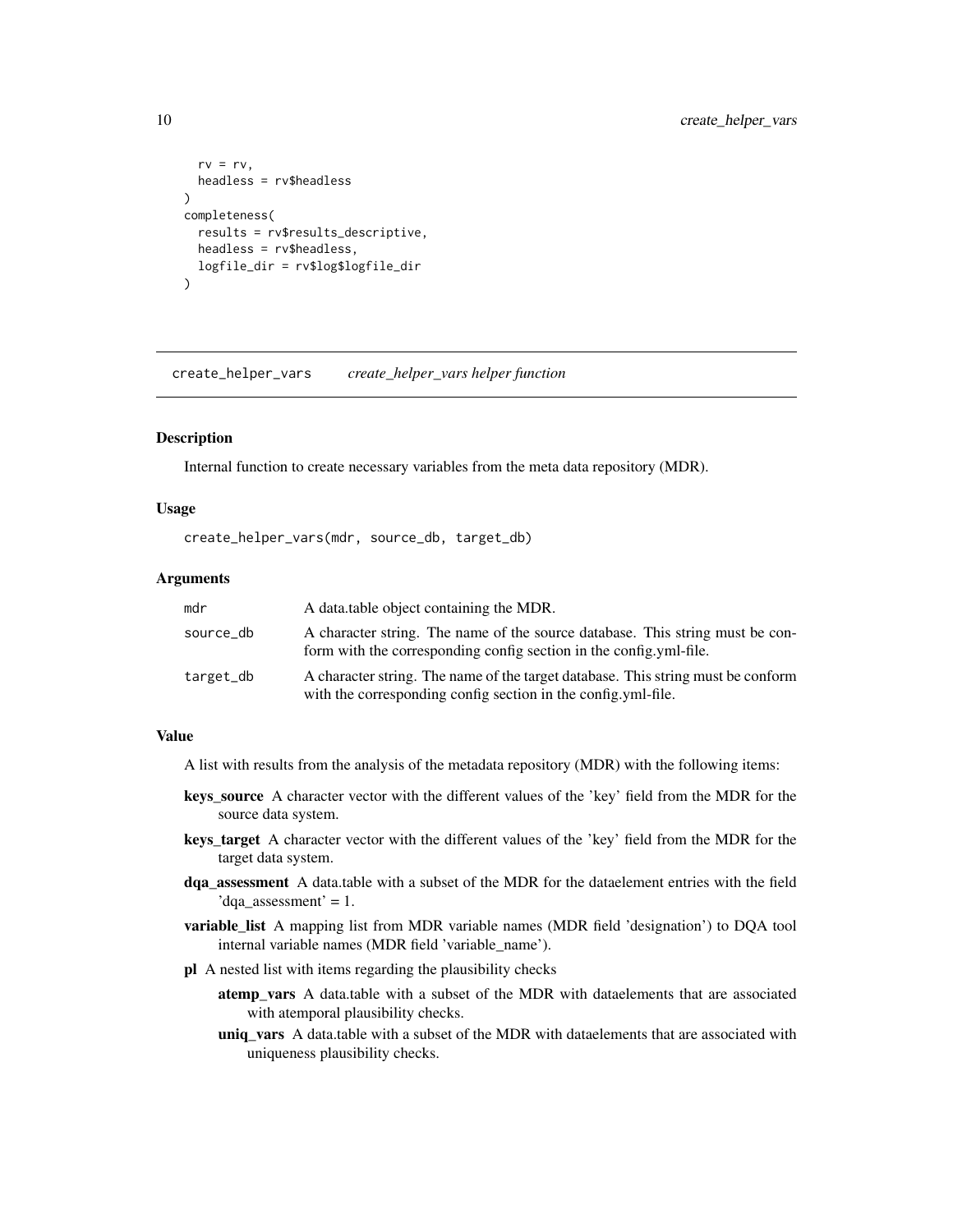- <span id="page-10-0"></span>atemp\_helper\_vars A character vector with further dataelements that are required to perform the atemporal plausibility checks.
- atemp\_possible A boolean to indicate if all dataelements required to perform the atemporal plausibility checks are available in the dataset.
- uniq\_helper\_vars A character vector with further dataelements that are required to perform the uniqueness plausibility checks.
- uniq\_possible A boolean to indicate if all dataelements required to perform the uniqueness plausibility checks are available in the dataset.

#### Examples

```
utils_path <- system.file(
  "demo_data/utilities/",
  package = "DQAstats"
)
mdr_filename <- "mdr_example_data.csv"
mdr <- read_mdr(
 utils_path = utils_path,
  mdr_filename = mdr_filename
\mathcal{L}source_system_name <- "exampleCSV_source"
target_system_name <- "exampleCSV_target"
create_helper_vars(
  mdr = mdr,
  source_db = source_system_name,
  target_db = target_system_name
\mathcal{L}
```
create\_markdown *create\_markdown helper function*

#### Description

Internal function to generate the final PDF report.

#### Usage

```
create_markdown(rv = rv, utils_path, outdir = tempdir(), headless = FALSE)
```
#### Arguments

| rv         | A list object. Internal list simulating Shiny's 'reactive values'.            |
|------------|-------------------------------------------------------------------------------|
| utils_path | A character string. The path to the utils-folder, containing the required app |
|            | utilities like the MDR and the settings folder.                               |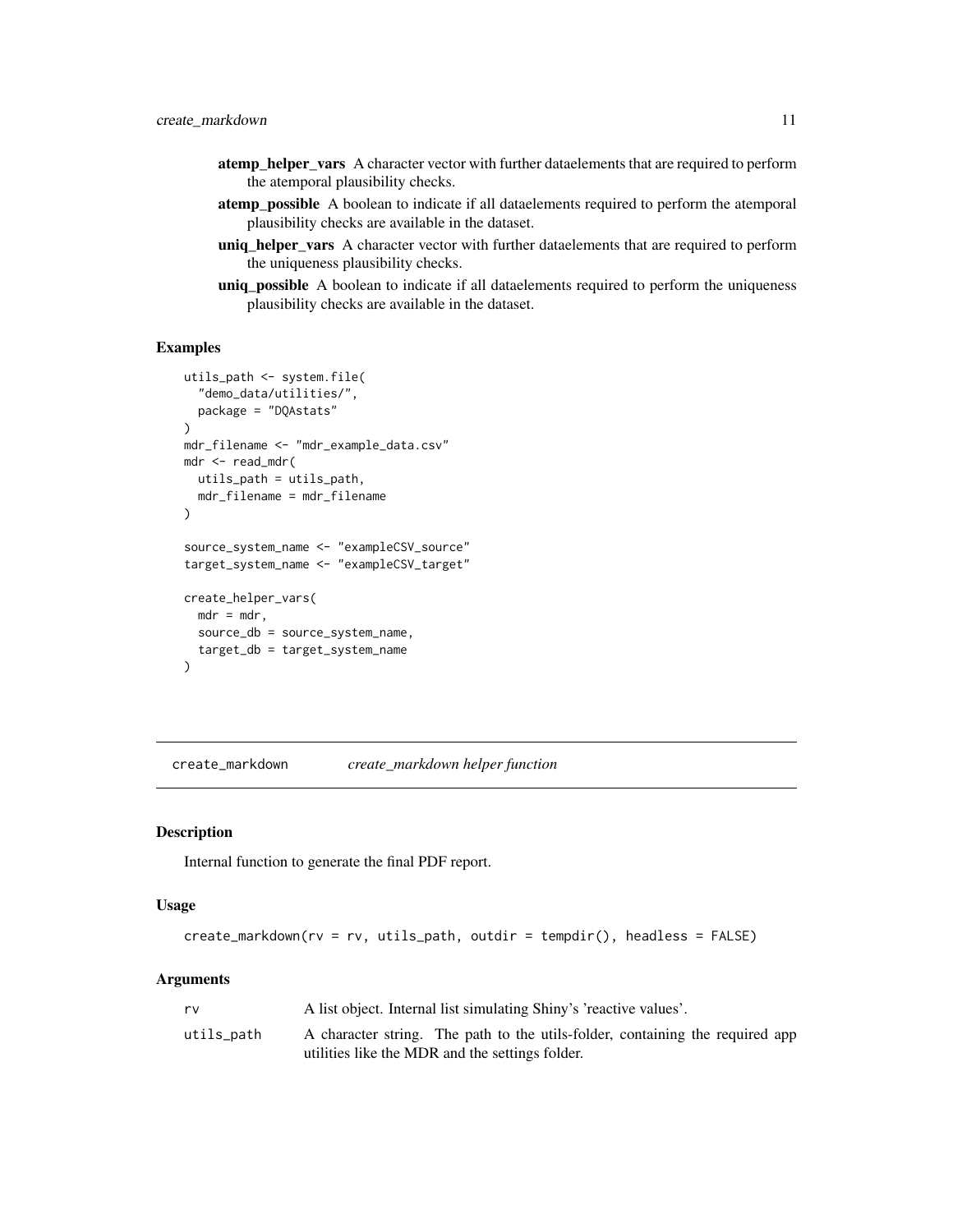| outdir   | A character string. The directory to store the resulting PDF document. Default:<br>tempdir.                                                           |
|----------|-------------------------------------------------------------------------------------------------------------------------------------------------------|
| headless | A boolean (default: FALSE). Indicating, if the function is run only in the console<br>$(headless = TRUE)$ or on a GUI frontend (headless $= FALSE$ ). |

# Value

No return value. This function renders the PDF markdown report with the data quality assessment results and saves it to 'outdir'.

```
# runtime > 5 sec.
utils_path <- system.file(
  "demo_data/utilities/",
 package = "DQAstats"
\lambdamdr_filename <- "mdr_example_data.csv"
rv \leftarrow list()rv$mdr <- read_mdr(
 utils_path = utils_path,
 mdr_filename <- mdr_filename
)
source_system_name <- "exampleCSV_source"
target_system_name <- "exampleCSV_target"
rv <- c(rv, create_helper_vars(
 mdr = rv$mdr.source_db = source_system_name,
  target_db = target_system_name
))
# save source/target vars
rv$source$system_name <- source_system_name
rv$target$system_name <- target_system_name
rv$source$system_type <- "csv"
rv$target$system_type <- "csv"
rv$log$logfile_dir <- tempdir()
# set headless (without GUI, progressbars, etc.)
rv$headless <- TRUE
# set configs
demo_files <- system.file("demo_data", package = "DQAstats")
Sys.setenv("EXAMPLECSV_SOURCE_PATH" = demo_files)
Sys.setenv("EXAMPLECSV_TARGET_PATH" = demo_files)
# get configs
rv$source$settings <- DIZutils::get_config_env(
  system_name = rv$source$system_name,
  logfile_dir = rv$log$logfile_dir,
```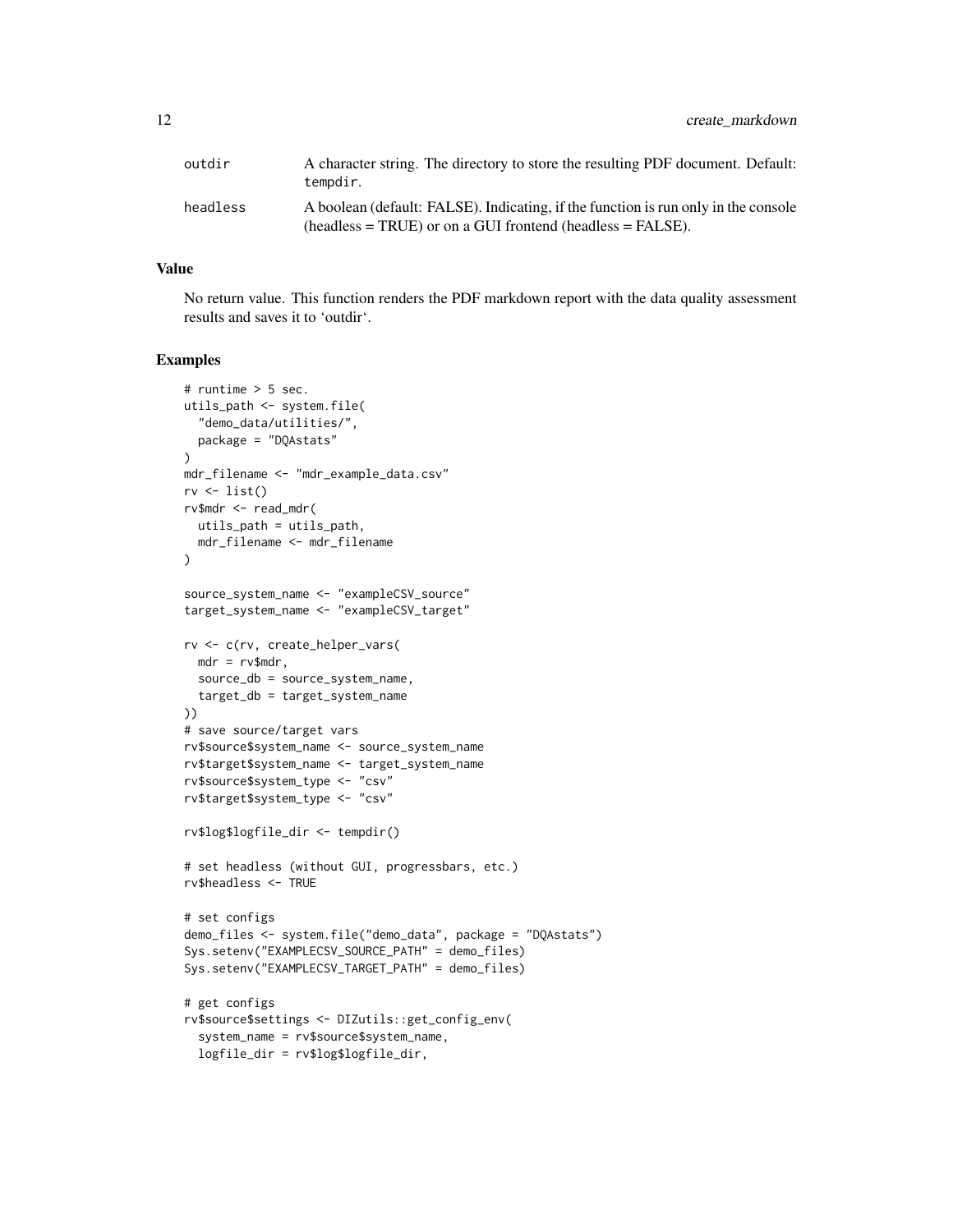```
headless = rv$headless
\lambdarv$target$settings <- DIZutils::get_config_env(
  system_name = tolower(rv$target$system_name),
  logfile_dir = rv$log$logfile_dir,
  headless = rv$headless
\lambda# set start_time (e.g. when clicking the 'Load Data'-button in shiny
rv$start_time <- format(Sys.time(), usetz = TRUE, tz = "CET")
# define restricting date
rv$restricting_date$use_it <- FALSE
# load source data
tempdat <- data_loading(
 rv = rv,system = rv$source,
  keys_to_test = rv$keys_source
)
rv$data_source <- tempdat$outdata
# load target data
tempdat <- data_loading(
  rv = rv,system = rv$target,
  keys_to_test = rv$keys_target
)
rv$data_target <- tempdat$outdata
rv$data_plausibility$atemporal <- get_atemp_plausis(
 rv = rv,atemp_vars = rv$pl$atemp_vars,
  mdr = rv$mdr,
  headless = rv$headless
\lambda# add the plausibility raw data to data_target and data_source
for (i in names(rv$data_plausibility$atemporal)) {
  for (k in c("source_data", "target_data")) {
   w <- gsub("_data", "", k)
   raw_data <- paste0("data_", w)
   rv[[raw_data]][[i]] <-
      rv$data_plausibility$atemporal[[i]][[k]][[raw_data]]
   rv$data_plausibility$atemporal[[i]][[k]][[raw_data]] <- NULL
  }
 gc()
}
# calculate descriptive results
rv$results_descriptive <- descriptive_results(
  rv = rv,headless = rv$headless
```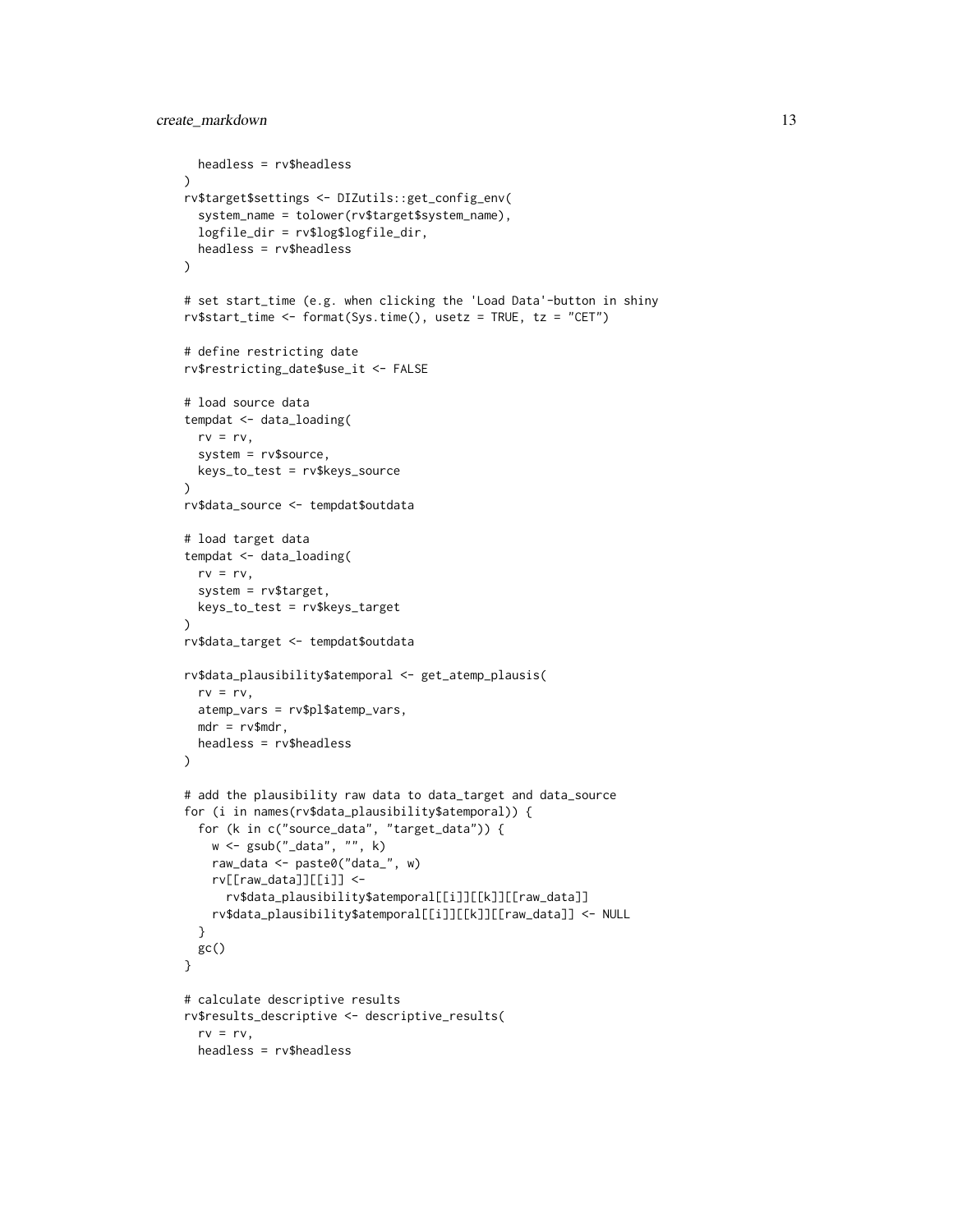```
)
# calculate unique plausibilites
rv$results_plausibility_unique <- uniq_plausi_results(
 rv = rv,uniq_vars = rv$pl$uniq_vars,
 mdr = rv$mdr,
 headless = rv$headless
\lambdacreate_markdown(
  rv = rv,utils_path = rv$utilspath,
  outdir = output_dir,
 headless = rv$headless
)
```
data\_loading *data\_loading helper function*

# Description

Internal function to load the source and target data

#### Usage

```
data_loading(rv, system, keys_to_test)
```
#### Arguments

| rv           | The complete reactive-value dataset                                            |
|--------------|--------------------------------------------------------------------------------|
| system       | The part of the rv-list which should be loaded (e.g. ry Ssource or ry Starget) |
| keys_to_test | A vector containing the names (keys) of the variables to test.                 |

# Value

A list with the fields '\$outdata' and if testing an SQL-based database also '\$sql\_statements'.

```
utils_path <- system.file(
  "demo_data/utilities/",
 package = "DQAstats"
)
mdr_filename <- "mdr_example_data.csv"
rv \leftarrow list()rv$mdr <- read_mdr(
 utils_path = utils_path,
```
<span id="page-13-0"></span>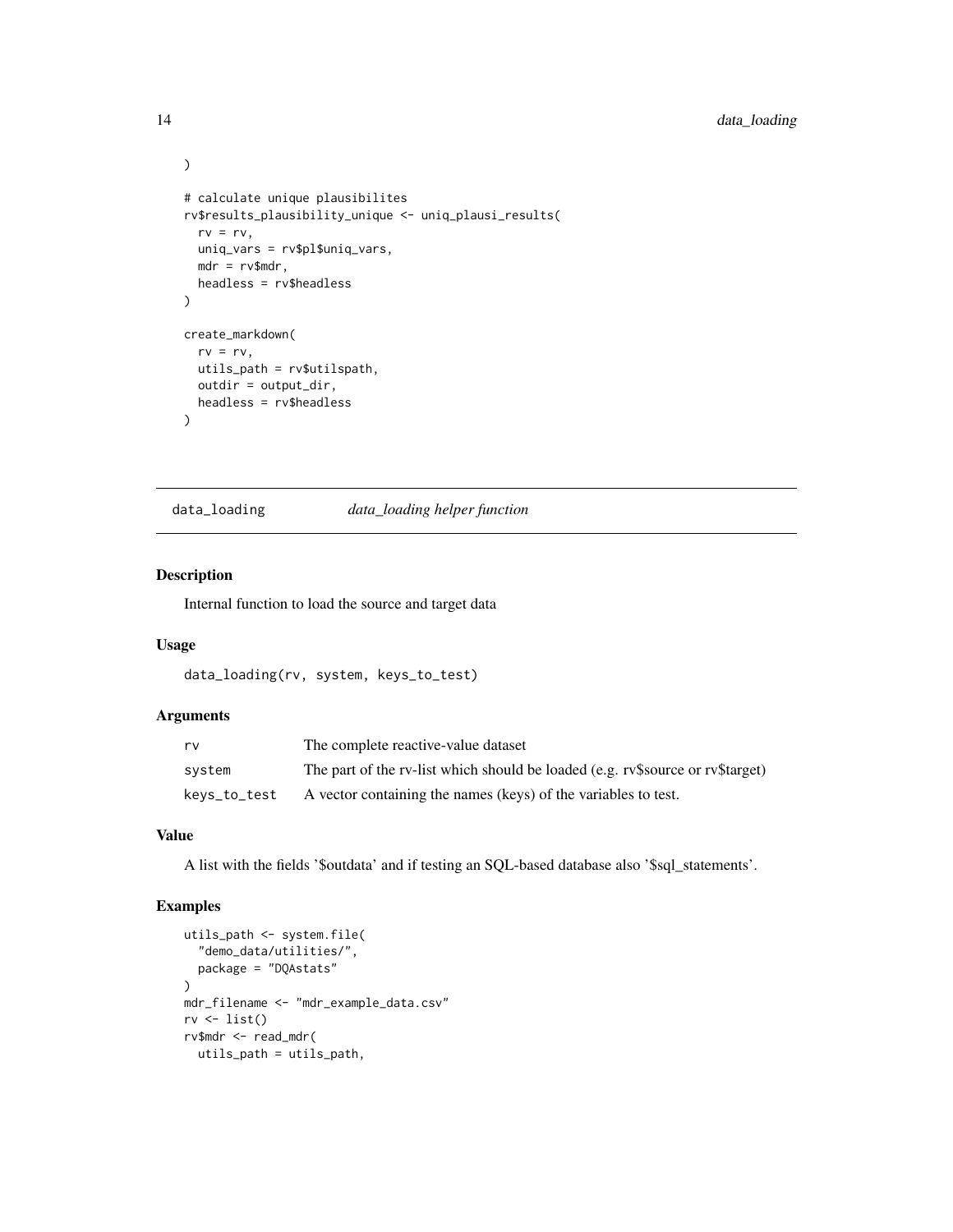```
mdr_filename = mdr_filename
\lambdasource_system_name <- "exampleCSV_source"
target_system_name <- "exampleCSV_target"
rv <- c(rv, create_helper_vars(
 mdr = rv$mdr,source_db = source_system_name,
  target_db = target_system_name
))
# save source/target vars
rv$source$system_name <- source_system_name
rv$target$system_name <- target_system_name
rv$source$system_type <- "csv"
rv$target$system_type <- "csv"
rv$log$logfile_dir <- tempdir()
# set headless (without GUI, progressbars, etc.)
rv$headless <- TRUE
# set configs
demo_files <- system.file("demo_data", package = "DQAstats")
Sys.setenv("EXAMPLECSV_SOURCE_PATH" = demo_files)
Sys.setenv("EXAMPLECSV_TARGET_PATH" = demo_files)
# get configs
rv$source$settings <- DIZutils::get_config_env(
  system_name = rv$source$system_name,
  logfile_dir = rv$log$logfile_dir,
  headless = rv$headless
\lambdarv$target$settings <- DIZutils::get_config_env(
  system_name = tolower(rv$target$system_name),
  logfile_dir = rv$log$logfile_dir,
  headless = rv$headless
\mathcal{L}# set start_time (e.g. when clicking the 'Load Data'-button in shiny
rv$start_time <- format(Sys.time(), usetz = TRUE, tz = "CET")
# define restricting date
rv$restricting_date$use_it <- FALSE
data_loading(
  rv = rv,system = rv$source,
  keys_to_test = rv$keys_source
\lambda
```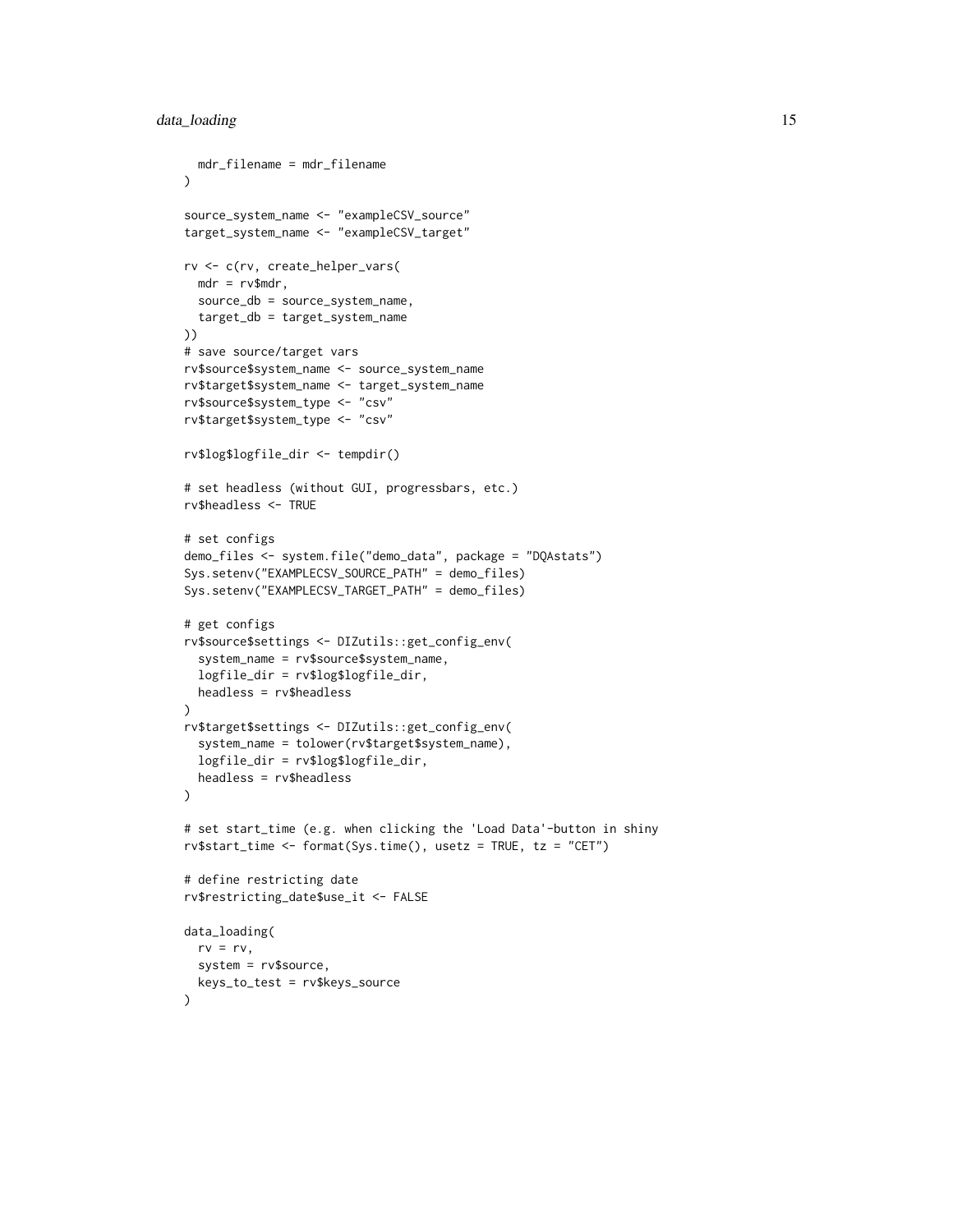<span id="page-15-0"></span>descriptive\_results *descriptive\_results helper function*

#### Description

Internal function to generate the descriptive results.

#### Usage

```
descriptive_results(rv, headless = FALSE)
```
# Arguments

| rv       | A list object. Internal list simulating Shiny's 'reactive values'.                 |
|----------|------------------------------------------------------------------------------------|
| headless | A boolean (default: FALSE). Indicating, if the function is run only in the console |
|          | $(headless = TRUE)$ or on a GUI frontend (headless = FALSE).                       |

#### Value

A list with one entry for each dataelement containing the results of the descriptive results. Each entry contains the following (nested) list items:

- description A nested list with the description of the dataelement for the source data system and the target data system.
- counts A nested list with the frequency count results for the source data system and the target data system.
- statistics A nested list with the descriptive results for the source data system and the target data system stored as data.table objects.

```
utils_path <- system.file(
  "demo_data/utilities/",
  package = "DQAstats"
)
mdr_filename <- "mdr_example_data.csv"
rv \leftarrow list()rv$mdr <- read_mdr(
  utils_path = utils_path,
  mdr_filename <- mdr_filename
)
source_system_name <- "exampleCSV_source"
target_system_name <- "exampleCSV_target"
rv <- c(rv, create_helper_vars(
  mdr = rv$mdr,
  source_db = source_system_name,
```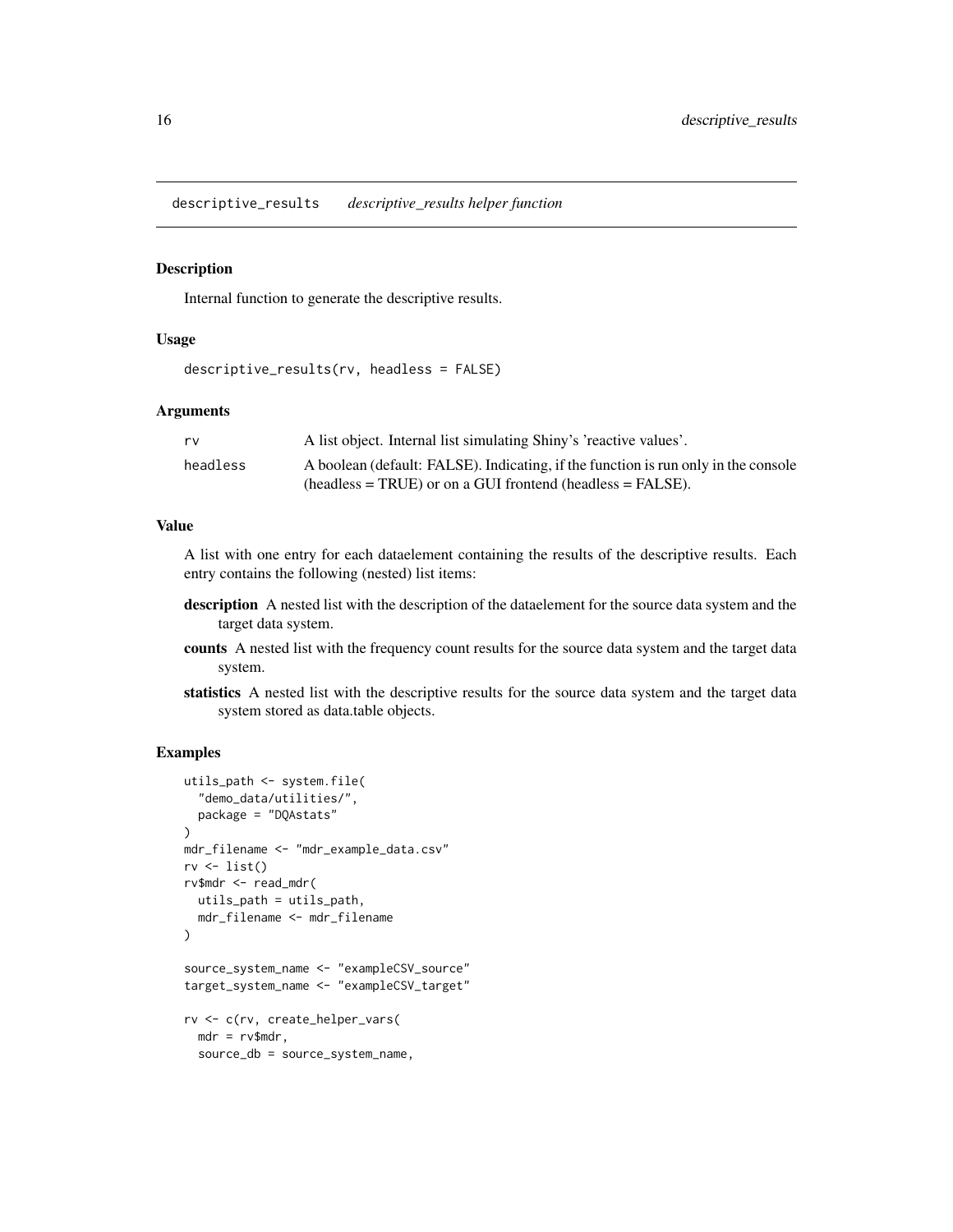```
target_db = target_system_name
))
# save source/target vars
rv$source$system_name <- source_system_name
rv$target$system_name <- target_system_name
rv$source$system_type <- "csv"
rv$target$system_type <- "csv"
rv$log$logfile_dir <- tempdir()
# set headless (without GUI, progressbars, etc.)
rv$headless <- TRUE
# set configs
demo_files <- system.file("demo_data", package = "DQAstats")
Sys.setenv("EXAMPLECSV_SOURCE_PATH" = demo_files)
Sys.setenv("EXAMPLECSV_TARGET_PATH" = demo_files)
# get configs
rv$source$settings <- DIZutils::get_config_env(
  system_name = rv$source$system_name,
  logfile_dir = rv$log$logfile_dir,
  headless = rv$headless
\mathcal{L}rv$target$settings <- DIZutils::get_config_env(
  system_name = tolower(rv$target$system_name),
  logfile_dir = rv$log$logfile_dir,
  headless = rv$headless
)
# set start_time (e.g. when clicking the 'Load Data'-button in shiny
rv$start_time <- format(Sys.time(), usetz = TRUE, tz = "CET")
# define restricting date
rv$restricting_date$use_it <- FALSE
# load source data
tempdat <- data_loading(
  rv = rv,system = rv$source,
  keys_to_test = rv$keys_source
)
rv$data_source <- tempdat$outdata
# load target data
tempdat <- data_loading(
  rv = rv,system = rv$target,
  keys_to_test = rv$keys_target
\lambdarv$data_target <- tempdat$outdata
rv$data_plausibility$atemporal <- get_atemp_plausis(
```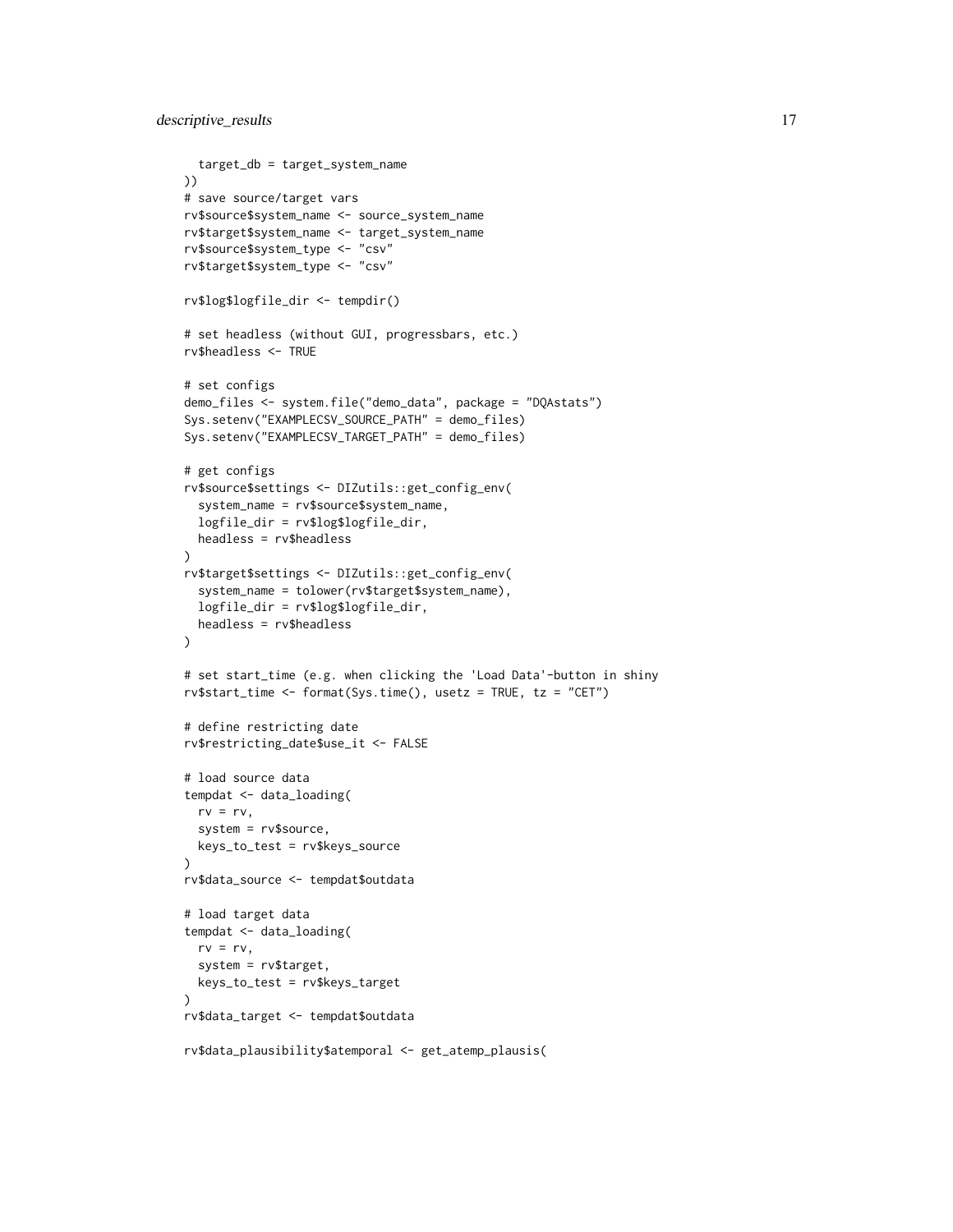```
rv = rv,atemp_vars = rv$pl$atemp_vars,
 mdr = rv$mdr,
 headless = rv$headless
)
# add the plausibility raw data to data_target and data_source
for (i in names(rv$data_plausibility$atemporal)) {
 for (k in c("source_data", "target_data")) {
   w <- gsub("_data", "", k)
   raw_data <- paste0("data_", w)
   rv[[raw_data]][[i]] <-
      rv$data_plausibility$atemporal[[i]][[k]][[raw_data]]
    rv$data_plausibility$atemporal[[i]][[k]][[raw_data]] <- NULL
 }
 gc()
}
# calculate descriptive results
descriptive_results(
 rv = rv,headless = rv$headless
\mathcal{L}
```
dqa *Perform Data Quality Assessment of Electronic Health Records.*

#### Description

This function performs a data quality assessment (DQA) of electronic health records (EHR).#'

#### Usage

```
dqa(
  source_system_name,
  target_system_name,
  utils_path,
  mdr_filename = "mdr.csv",
  output_dir = paste0(tempdir(), "/output/"),
  logfile_dir = tempdir(),
  parallel = FALSE,
  ncores = 2,
  restricting_date_start = NULL,
  restricting_date_end = NULL,
  restricting_date_format = NULL
)
```
<span id="page-17-0"></span>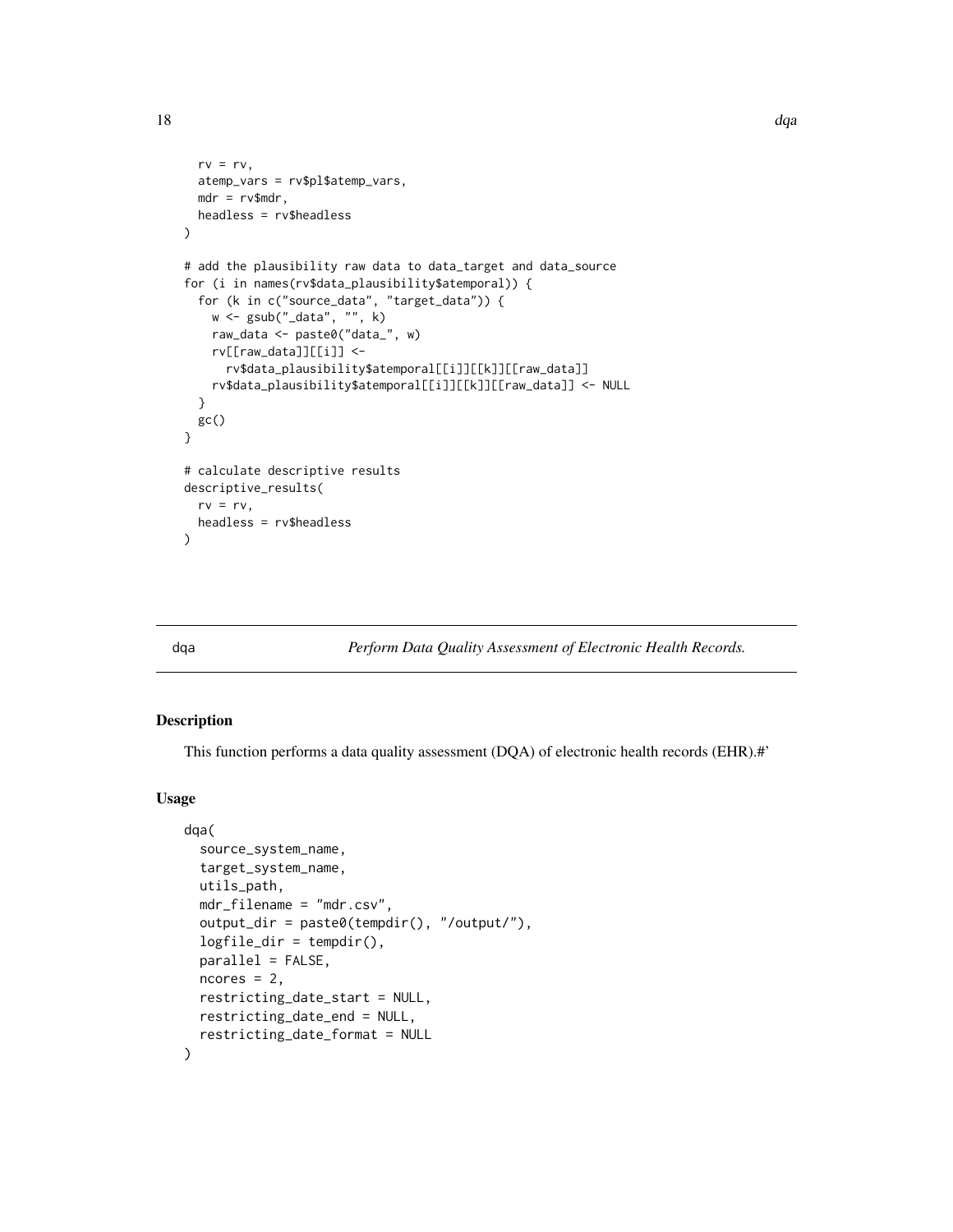#### Arguments

| source_system_name      |                                                                                                                                                                                                                                                                                                                                                                                                                                                                                                                                                                  |  |  |
|-------------------------|------------------------------------------------------------------------------------------------------------------------------------------------------------------------------------------------------------------------------------------------------------------------------------------------------------------------------------------------------------------------------------------------------------------------------------------------------------------------------------------------------------------------------------------------------------------|--|--|
|                         | A character string. The name of the source-system, e.g. "P21" or "i2b2". This<br>name must be identical and unique to one entry in the settings-yml file.                                                                                                                                                                                                                                                                                                                                                                                                        |  |  |
| target_system_name      |                                                                                                                                                                                                                                                                                                                                                                                                                                                                                                                                                                  |  |  |
|                         | Optional. A character string or null. The name of the target-system, e.g. "P21"<br>or "i2b2". This name must be identical and unique to one entry in the config-yml<br>file or null. If the argument is empty, the source will be processed as standalone<br>on its own.                                                                                                                                                                                                                                                                                         |  |  |
| utils_path              | A character string. The path to the utils-folder, containing the required app<br>utilities like the MDR and the settings folder.                                                                                                                                                                                                                                                                                                                                                                                                                                 |  |  |
| mdr_filename            | A character string. The filename of the MDR e.g. "mdr_example_data.csv" For<br>a detailed description please visit #T0D0.                                                                                                                                                                                                                                                                                                                                                                                                                                        |  |  |
| output_dir              | The path to the output folder where all the results will be stored (default: 'paste0(tempdir(),<br>"/output/")').                                                                                                                                                                                                                                                                                                                                                                                                                                                |  |  |
| logfile_dir             | The absolute path to folder where the logfile will be stored default('tempdir()').                                                                                                                                                                                                                                                                                                                                                                                                                                                                               |  |  |
| parallel                | A boolean. If TRUE, initializing a 'future::plan()' for running the code (default:<br>FALSE).                                                                                                                                                                                                                                                                                                                                                                                                                                                                    |  |  |
| ncores                  | A integer. The number of cores to use. Caution: you would probably like to<br>choose a low number when operating on large datasets. Default: 2.                                                                                                                                                                                                                                                                                                                                                                                                                  |  |  |
| restricting_date_start  |                                                                                                                                                                                                                                                                                                                                                                                                                                                                                                                                                                  |  |  |
|                         | The date as the lower limit against which the data to be analyzed will be filtered.<br>Your input must be able to be recognized as a date by 'parsedate::parse_date("2021-<br>$(02-25")'$ . Keep in mind: If you supply a date without a time here, the time will<br>automatically be set to 00:00.                                                                                                                                                                                                                                                              |  |  |
| restricting_date_end    |                                                                                                                                                                                                                                                                                                                                                                                                                                                                                                                                                                  |  |  |
|                         | The date as the lower limit against which the data to be analyzed will be filtered.<br>Your input must be able to be recognized as a date by 'parsedate::parse_date("2021-<br>02-25")' Keep in mind: If you supply a date without a time here, the time will<br>automatically be set to 00:00. This means, the end DAY you provide here won't<br>be included: '2021-12-31' will become '2021-12-31 00:00:00'. If you want to<br>include this day, you need to supply also a time '2021-12-31 23:59:59' or just<br>use the next day without a time: '2022-01-01'. |  |  |
| restricting_date_format |                                                                                                                                                                                                                                                                                                                                                                                                                                                                                                                                                                  |  |  |
|                         | The format in which the input data is stored. See "?strptime' for possible pa-<br>rameters. Currently not implemented! So there is no effect if you pass a format<br>here.                                                                                                                                                                                                                                                                                                                                                                                       |  |  |
|                         |                                                                                                                                                                                                                                                                                                                                                                                                                                                                                                                                                                  |  |  |

# Value

This function is a wrapper around all helper functions in 'DQAstats' to perform the data quality assessment. The results are summarized in a PDF report which is saved to 'outdir'. The return value of this function is a nested list that contains all results as R objects.

dqa $\Box$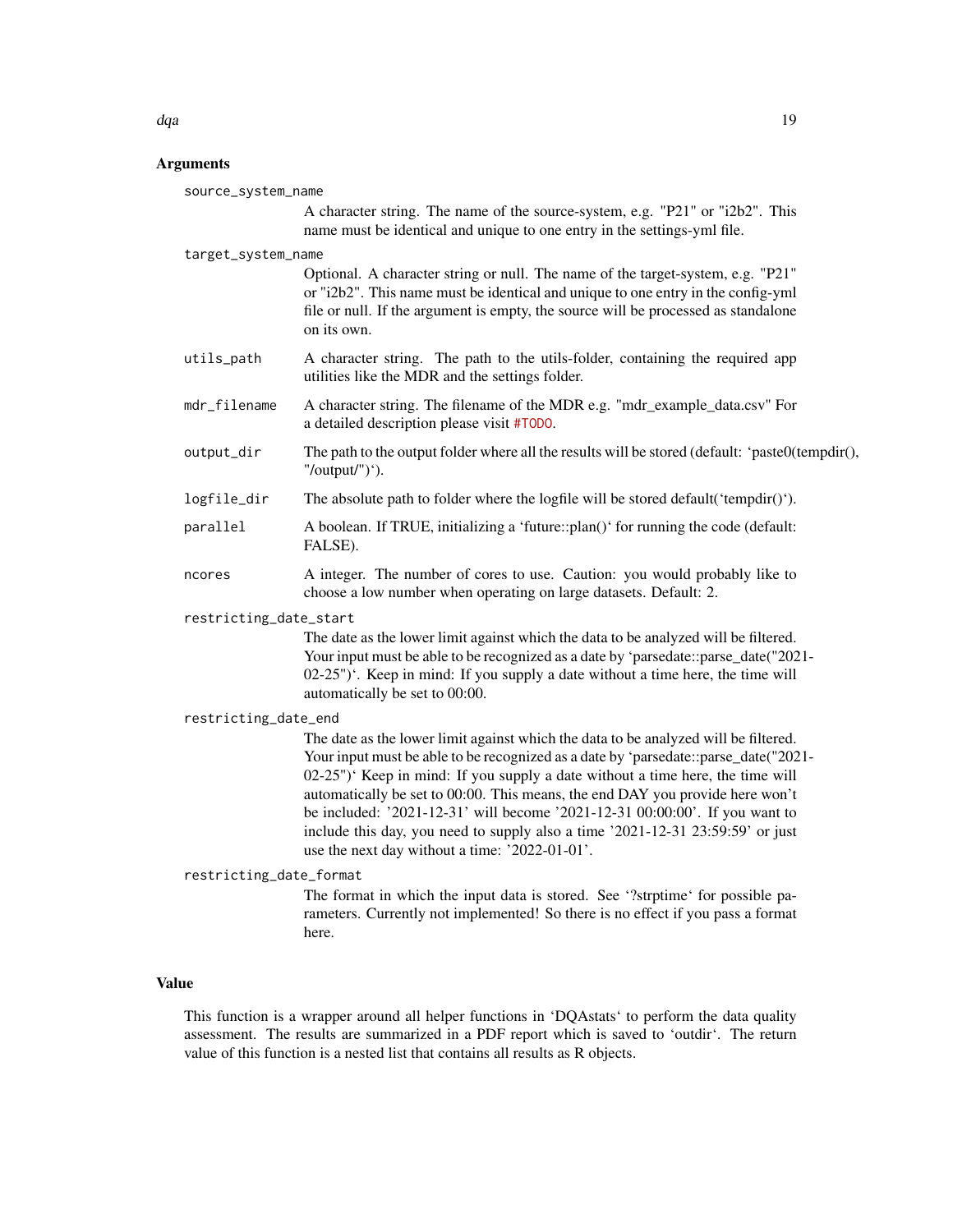#### Examples

```
# runtime > 5 sec.
Sys.setenv("EXAMPLECSV_SOURCE_PATH" = system.file(
  "demo_data",
  package = "DQAstats")
)
Sys.setenv("EXAMPLECSV_TARGET_PATH" = system.file(
  "demo_data",
  package = "DQAstats")
\lambda# Set path to utilities folder where to find the mdr and template files:
utils_path <- system.file(
  "demo_data/utilities",
  package = "DQAstats"
\lambda# Execute the DQA and generate a PDF report:
results <- DQAstats::dqa(
  source_system_name = "exampleCSV_source",
  target_system_name = "exampleCSV_target",
  utils_path = utils_path,
  mdr_filename = "mdr_example_data.csv",
  output_dir = paste0(tempdir(), "/output/"),
  parallel = FALSE
)
```
etl\_checks *etl\_checks helper function*

# Description

Internal function to perform etl conformance checks.

#### Usage

```
etl_checks(results)
```
## Arguments

results A list object. The list should contain the results 'rv\$results\_descriptive'.

### Value

A data.table with the automated comparison of the counts of valid, missing, and distinct values between the source data system and the target data system.

<span id="page-19-0"></span>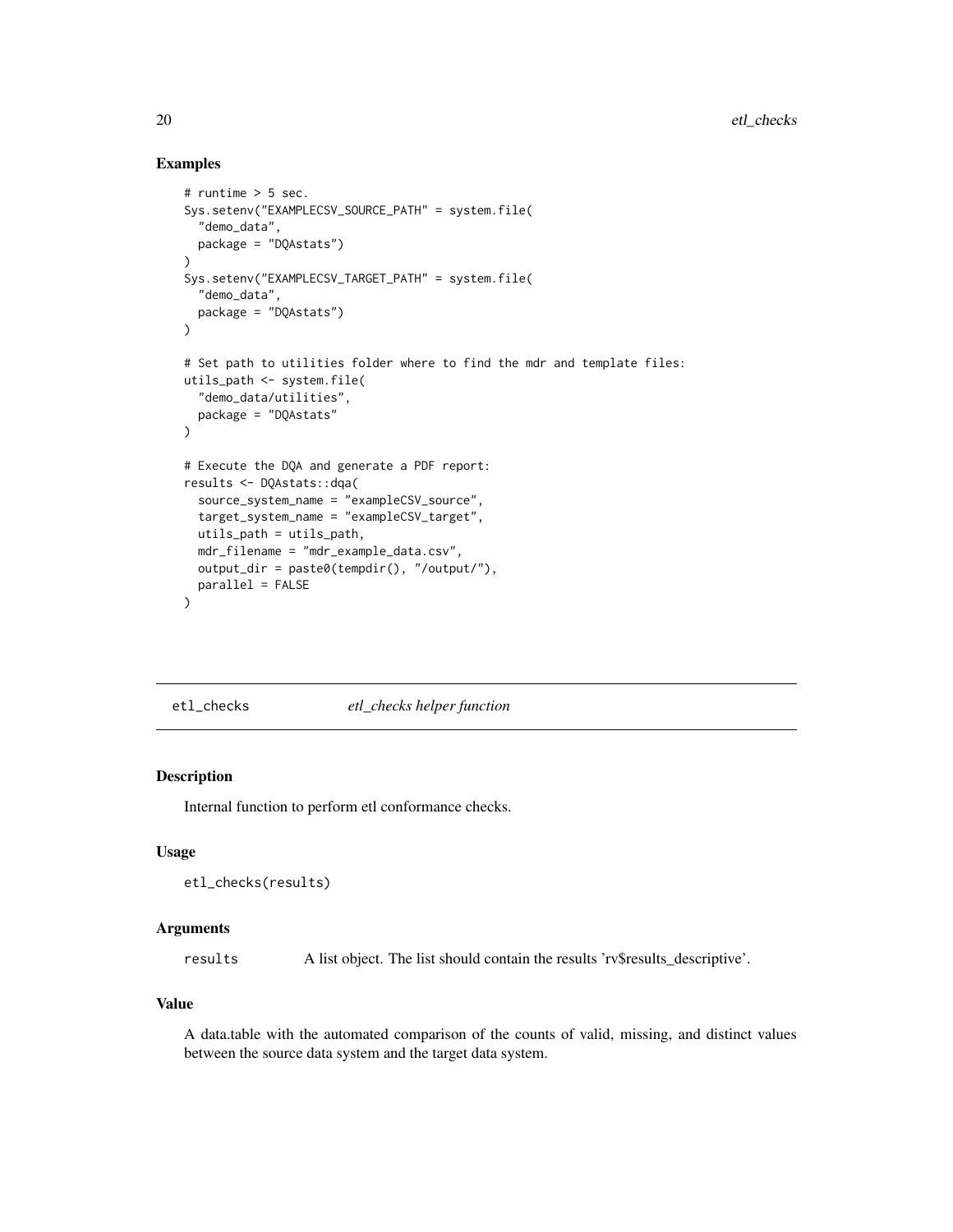#### etl\_checks 21

```
utils_path <- system.file(
  "demo_data/utilities/",
  package = "DQAstats"
\lambdamdr_filename <- "mdr_example_data.csv"
rv \leftarrow list()rv$mdr <- read_mdr(
  utils_path = utils_path,
 mdr_filename <- mdr_filename
)
source_system_name <- "exampleCSV_source"
target_system_name <- "exampleCSV_target"
rv <- c(rv, create_helper_vars(
  mdr = rv$mdr,source_db = source_system_name,
  target_db = target_system_name
))
# save source/target vars
rv$source$system_name <- source_system_name
rv$target$system_name <- target_system_name
rv$source$system_type <- "csv"
rv$target$system_type <- "csv"
rv$log$logfile_dir <- tempdir()
# set headless (without GUI, progressbars, etc.)
rv$headless <- TRUE
# set configs
demo_files <- system.file("demo_data", package = "DQAstats")
Sys.setenv("EXAMPLECSV_SOURCE_PATH" = demo_files)
Sys.setenv("EXAMPLECSV_TARGET_PATH" = demo_files)
# get configs
rv$source$settings <- DIZutils::get_config_env(
  system_name = rv$source$system_name,
  logfile_dir = rv$log$logfile_dir,
  headless = rv$headless
\lambdarv$target$settings <- DIZutils::get_config_env(
  system_name = tolower(rv$target$system_name),
  logfile_dir = rv$log$logfile_dir,
  headless = rv$headless
)
# set start_time (e.g. when clicking the 'Load Data'-button in shiny
rv$start_time <- format(Sys.time(), usetz = TRUE, tz = "CET")
# define restricting date
```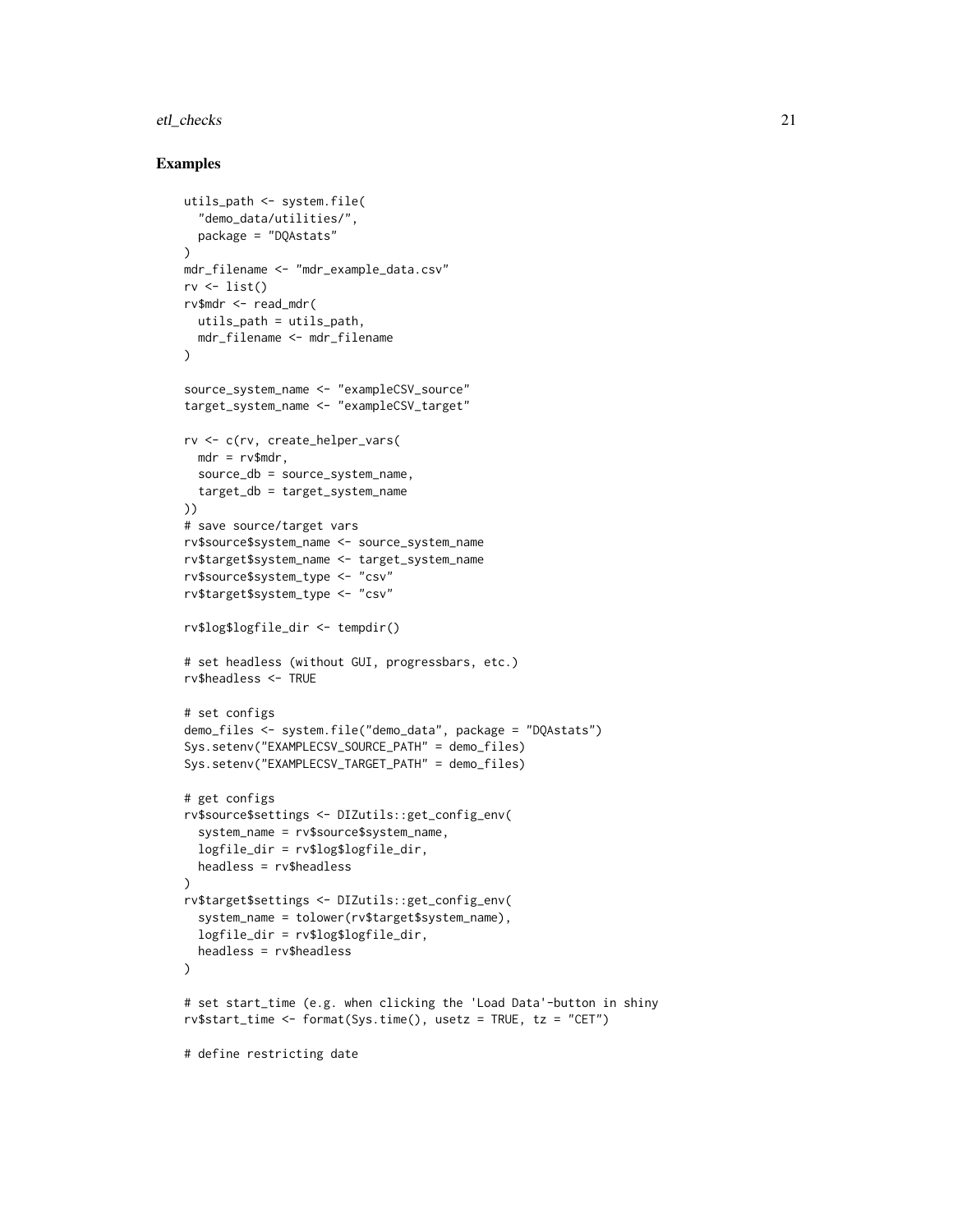```
rv$restricting_date$use_it <- FALSE
# load source data
tempdat <- data_loading(
 rv = rv,system = rv$source,
  keys_to_test = rv$keys_source
\mathcal{L}rv$data_source <- tempdat$outdata
# load target data
tempdat <- data_loading(
  rv = rv,system = rv$target,
  keys_to_test = rv$keys_target
)
rv$data_target <- tempdat$outdata
rv$data_plausibility$atemporal <- get_atemp_plausis(
  rv = rv,atemp_vars = rv$pl$atemp_vars,
 mdr = rv$mdr,
  headless = rv$headless
)
# add the plausibility raw data to data_target and data_source
for (i in names(rv$data_plausibility$atemporal)) {
  for (k in c("source_data", "target_data")) {
   w <- gsub("_data", "", k)
   raw_data <- paste0("data_", w)
   rv[[raw_data]][[i]] <-
      rv$data_plausibility$atemporal[[i]][[k]][[raw_data]]
   rv$data_plausibility$atemporal[[i]][[k]][[raw_data]] <- NULL
  }
 gc()
}
# calculate descriptive results
rv$results_descriptive <- descriptive_results(
  rv = rv,headless = rv$headless
)
etl_checks(results = rv$results_descriptive)
```
export\_affected\_ids *Export results to csv/zip file.*

## Description

This function exports export\_affected\_ids in csv files that are added to a zip archive.

<span id="page-21-0"></span>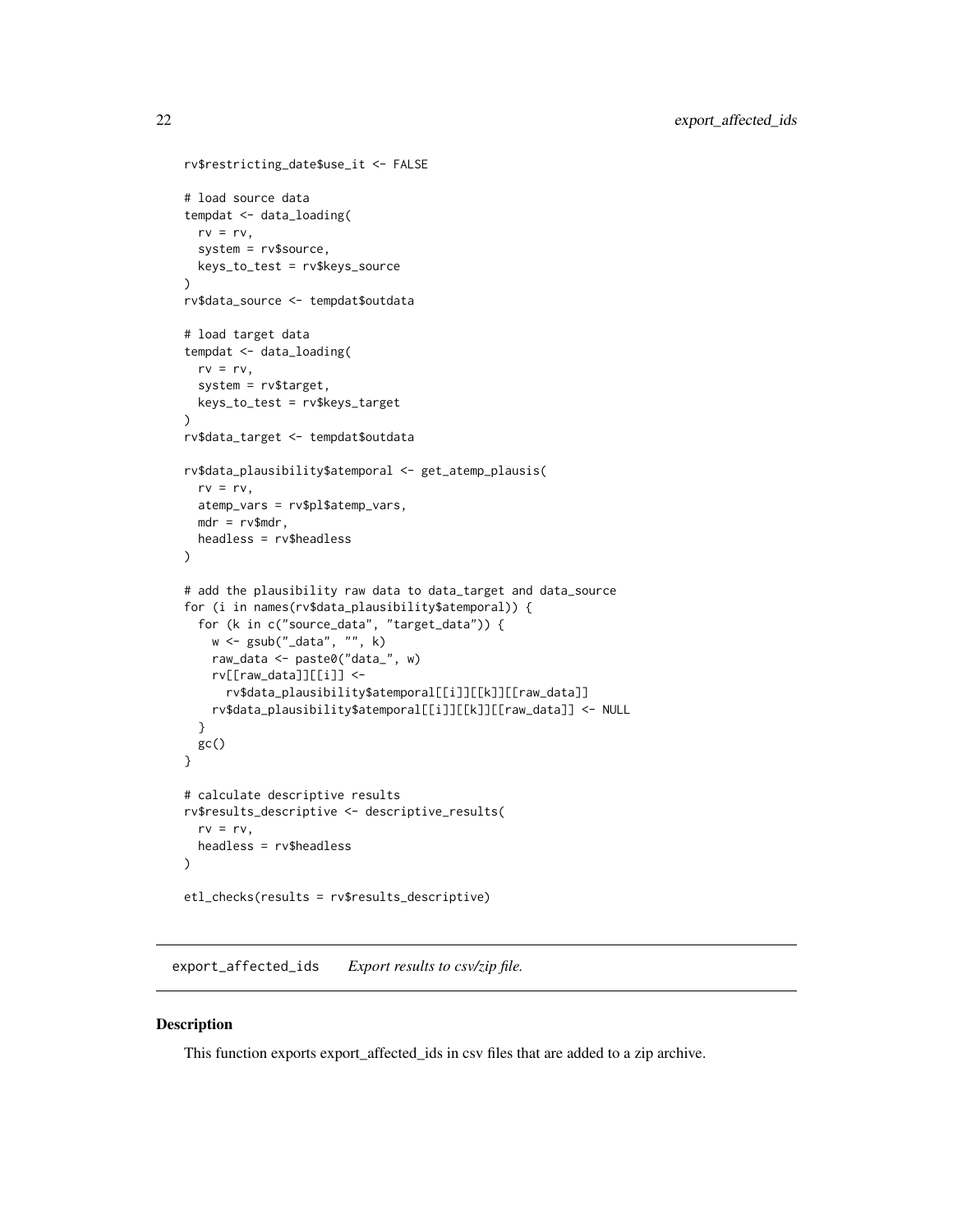# export\_affected\_ids 23

#### Usage

export\_affected\_ids(object, output\_dir, rv)

#### Arguments

| object     | The object to analyze.                                                                                            |
|------------|-------------------------------------------------------------------------------------------------------------------|
| output_dir | The path to the output folder where all the results will be stored (default: 'paste0(tempdir(),<br>"/output/")'). |
| rv         | A list object. Internal list simulating Shiny's 'reactive values'.                                                |

#### Value

No return value. If possible irregularities were identified during the data quality assessment, this function writes affected identifier values to csv files for a further detailed debugging. These files are saved in 'output\_dir/conspicuous\_ids'.

```
# runtime > 5 sec.
utils_path <- system.file(
  "demo_data/utilities/",
  package = "DQAstats"
)
mdr_filename <- "mdr_example_data.csv"
rv \leftarrow list()rv$mdr <- read_mdr(
 utils_path = utils_path,
  mdr_filename <- mdr_filename
\mathcal{L}source_system_name <- "exampleCSV_source"
target_system_name <- "exampleCSV_target"
rv <- c(rv, create_helper_vars(
  mdr = rv$mdr,
  source_db = source_system_name,
  target_db = target_system_name
))
# save source/target vars
rv$source$system_name <- source_system_name
rv$target$system_name <- target_system_name
rv$source$system_type <- "csv"
rv$target$system_type <- "csv"
rv$log$logfile_dir <- tempdir()
# set headless (without GUI, progressbars, etc.)
rv$headless <- TRUE
# set configs
demo_files <- system.file("demo_data", package = "DQAstats")
```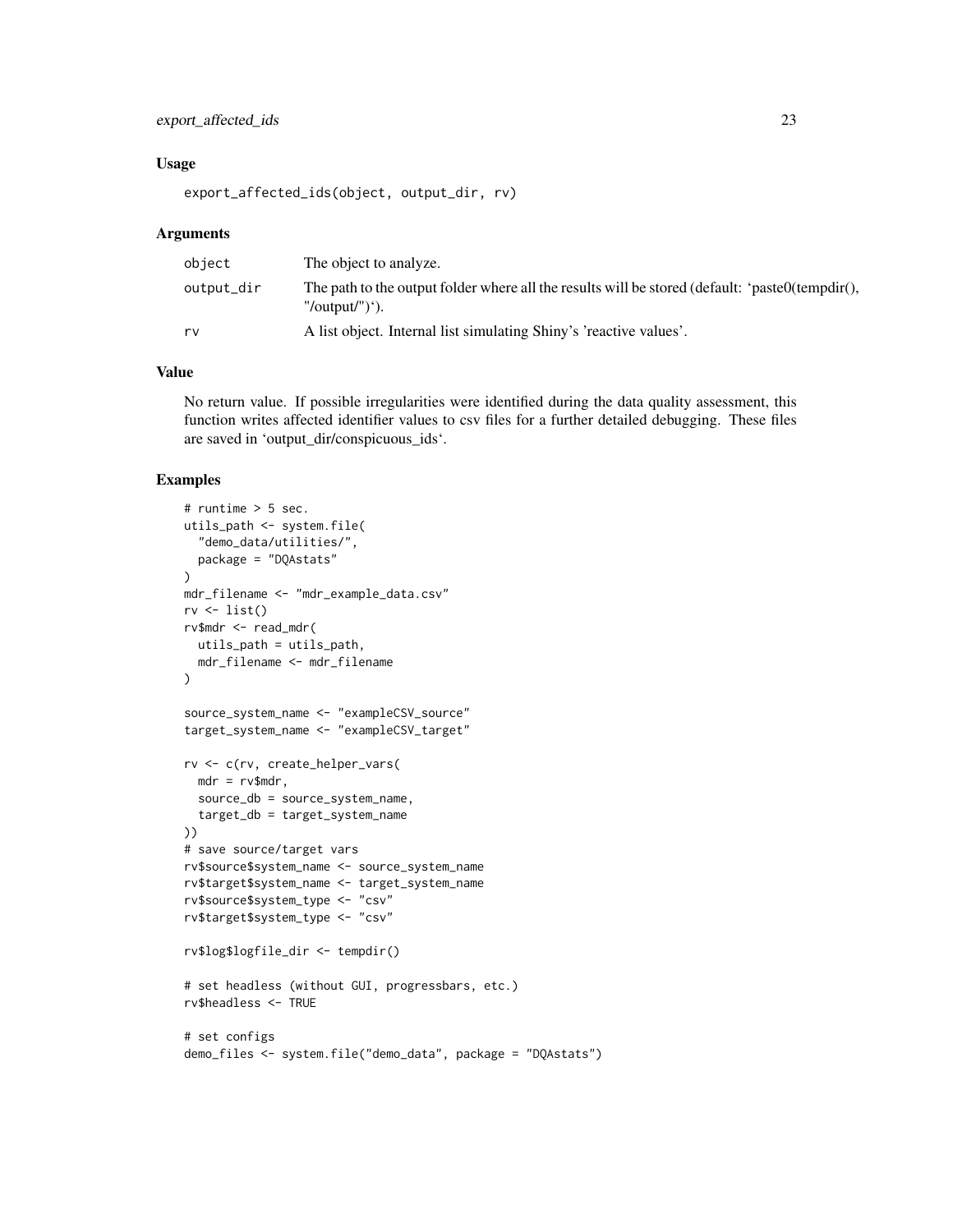```
Sys.setenv("EXAMPLECSV_SOURCE_PATH" = demo_files)
Sys.setenv("EXAMPLECSV_TARGET_PATH" = demo_files)
# get configs
rv$source$settings <- DIZutils::get_config_env(
  system_name = rv$source$system_name,
  logfile_dir = rv$log$logfile_dir,
  headless = rv$headless
)
rv$target$settings <- DIZutils::get_config_env(
  system_name = tolower(rv$target$system_name),
  logfile_dir = rv$log$logfile_dir,
  headless = rv$headless
)
# set start_time (e.g. when clicking the 'Load Data'-button in shiny
rv$start_time <- format(Sys.time(), usetz = TRUE, tz = "CET")
# define restricting date
rv$restricting_date$use_it <- FALSE
# load source data
tempdat <- data_loading(
  rv = rv,system = rv$source,
  keys_to_test = rv$keys_source
)
rv$data_source <- tempdat$outdata
# load target data
tempdat <- data_loading(
 rv = rv,system = rv$target,
  keys_to_test = rv$keys_target
\lambdarv$data_target <- tempdat$outdata
rv$data_plausibility$atemporal <- get_atemp_plausis(
  rv = rv,atemp_vars = rv$pl$atemp_vars,
  mdr = rv$mdr,headless = rv$headless
)
# add the plausibility raw data to data_target and data_source
for (i in names(rv$data_plausibility$atemporal)) {
  for (k in c("source_data", "target_data")) {
   w <- gsub("_data", "", k)
   raw_data <- paste0("data_", w)
   rv[[raw_data]][[i]] <-
      rv$data_plausibility$atemporal[[i]][[k]][[raw_data]]
    rv$data_plausibility$atemporal[[i]][[k]][[raw_data]] <- NULL
  }
```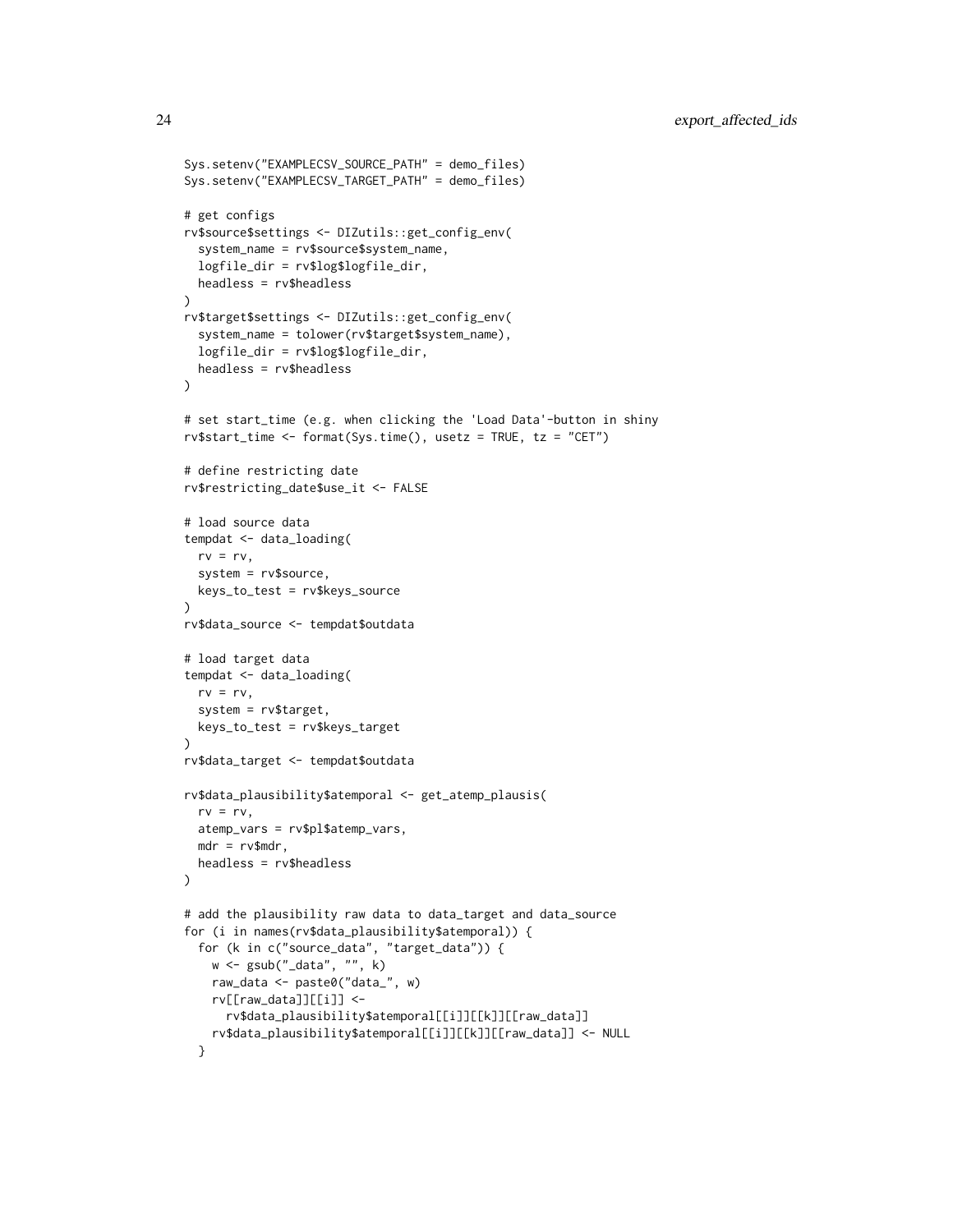```
gc()}
# calculate descriptive results
rv$results_descriptive <- descriptive_results(
 rv = rv,headless = rv$headless
\mathcal{L}# calculate unique plausibilites
rv$results_plausibility_unique <- uniq_plausi_results(
 rv = rv,uniq_vars = rv$pl$uniq_vars,
 mdr = rv$mdr,
 headless = rv$headless
)
output_dir <- tempdir()
export_affected_ids(
rv = rv,output_dir = output_dir,
object = rv$results_plausibility_unique
\mathcal{L}
```
export\_aggregated *Export results to csv/zip file.*

# Description

This function exports aggregated results in csv files that are added to a zip archive.

#### Usage

```
export_aggregated(output_dir, rv)
```
#### Arguments

| output_dir | The path to the output folder where all the results will be stored (default: 'paste0(tempdir(), |
|------------|-------------------------------------------------------------------------------------------------|
|            | "/output/")').                                                                                  |
| rv         | A list object. Internal list simulating Shiny's 'reactive values'.                              |

## Value

No return value. This function writes the aggregated results, namely the conformace results overview table, the plausibility check results overview, the completeness results overview and a combined version (named 'all\_results.csv') to csv files. These files are saved in 'output\_dir/export'.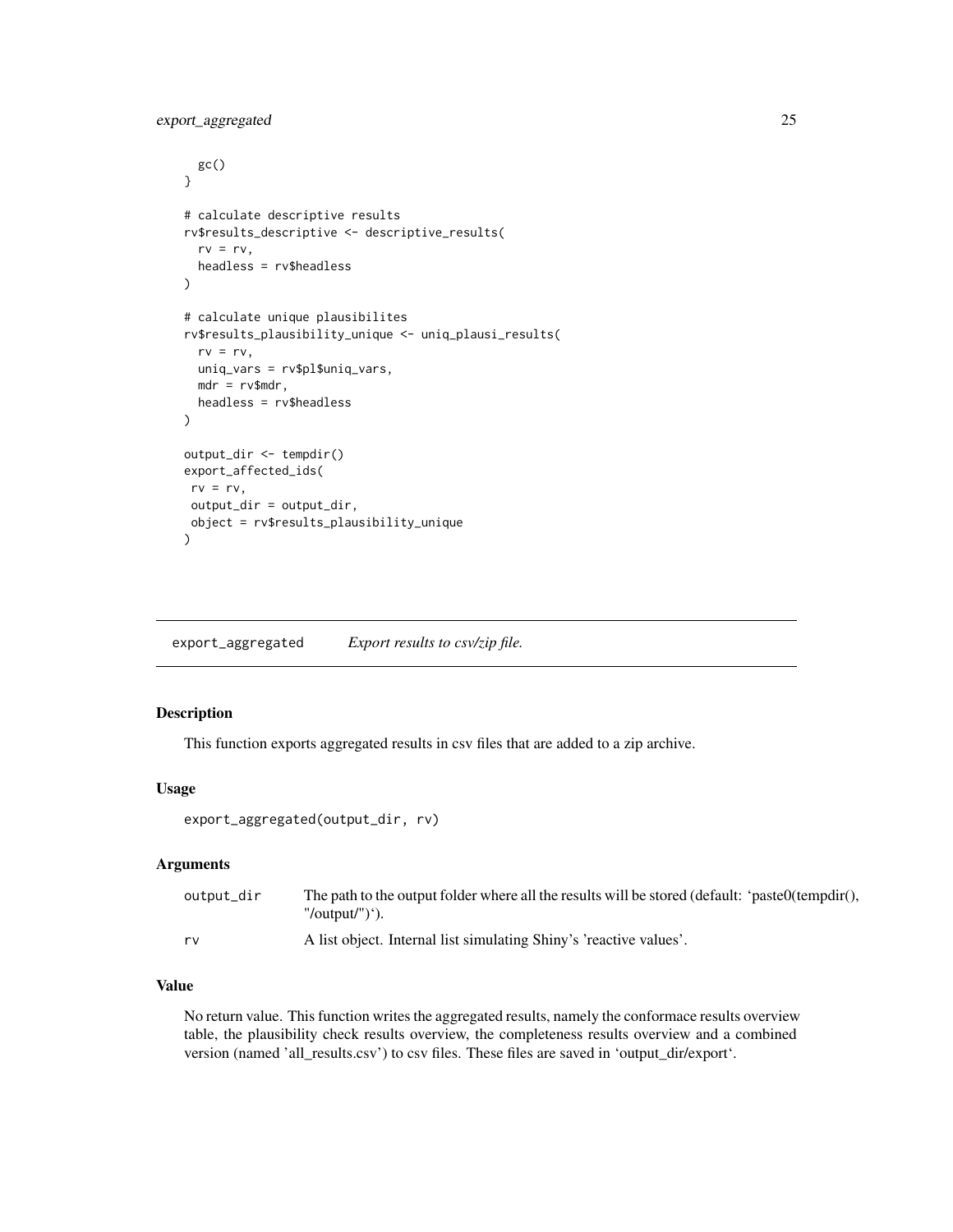```
# runtime > 5 sec.
utils_path <- system.file(
  "demo_data/utilities/",
  package = "DQAstats"
\lambdamdr_filename <- "mdr_example_data.csv"
rv \leftarrow list()rv$mdr <- read_mdr(
 utils_path = utils_path,
 mdr_filename <- mdr_filename
)
source_system_name <- "exampleCSV_source"
target_system_name <- "exampleCSV_target"
rv <- c(rv, create_helper_vars(
 mdr = rv$mdr,
  source_db = source_system_name,
  target_db = target_system_name
))
# save source/target vars
rv$source$system_name <- source_system_name
rv$target$system_name <- target_system_name
rv$source$system_type <- "csv"
rv$target$system_type <- "csv"
rv$log$logfile_dir <- tempdir()
# set headless (without GUI, progressbars, etc.)
rv$headless <- TRUE
# set configs
demo_files <- system.file("demo_data", package = "DQAstats")
Sys.setenv("EXAMPLECSV_SOURCE_PATH" = demo_files)
Sys.setenv("EXAMPLECSV_TARGET_PATH" = demo_files)
# get configs
rv$source$settings <- DIZutils::get_config_env(
  system_name = rv$source$system_name,
  logfile_dir = rv$log$logfile_dir,
  headless = rv$headless
\lambdarv$target$settings <- DIZutils::get_config_env(
  system_name = tolower(rv$target$system_name),
  logfile_dir = rv$log$logfile_dir,
  headless = rv$headless
)
# set start_time (e.g. when clicking the 'Load Data'-button in shiny
rv$start_time <- format(Sys.time(), usetz = TRUE, tz = "CET")
```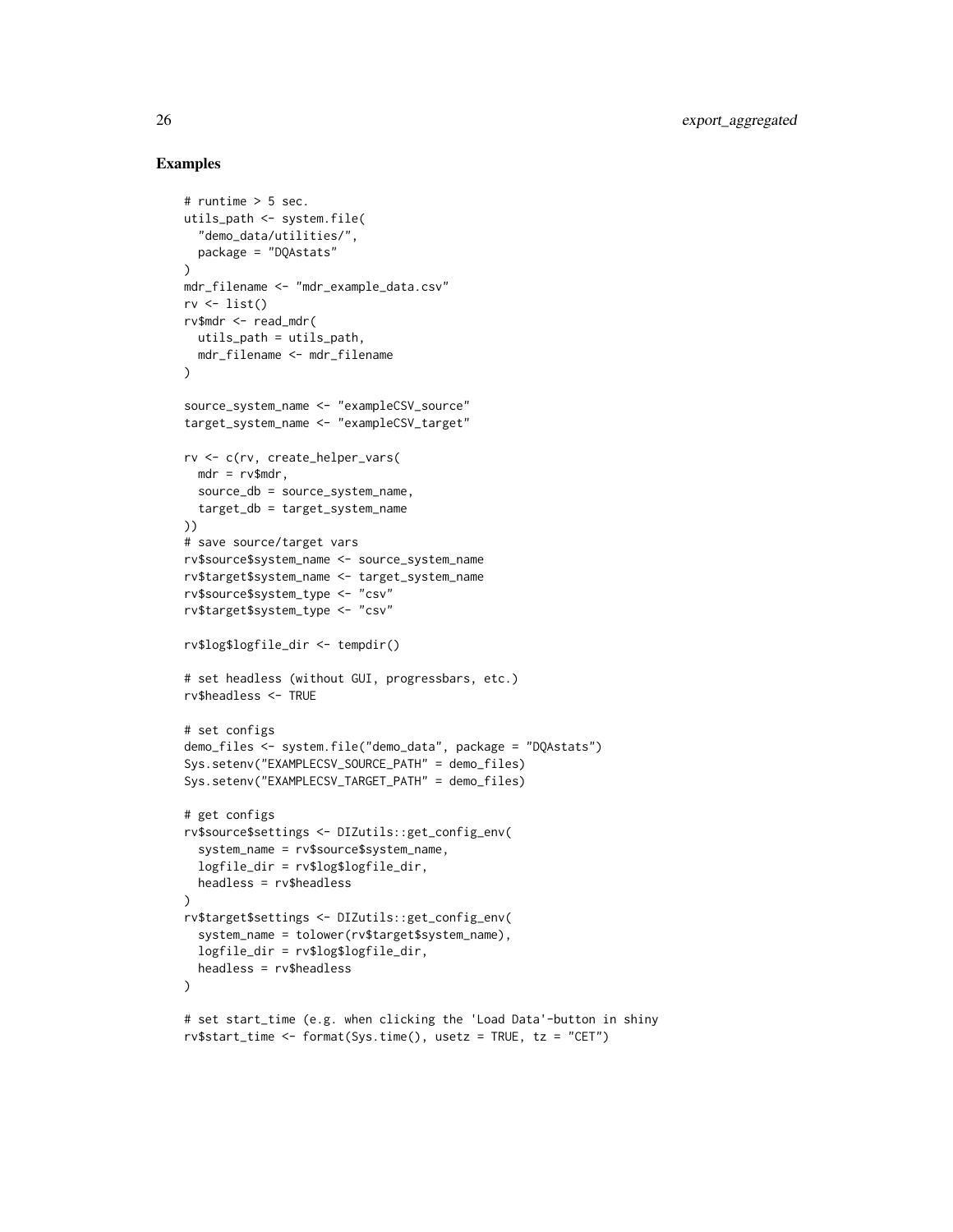```
# define restricting date
rv$restricting_date$use_it <- FALSE
# load source data
tempdat <- data_loading(
 rv = rv,system = rv$source,
  keys_to_test = rv$keys_source
\lambdarv$data_source <- tempdat$outdata
# load target data
tempdat <- data_loading(
  rv = rv,system = rv$target,
 keys_to_test = rv$keys_target
)
rv$data_target <- tempdat$outdata
rv$data_plausibility$atemporal <- get_atemp_plausis(
  rv = rv,atemp_vars = rv$pl$atemp_vars,
 mdr = rv$mdr,
  headless = rv$headless
\lambda# add the plausibility raw data to data_target and data_source
for (i in names(rv$data_plausibility$atemporal)) {
  for (k in c("source_data", "target_data")) {
   w <- gsub("_data", "", k)
   raw_data <- paste0("data_", w)
   rv[[raw_data]][[i]] <-
      rv$data_plausibility$atemporal[[i]][[k]][[raw_data]]
   rv$data_plausibility$atemporal[[i]][[k]][[raw_data]] <- NULL
  }
 gc()
}
# calculate descriptive results
rv$results_descriptive <- descriptive_results(
  rv = rv,headless = rv$headless
\lambda# completeness
rv$completeness <- completeness(results = rv$results_descriptive,
                                headless = rv$headless,
                                logfile_dir = rv$log$logfile_dir)
rv$datamap <- generate_datamap(
  results = rv$results_descriptive,
  db = rv$target$system_name,
  mdr = rv$mdr,
```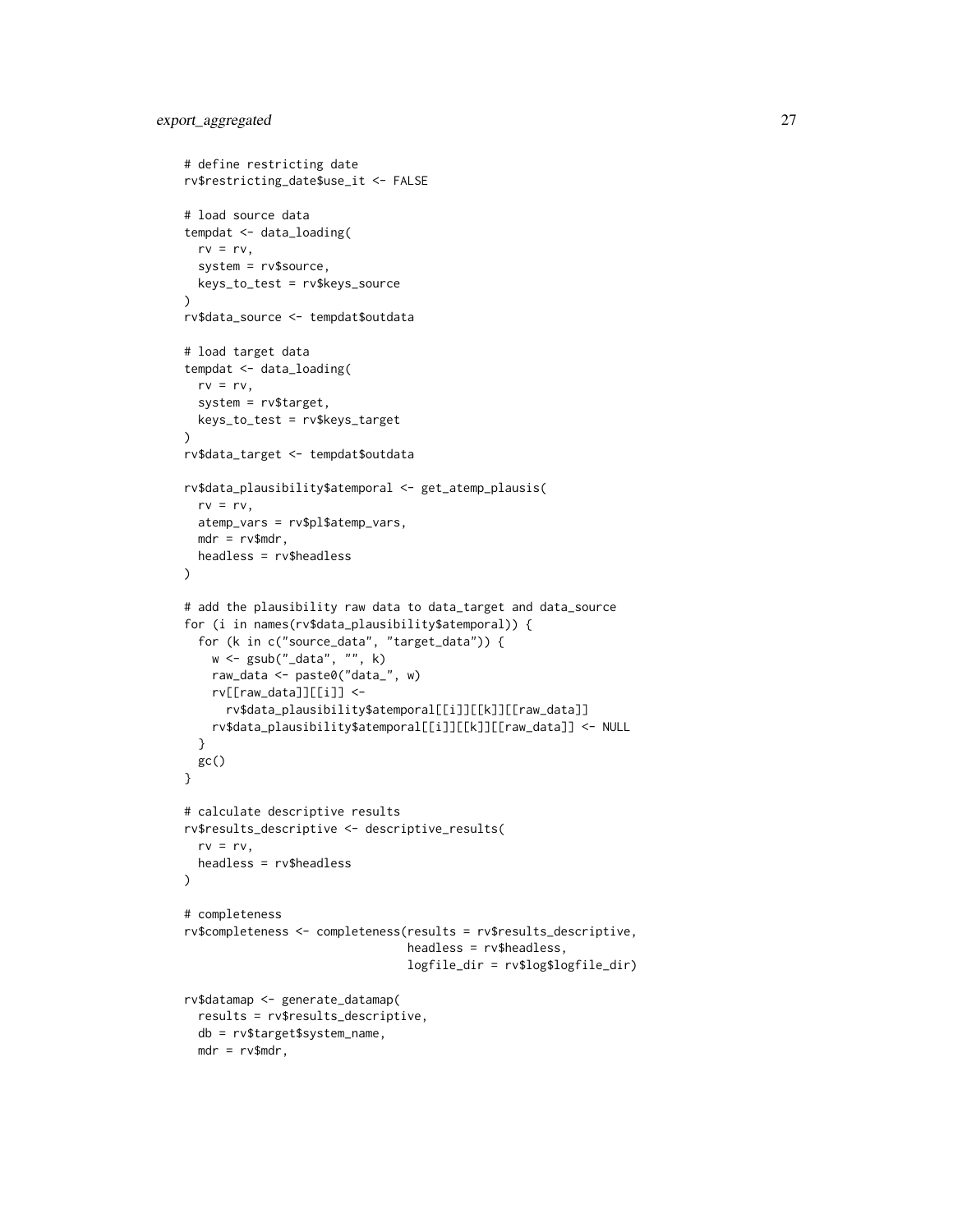```
rv = rv,headless = rv$headless
)
# checks$value_conformance
rv$checks$value_conformance <-
  value_conformance_checks(results = rv$conformance$value_conformance)
# checks$etl
rv$checks$etl <- etl_checks(results = rv$results_descriptive)
output_dir <- tempdir()
export_aggregated(
  output_dir = output_dir,
  rv = rv
)
```
format\_value\_conformance\_results *format\_value\_conformance\_results helper function*

# Description

Internal function to format the value conformance results

# Usage

format\_value\_conformance\_results(results, desc\_out, source)

# Arguments

| results  | A list containing the value conformance results for one data element.                       |  |  |
|----------|---------------------------------------------------------------------------------------------|--|--|
| desc out | A list containing the descriptive results for the same data element.                        |  |  |
| source   | A character: either 'source_data' or 'target_data' to indicate, which results to<br>render. |  |  |

#### Value

The function returns a list with the formatted value conformance results for one data element.

```
utils_path <- system.file(
  "demo_data/utilities/",
  package = "DQAstats"
)
mdr_filename <- "mdr_example_data.csv"
rv <- list()
```
<span id="page-27-0"></span>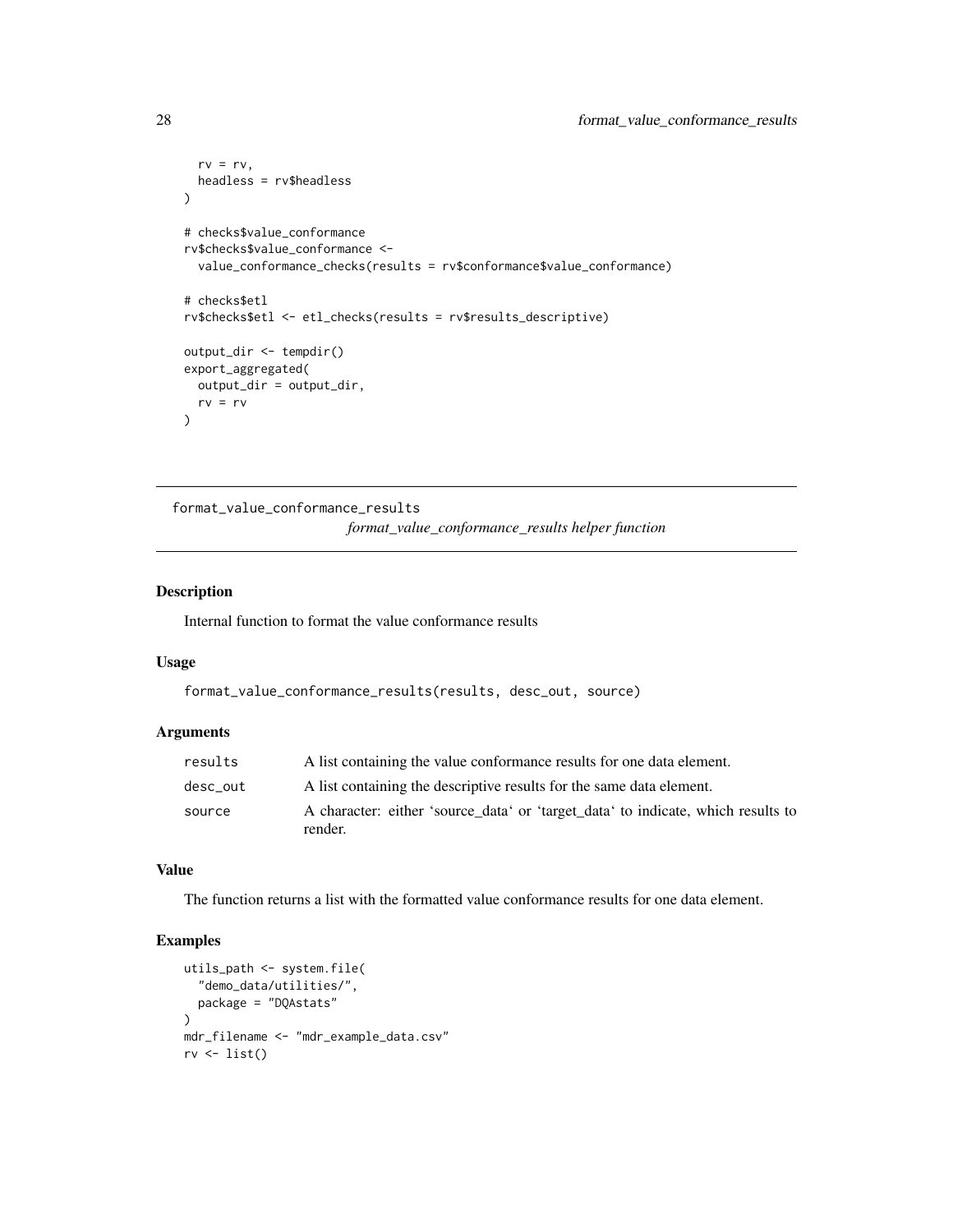```
rv$mdr <- read_mdr(
  utils_path = utils_path,
  mdr_filename <- mdr_filename
\lambdasource_system_name <- "exampleCSV_source"
target_system_name <- "exampleCSV_target"
rv <- c(rv, create_helper_vars(
 mdr = rv$mdr,
  source_db = source_system_name,
  target_db = target_system_name
))
# save source/target vars
rv$source$system_name <- source_system_name
rv$target$system_name <- target_system_name
rv$source$system_type <- "csv"
rv$target$system_type <- "csv"
rv$log$logfile_dir <- tempdir()
# set headless (without GUI, progressbars, etc.)
rv$headless <- TRUE
# set configs
demo_files <- system.file("demo_data", package = "DQAstats")
Sys.setenv("EXAMPLECSV_SOURCE_PATH" = demo_files)
Sys.setenv("EXAMPLECSV_TARGET_PATH" = demo_files)
# get configs
rv$source$settings <- DIZutils::get_config_env(
  system_name = rv$source$system_name,
  logfile_dir = rv$log$logfile_dir,
  headless = rv$headless
\lambdarv$target$settings <- DIZutils::get_config_env(
  system_name = tolower(rv$target$system_name),
  logfile_dir = rv$log$logfile_dir,
  headless = rv$headless
)
# set start_time (e.g. when clicking the 'Load Data'-button in shiny
rv$start_time <- format(Sys.time(), usetz = TRUE, tz = "CET")
# define restricting date
rv$restricting_date$use_it <- FALSE
# load source data
tempdat <- data_loading(
  rv = rv,system = rv$source,
  keys_to_test = rv$keys_source
\lambda
```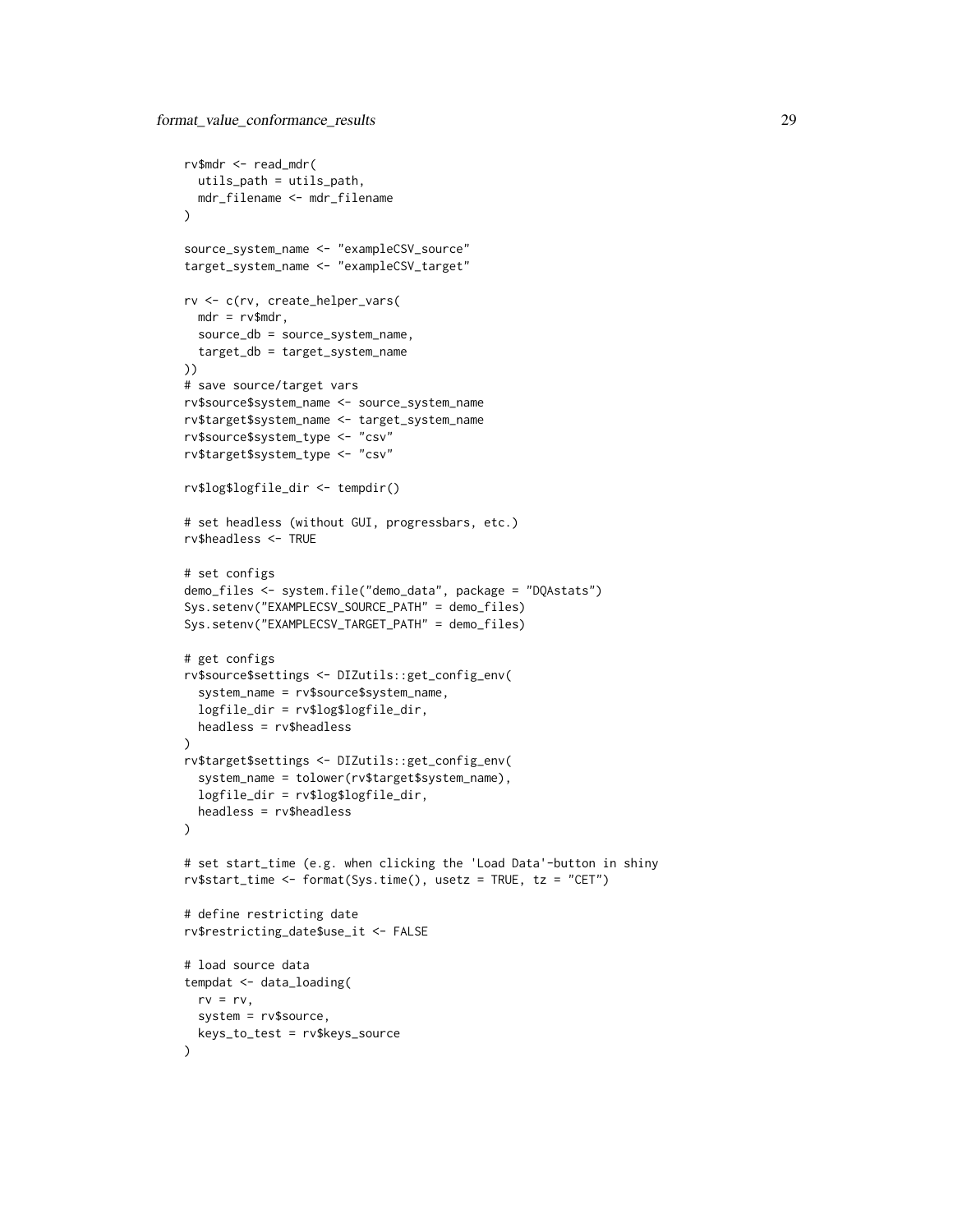```
rv$data_source <- tempdat$outdata
# load target data
tempdat <- data_loading(
 rv = rv,system = rv$target,
  keys_to_test = rv$keys_target
\lambdarv$data_target <- tempdat$outdata
rv$data_plausibility$atemporal <- get_atemp_plausis(
  rv = rv,atemp_vars = rv$pl$atemp_vars,
  mdr = rv$mdr,
 headless = rv$headless
)
# add the plausibility raw data to data_target and data_source
for (i in names(rv$data_plausibility$atemporal)) {
  for (k in c("source_data", "target_data")) {
   w <- gsub("_data", "", k)
   raw_data <- paste0("data_", w)
   rv[[raw_data]][[i]] <-
      rv$data_plausibility$atemporal[[i]][[k]][[raw_data]]
   rv$data_plausibility$atemporal[[i]][[k]][[raw_data]] <- NULL
  }
 gc()
}
# calculate descriptive results
rv$results_descriptive <- descriptive_results(
 rv = rv,headless = rv$headless
\lambda# calculate atemporal plausibilites
rv$results_plausibility_atemporal <- atemp_plausi_results(
  rv = rv,atemp_vars = rv$data_plausibility$atemporal,
  mdr = rv$mdr,
  headless = rv$headless
)
# calculate unique plausibilites
rv$results_plausibility_unique <- uniq_plausi_results(
  rv = rv,uniq_vars = rv$pl$uniq_vars,
 mdr = rv$mdr,
 headless = rv$headless
\lambdarv$conformance$value_conformance <- value_conformance(
  rv = rv,
```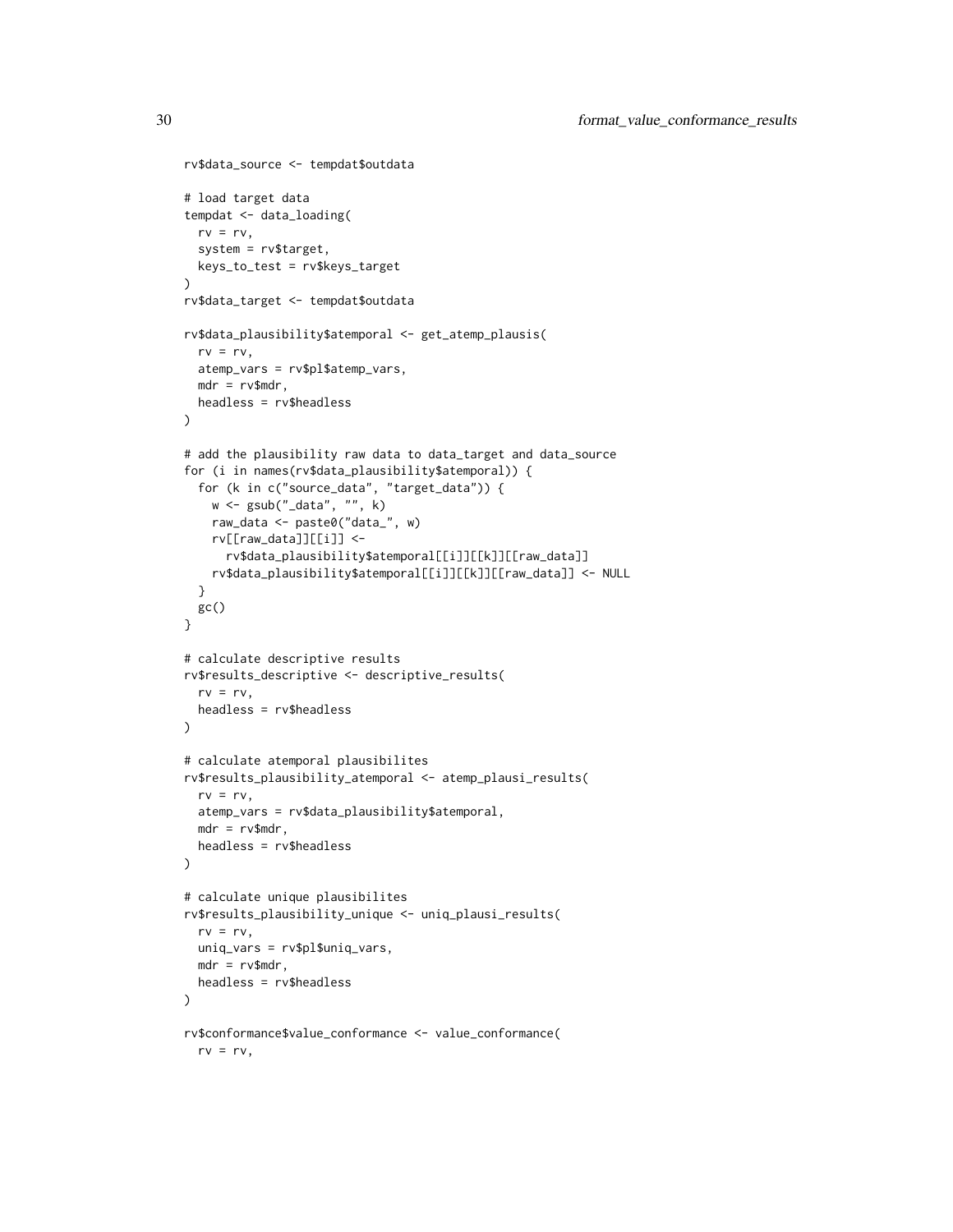```
scope = "descriptive",
  results = rv$results_descriptive,
  headless = rv$headless,
  logfile_dir = rv$log$logfile_dir
)
# format the results (wrap functioncall into `sapply` to get results for all
# available data elements):
value_conformance_formatted <- sapply(
  X = names(rv$results_descriptive),
  FUN = function(i) {
    desc_out <- rv$results_descriptive[[i]]$description
    if (!is.null(rv$conformance$value_conformance[[i]])) {
      format_value_conformance_results(
        results = rv$conformance$value_conformance[[i]],
        desc_out = desc_out,
        source = "source_data"
      )
   }
 }
\lambda
```
generate\_datamap *generate\_datamap helper function*

#### Description

Internal function to generate the dashboard data maps

# Usage

```
generate_datamap(results, mdr, db, rv, headless = FALSE)
```
#### Arguments

| results  | A list object. The list should contain the results 'rv\$results_descriptive'.                                                                      |  |
|----------|----------------------------------------------------------------------------------------------------------------------------------------------------|--|
| mdr      | A data table object containing the MDR.                                                                                                            |  |
| db       | A character string. The name of the corresponding database.                                                                                        |  |
| rv       | A list object. Internal list simulating Shiny's 'reactive values'.                                                                                 |  |
| headless | A boolean (default: FALSE). Indicating, if the function is run only in the console<br>$(headless = TRUE)$ or on a GUI frontend (headless = FALSE). |  |

#### Value

A data.table with the results of the datamap.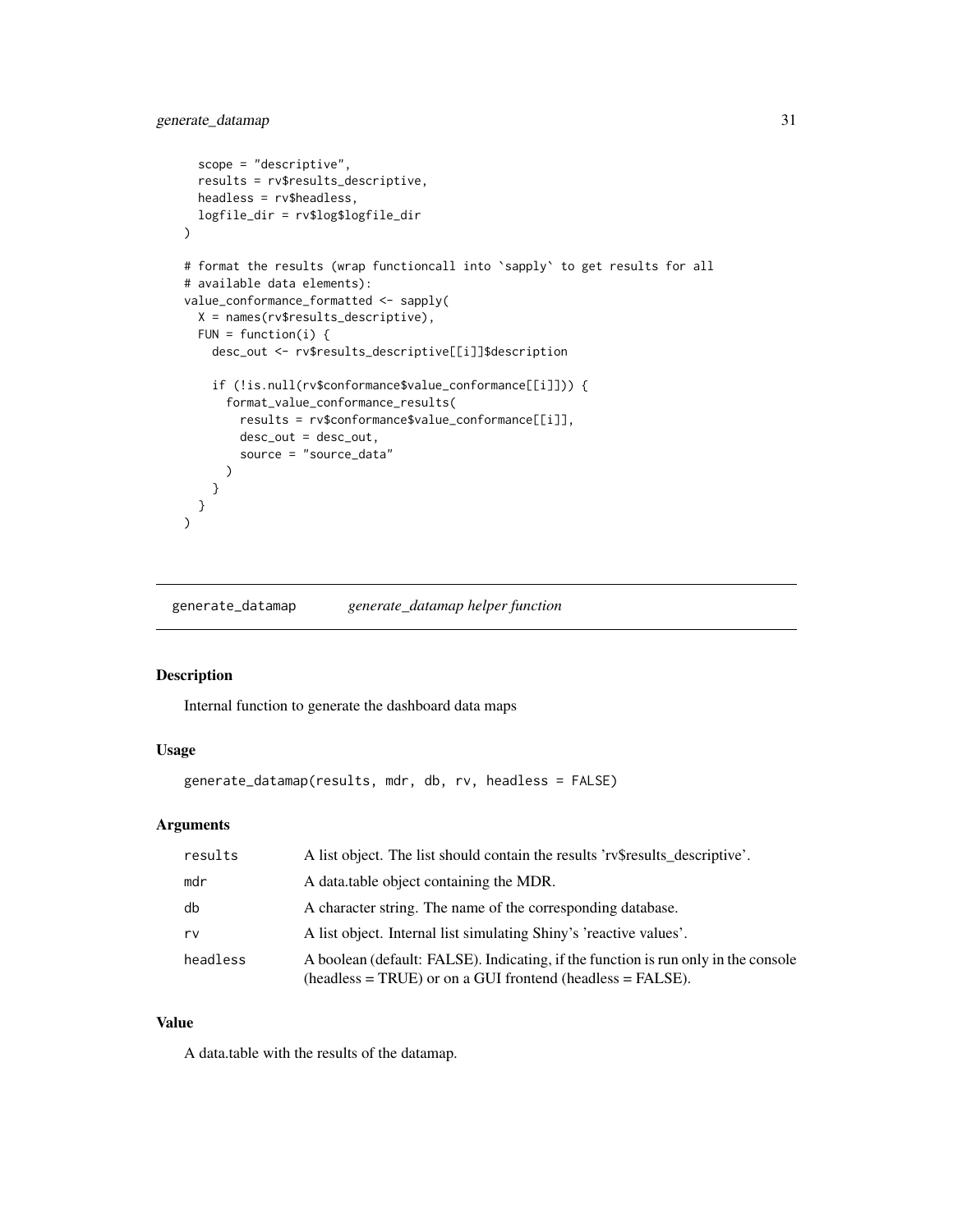```
# runtime > 5 sec.
utils_path <- system.file(
  "demo_data/utilities/",
  package = "DQAstats"
\lambdamdr_filename <- "mdr_example_data.csv"
rv \leftarrow list()rv$mdr <- read_mdr(
 utils_path = utils_path,
 mdr_filename <- mdr_filename
)
source_system_name <- "exampleCSV_source"
target_system_name <- "exampleCSV_target"
rv <- c(rv, create_helper_vars(
 mdr = rv$mdr,
  source_db = source_system_name,
  target_db = target_system_name
))
# save source/target vars
rv$source$system_name <- source_system_name
rv$target$system_name <- target_system_name
rv$source$system_type <- "csv"
rv$target$system_type <- "csv"
rv$log$logfile_dir <- tempdir()
# set headless (without GUI, progressbars, etc.)
rv$headless <- TRUE
# set configs
demo_files <- system.file("demo_data", package = "DQAstats")
Sys.setenv("EXAMPLECSV_SOURCE_PATH" = demo_files)
Sys.setenv("EXAMPLECSV_TARGET_PATH" = demo_files)
# get configs
rv$source$settings <- DIZutils::get_config_env(
  system_name = rv$source$system_name,
  logfile_dir = rv$log$logfile_dir,
  headless = rv$headless
\lambdarv$target$settings <- DIZutils::get_config_env(
  system_name = tolower(rv$target$system_name),
  logfile_dir = rv$log$logfile_dir,
  headless = rv$headless
)
# set start_time (e.g. when clicking the 'Load Data'-button in shiny
rv$start_time <- format(Sys.time(), usetz = TRUE, tz = "CET")
```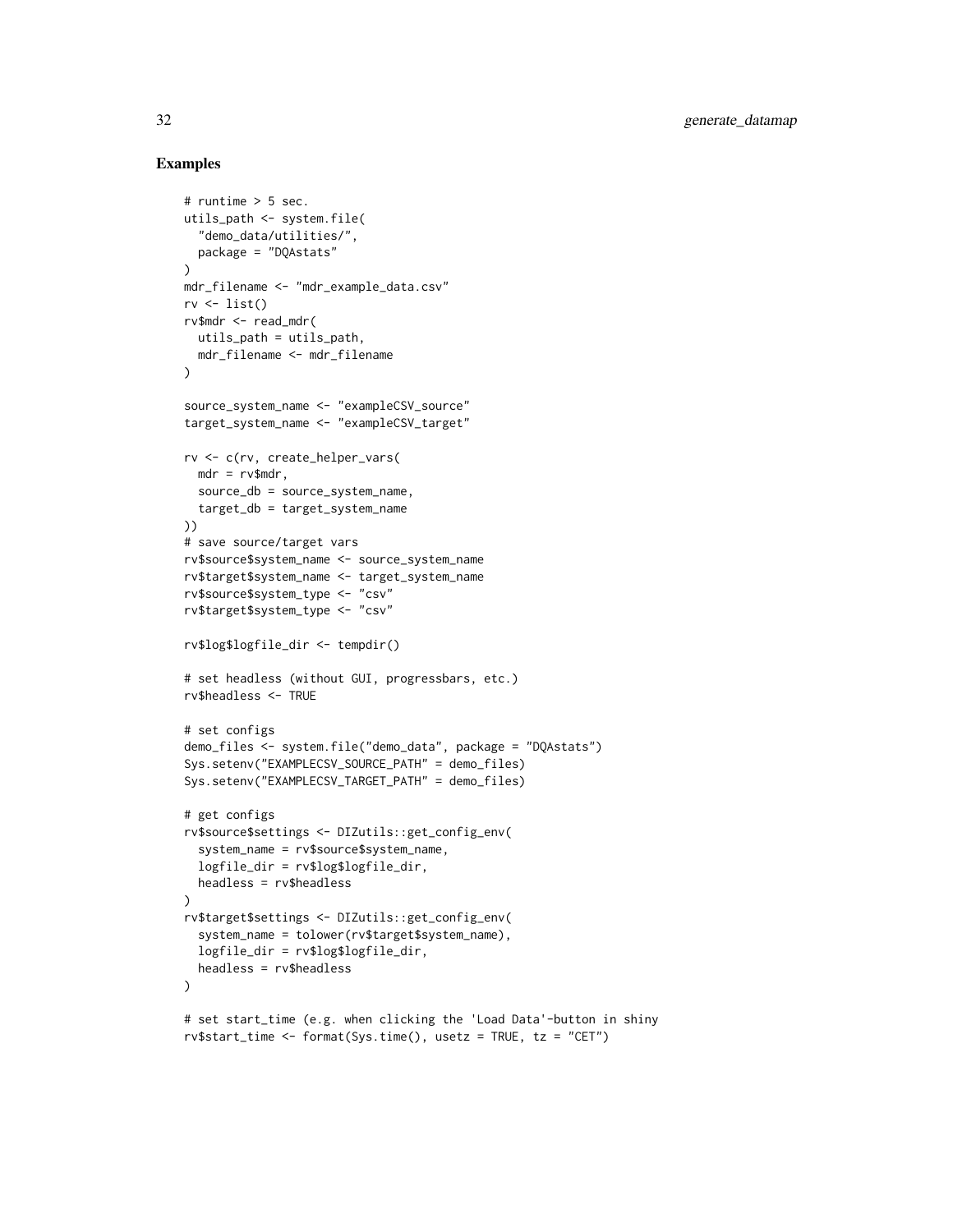```
# define restricting date
rv$restricting_date$use_it <- FALSE
# load source data
tempdat <- data_loading(
 rv = rv,system = rv$source,
 keys_to_test = rv$keys_source
\lambdarv$data_source <- tempdat$outdata
# load target data
tempdat <- data_loading(
  rv = rv,system = rv$target,
 keys_to_test = rv$keys_target
)
rv$data_target <- tempdat$outdata
rv$data_plausibility$atemporal <- get_atemp_plausis(
  rv = rv,atemp_vars = rv$pl$atemp_vars,
 mdr = rv$mdr,
  headless = rv$headless
\lambda# add the plausibility raw data to data_target and data_source
for (i in names(rv$data_plausibility$atemporal)) {
  for (k in c("source_data", "target_data")) {
   w <- gsub("_data", "", k)
   raw_data <- paste0("data_", w)
   rv[[raw_data]][[i]] <-
      rv$data_plausibility$atemporal[[i]][[k]][[raw_data]]
   rv$data_plausibility$atemporal[[i]][[k]][[raw_data]] <- NULL
  }
 gc()
}
# calculate descriptive results
rv$results_descriptive <- descriptive_results(
  rv = rv,headless = rv$headless
\lambdagenerate_datamap(
 results = rv$results_descriptive,
 db = rv$target$system_name,
 mdr = rv$mdr,
 rv = rv,headless = rv$headless
\mathcal{L}
```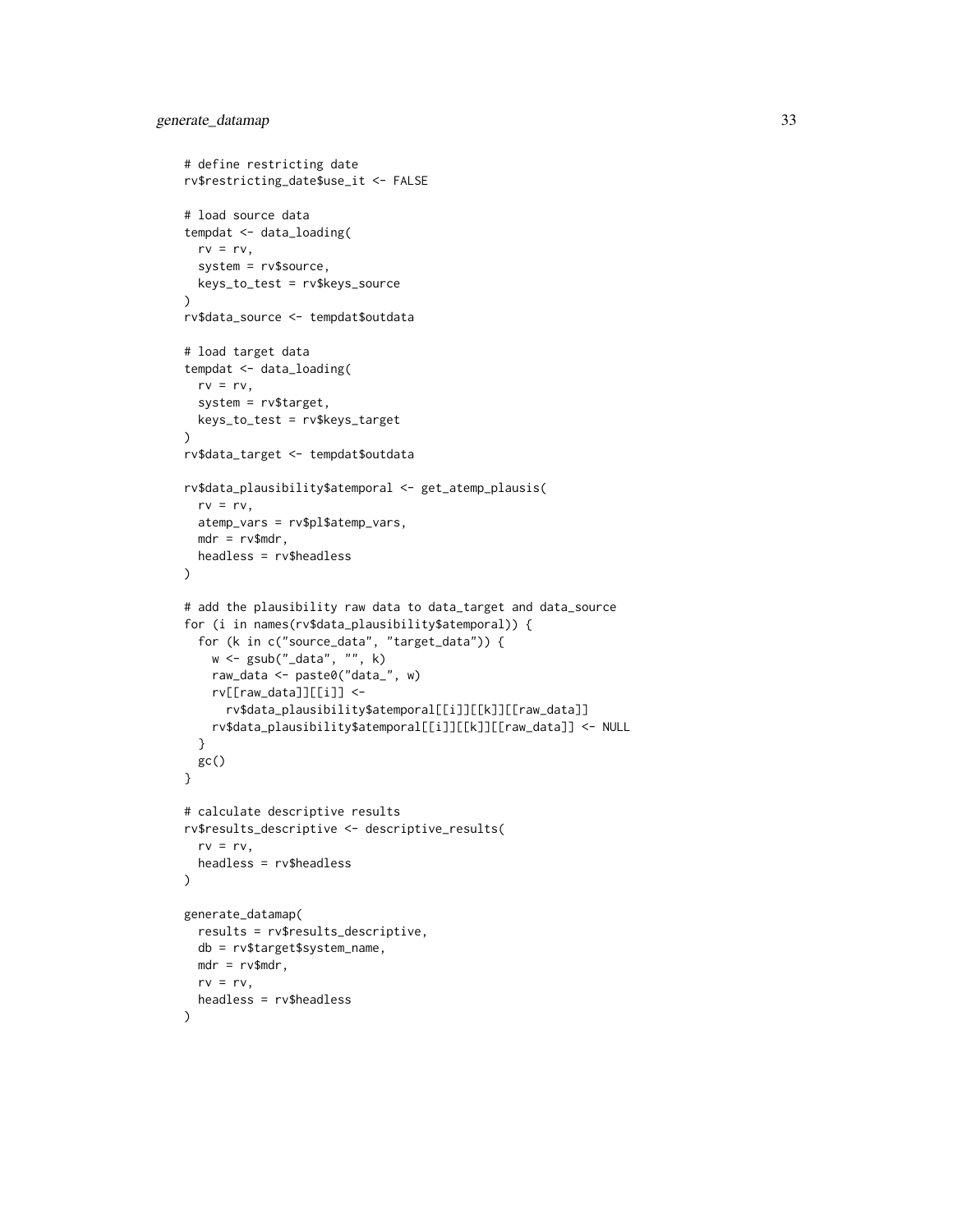<span id="page-33-0"></span>get\_atemp\_plausis *get\_atemp\_plausis helper function*

#### Description

Internal function to generate raw data for the 'Atemporal Plausibility' checks.

#### Usage

get\_atemp\_plausis(rv, atemp\_vars, mdr, headless = FALSE)

# Arguments

| rv         | A list object. Internal list simulating Shiny's 'reactive values'.                                                                                 |  |
|------------|----------------------------------------------------------------------------------------------------------------------------------------------------|--|
| atemp_vars | A data table object. The object is created by create_helper_vars from the<br>data represented in the metadata repository.                          |  |
| mdr        | A data table object containing the MDR.                                                                                                            |  |
| headless   | A boolean (default: FALSE). Indicating, if the function is run only in the console<br>$(headless = TRUE)$ or on a GUI frontend (headless = FALSE). |  |

#### Value

A list with one entry for each atemporal plausibility check containing the raw results. Each entry contains the following (nested) list items:

source\_data A nested list with the raw plausibility check results for the source data system.

target\_data A nested list with the raw plausibility check results for the target data system.

```
utils_path <- system.file(
  "demo_data/utilities/",
  package = "DQAstats"
)
mdr_filename <- "mdr_example_data.csv"
rv \leftarrow list()rv$mdr <- read_mdr(
  utils_path = utils_path,
  mdr_filename = mdr_filename
\mathcal{L}source_system_name <- "exampleCSV_source"
target_system_name <- "exampleCSV_target"
rv <- c(rv, create_helper_vars(
  mdr = rv$mdr,
  source_db = source_system_name,
  target_db = target_system_name
```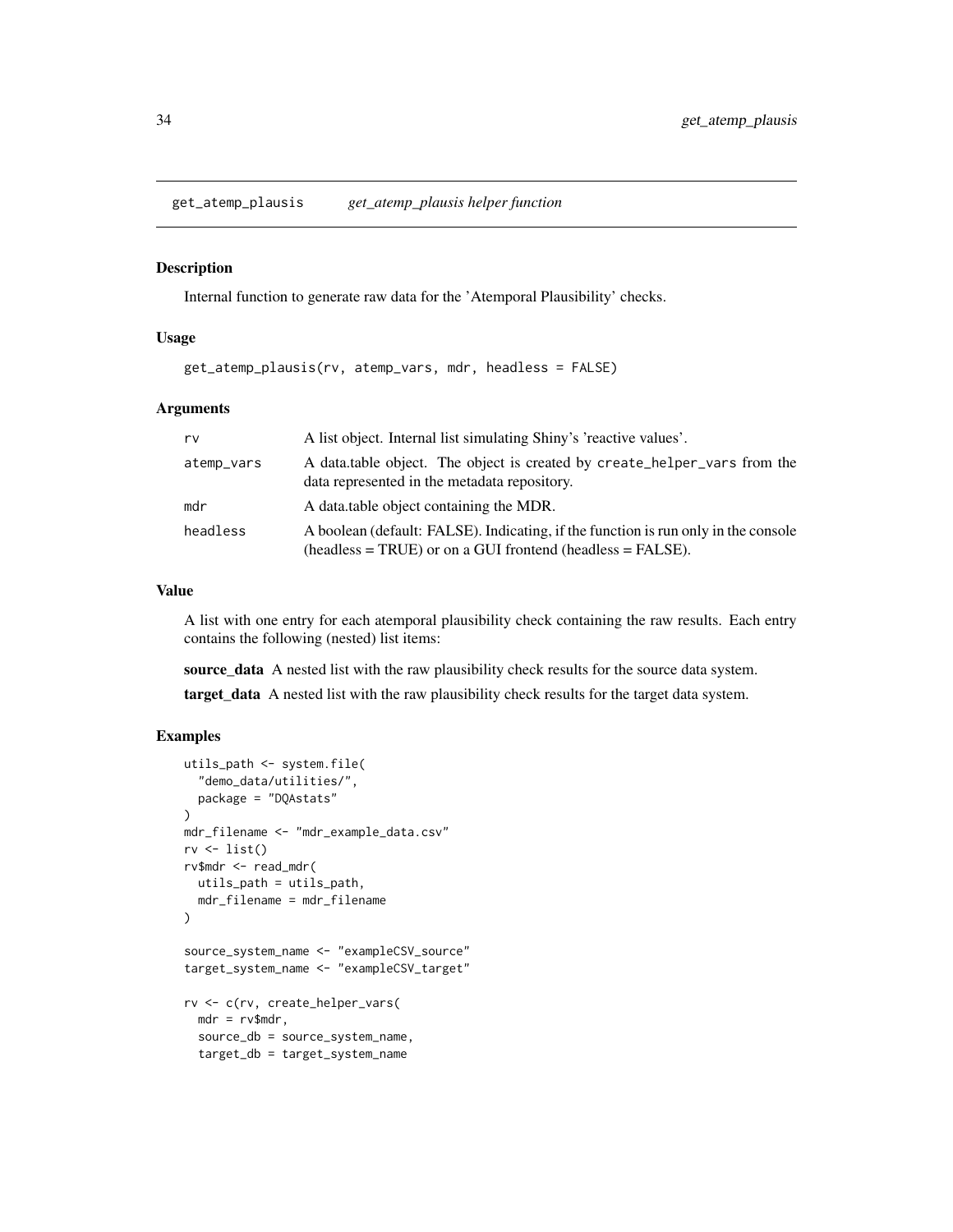get\_atemp\_plausis 35

```
))
# save source/target vars
rv$source$system_name <- source_system_name
rv$target$system_name <- target_system_name
rv$source$system_type <- "csv"
rv$target$system_type <- "csv"
rv$log$logfile_dir <- tempdir()
# set headless (without GUI, progressbars, etc.)
rv$headless <- TRUE
# set configs
demo_files <- system.file("demo_data", package = "DQAstats")
Sys.setenv("EXAMPLECSV_SOURCE_PATH" = demo_files)
Sys.setenv("EXAMPLECSV_TARGET_PATH" = demo_files)
# get configs
rv$source$settings <- DIZutils::get_config_env(
  system_name = rv$source$system_name,
  logfile_dir = rv$log$logfile_dir,
  headless = rv$headless
\lambdarv$target$settings <- DIZutils::get_config_env(
  system_name = tolower(rv$target$system_name),
  logfile_dir = rv$log$logfile_dir,
  headless = rv$headless
)
# set start_time (e.g. when clicking the 'Load Data'-button in shiny
rv$start_time <- format(Sys.time(), usetz = TRUE, tz = "CET")
# define restricting date
rv$restricting_date$use_it <- FALSE
# load source data
tempdat <- data_loading(
  rv = rv,system = rv$source,
  keys_to_test = rv$keys_source
)
rv$data_source <- tempdat$outdata
# load target data
tempdat <- data_loading(
  rv = rv,system = rv$target,
  keys_to_test = rv$keys_target
\lambdarv$data_target <- tempdat$outdata
get_atemp_plausis(
  rv = rv,
```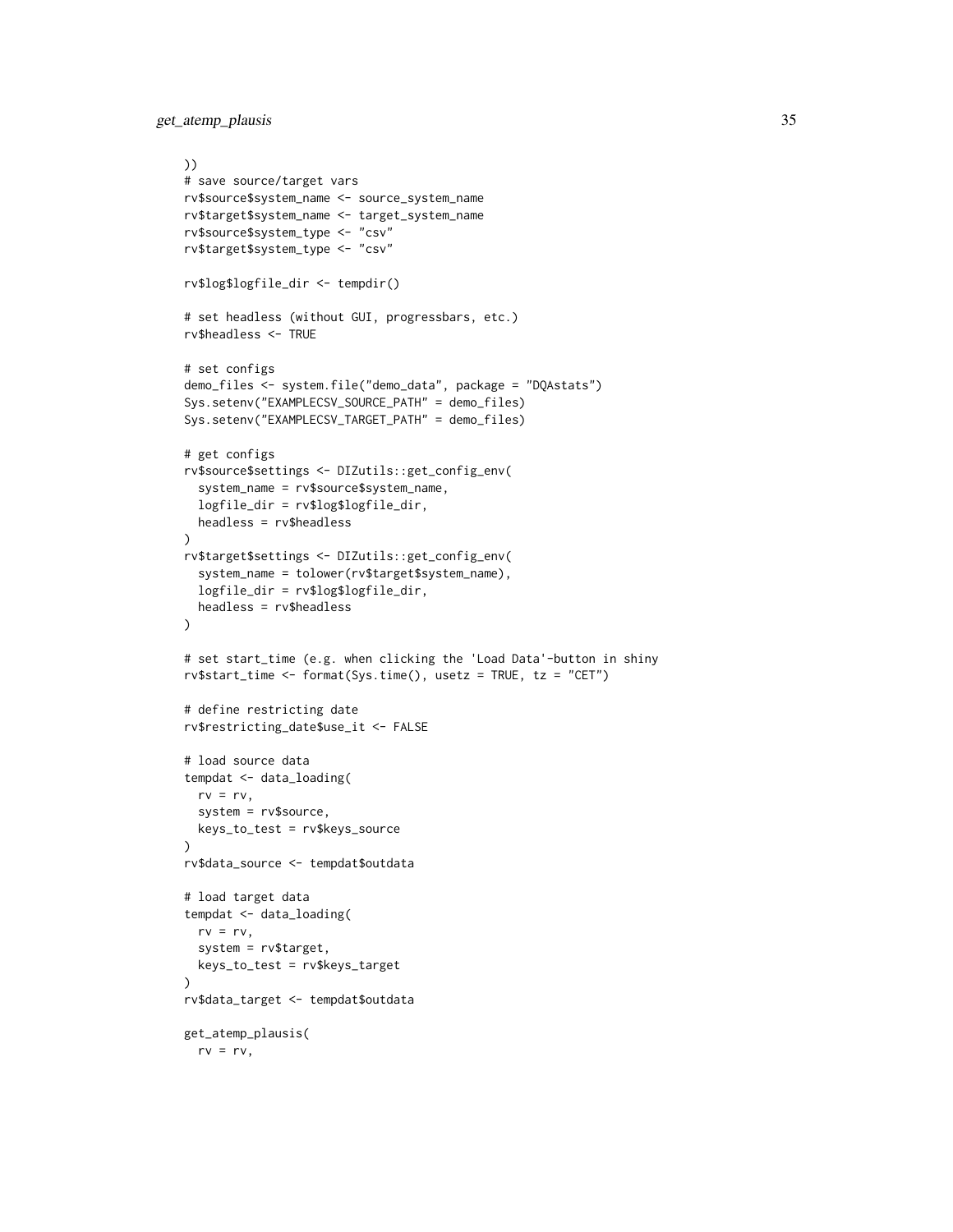```
atemp_vars = rv$pl$atemp_vars,
  mdr = rv$mdr,
  headless = rv$headless
)
```
get\_restricting\_date\_info

*Get a formatted string containing start and end time of the date restriction applied to the data.*

# Description

See title.

# Usage

```
get_restricting_date_info(
 restricting_date,
 lang = "en",date = TRUE,time = TRUE
)
```
# Arguments

| restricting_date |                                                                                                            |
|------------------|------------------------------------------------------------------------------------------------------------|
|                  | The list applied from ry\$restricting_date                                                                 |
| lang             | Language of the result. "de"/"en" (en $=$ default). If language is not yet imple-<br>mented, "en" is used. |
| date             | Should the date be included in the result string?                                                          |
| time             | Should the time be included in the result string?                                                          |

# Value

String containing start and end date obtained from the list of 'restricting\_date'.

<span id="page-35-0"></span>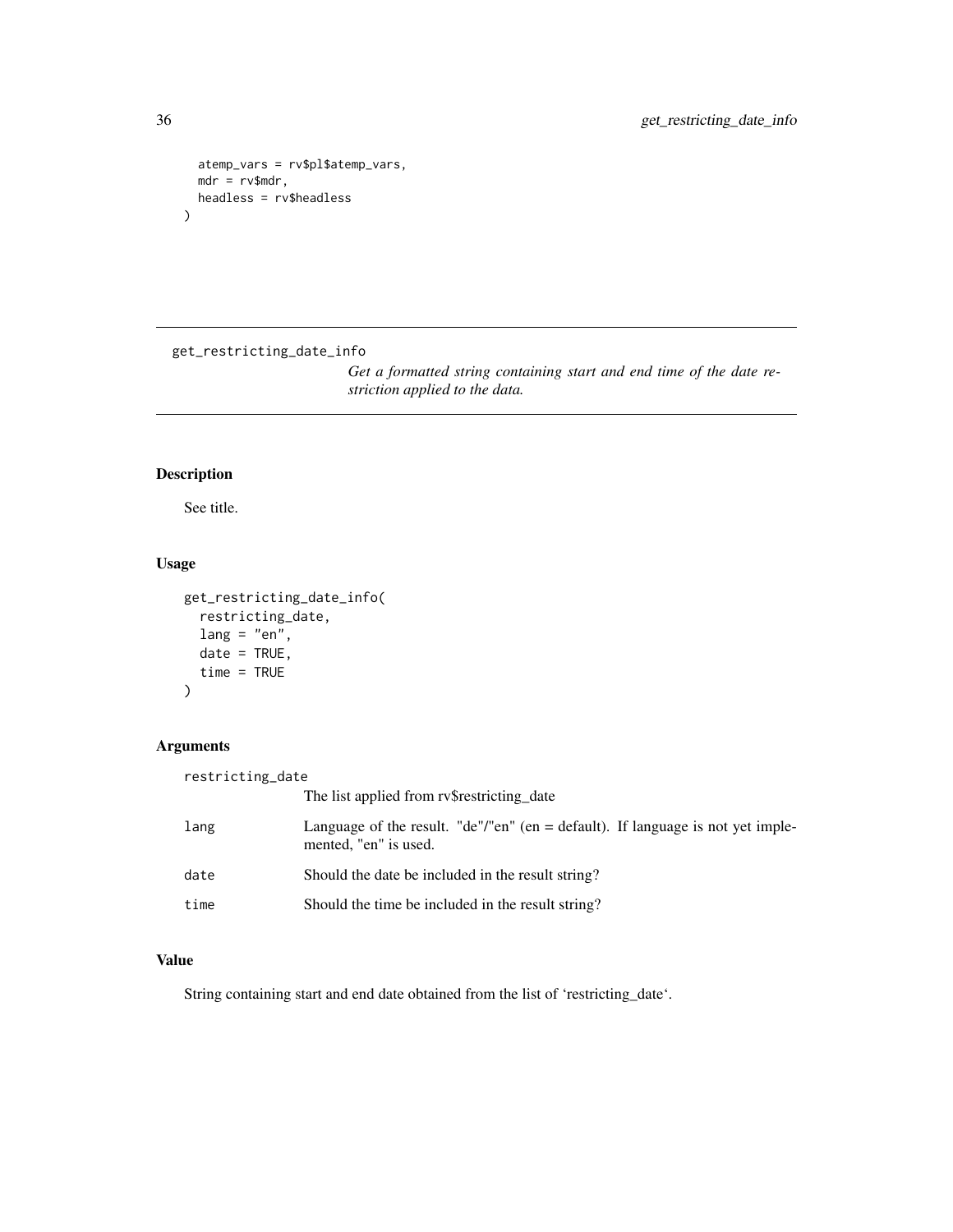<span id="page-36-0"></span>is\_latex\_installed *Checks if there is a LaTeX installation available*

## Description

Internal function to determine if a LaTeX installation is available. Used before creating/knitr-ing the PDF report.

# Usage

```
is_latex_installed(logfile_dir = NULL, headless = TRUE)
```
# Arguments

| logfile_dir | The absolute path to folder where the logfile will be stored default ('tempdir()'). |  |  |
|-------------|-------------------------------------------------------------------------------------|--|--|
| headless    | A boolean (default: FALSE). Indicating, if the function is run only in the console  |  |  |
|             | $(headless = TRUE)$ or on a GUI frontend (headless = FALSE).                        |  |  |

# Value

TRUE if there is a LaTeX installation, FALSE if not.

# Examples

is\_latex\_installed()

load\_csv *load\_csv helper function*

# Description

Internal function to load the data from CSV files.

# Usage

```
load_csv(rv, keys_to_test, headless = FALSE, system)
```
# Arguments

| rv           | A list object. Internal list simulating Shiny's 'reactive values'.                                                                                 |  |
|--------------|----------------------------------------------------------------------------------------------------------------------------------------------------|--|
| keys_to_test | A vector containing the names (keys) of the variables to test.                                                                                     |  |
| headless     | A boolean (default: FALSE). Indicating, if the function is run only in the console<br>$(headless = TRUE)$ or on a GUI frontend (headless = FALSE). |  |
| system       | The system object rv\$system                                                                                                                       |  |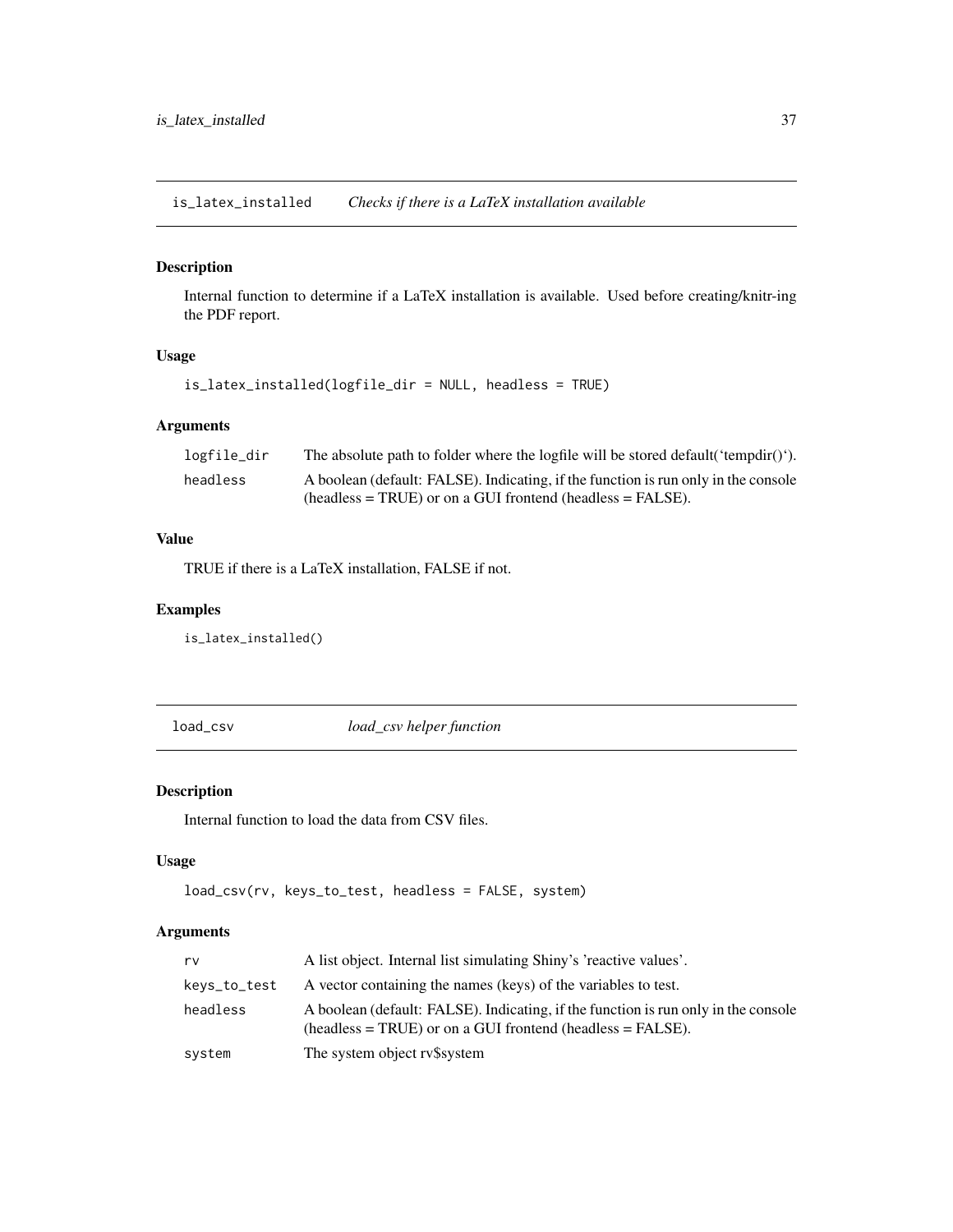# <span id="page-37-0"></span>Value

A list with data.tables for each unique CSV file as defined in the 'source\_system\_table' field of the MDR.

load\_database *load\_database helper function*

# Description

Internal function to load the data from SQL databases.

# Usage

```
load_database(
  rv,
  sql_statements,
  db_con,
 keys_to_test,
 db_name,
 headless = FALSE,
  db_type
)
```
# Arguments

| rv           | A list object. Internal list simulating Shiny's 'reactive values'.                                                                                 |  |  |
|--------------|----------------------------------------------------------------------------------------------------------------------------------------------------|--|--|
|              | sql_statements The SOL-Statement-object                                                                                                            |  |  |
| db_con       | The connection-socket                                                                                                                              |  |  |
| keys_to_test | A vector containing the names (keys) of the variables to test.                                                                                     |  |  |
| db_name      | The database name                                                                                                                                  |  |  |
| headless     | A boolean (default: FALSE). Indicating, if the function is run only in the console<br>$(headless = TRUE)$ or on a GUI frontend (headless = FALSE). |  |  |
| db_type      | The database type (postgres/oracle)                                                                                                                |  |  |

# Value

A list with a data.table for each data element as defined in the in the MDR.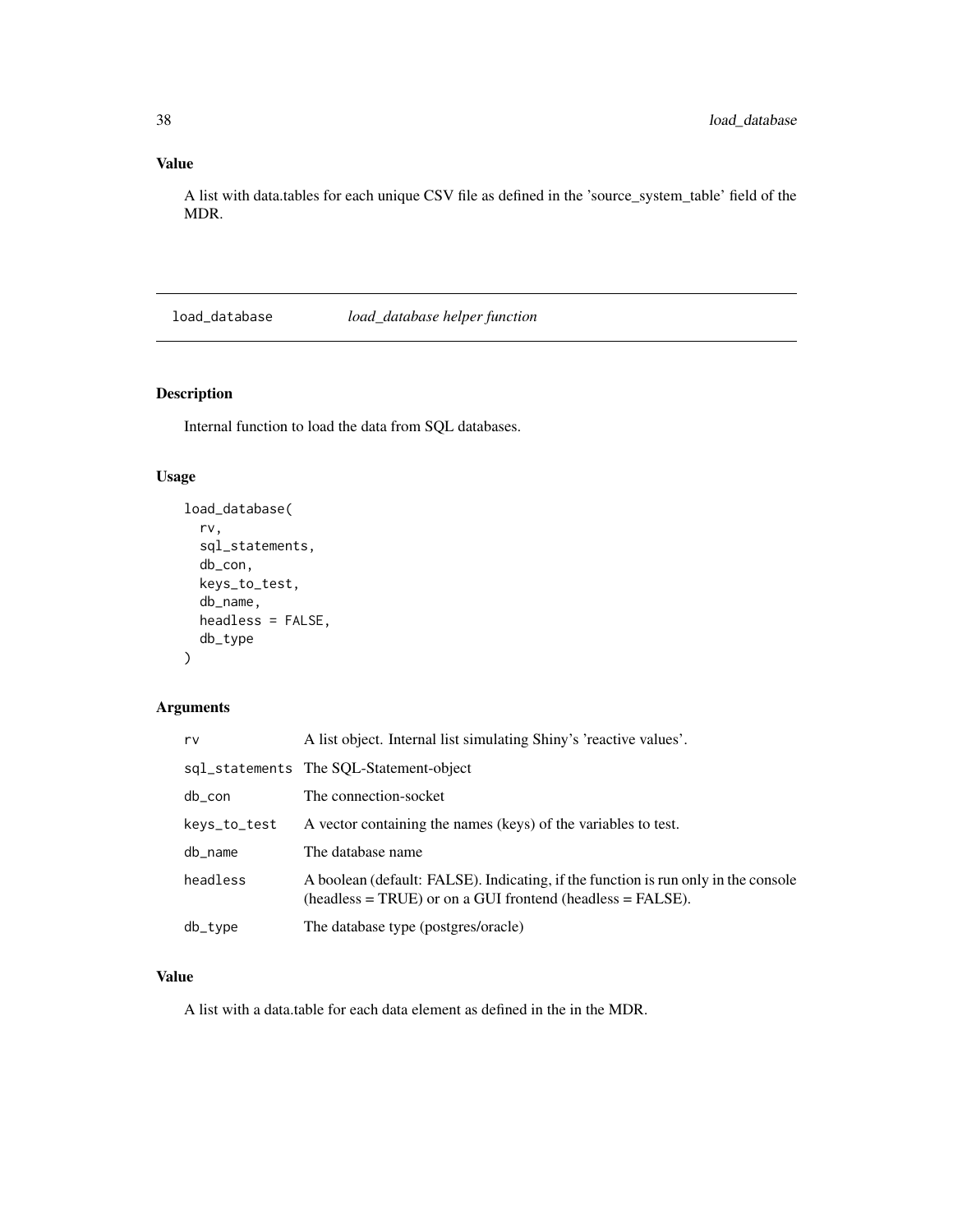<span id="page-38-0"></span>

# Description

Internal function to load the SQL statements.

# Usage

load\_sqls(utils\_path, db)

# Arguments

| utils_path | A character string. The path to the utils-folder, containing the required app |
|------------|-------------------------------------------------------------------------------|
|            | utilities like the MDR and the settings folder.                               |
| db         | A character string. The name of the corresponding database.                   |
|            |                                                                               |

| ìГ<br>∍<br>iar |  |
|----------------|--|
| -              |  |
|                |  |

# parallel *parallel helper function*

# Description

Internal function to initialize the parallel backend.

#### Usage

```
parallel(parallel, logfile_dir, ncores)
```
# Arguments

| parallel    | A boolean. If TRUE, initializing a 'future::plan()' for running the code (default:<br>FALSE).                                                   |
|-------------|-------------------------------------------------------------------------------------------------------------------------------------------------|
| logfile_dir | The absolute path to folder where the logfile will be stored default ('tempdir()').                                                             |
| ncores      | A integer. The number of cores to use. Caution: you would probably like to<br>choose a low number when operating on large datasets. Default: 2. |

# Value

No return value. Depending on the specified arguments, this function enables a parallel backend for faster computations.

# Examples

parallel(parallel = FALSE, logfile\_dir = tempdir(), ncores = 1)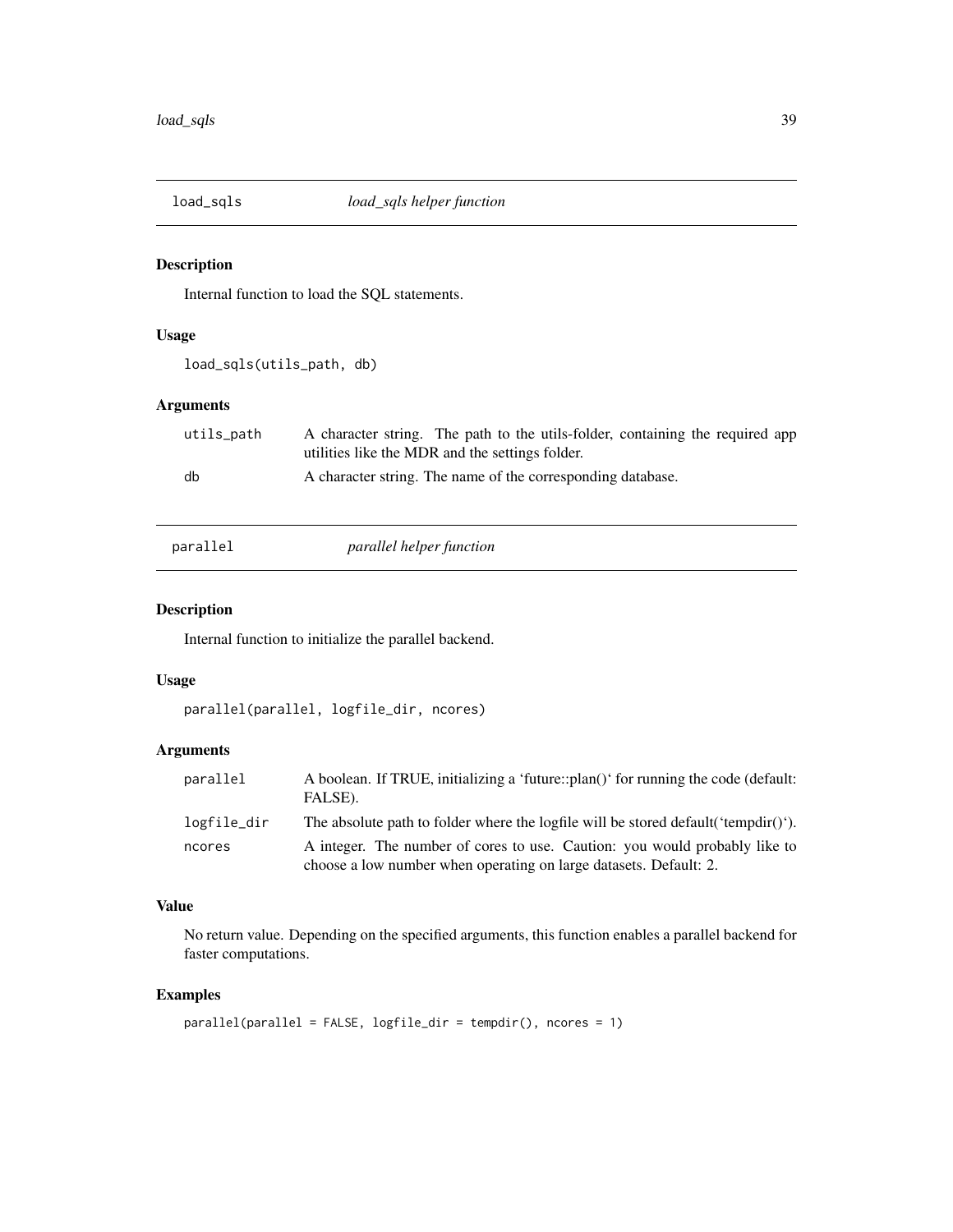<span id="page-39-0"></span>

#### Description

Internal function to read the meta data repository (MDR).

# Usage

read\_mdr(utils\_path = NULL, mdr\_filename = "mdr.csv")

# Arguments

| utils_path   | A character string. The path to the utils-folder, containing the required app       |
|--------------|-------------------------------------------------------------------------------------|
|              | utilities like the MDR and the settings folder.                                     |
| mdr filename | A character string. The filename of your meta data repository (default: 'mdr.csv'). |

# Value

A data.table containing the metadata repository which is imported from the CSV file provided with 'utils\_path/MDR/mdr\_filename'.

# Examples

```
utils_path <- system.file(
  "demo_data/utilities/",
  package = "DQAstats"
\lambdamdr_filename <- "mdr_example_data.csv"
mdr <- read_mdr(
  utils_path = utils_path,
  mdr_filename = mdr_filename
\mathcal{L}
```
reduce\_cat *reduce\_cat helper function*

# Description

Internal function to reduce categorical variables to a maximum of values to be displayed.

# Usage

```
reduce_cat(data, levellimit = 25)
```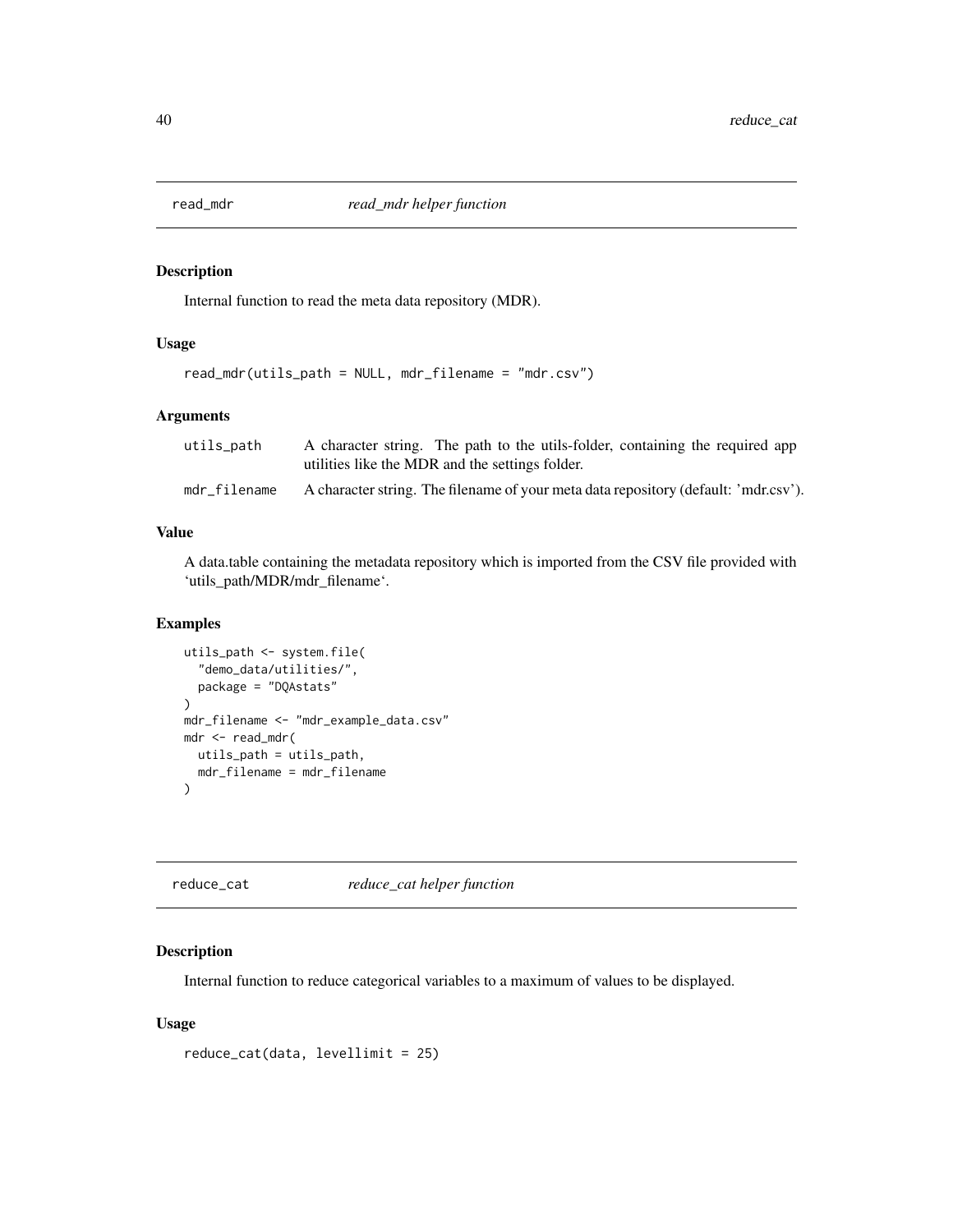# reduce\_cat 41

#### **Arguments**

| data       | A list object. The object 'rv\$results_descriptive'.                          |
|------------|-------------------------------------------------------------------------------|
| levellimit | An integer value. The number of maximum values to be displayed (default: 25). |

#### Value

A data.table with the data quality assessment results for categorical dataelements that are reduced to the maximum number of levels specified with 'levellimit'.

```
utils_path <- system.file(
  "demo_data/utilities/",
  package = "DQAstats"
\lambdamdr_filename <- "mdr_example_data.csv"
rv <- list()
rv$mdr <- read_mdr(
  utils_path = utils_path,
  mdr_filename <- mdr_filename
)
source_system_name <- "exampleCSV_source"
target_system_name <- "exampleCSV_target"
rv <- c(rv, create_helper_vars(
  mdr = rv$mdr,
  source_db = source_system_name,
  target_db = target_system_name
))
# save source/target vars
rv$source$system_name <- source_system_name
rv$target$system_name <- target_system_name
rv$source$system_type <- "csv"
rv$target$system_type <- "csv"
rv$log$logfile_dir <- tempdir()
# set headless (without GUI, progressbars, etc.)
rv$headless <- TRUE
# set configs
demo_files <- system.file("demo_data", package = "DQAstats")
Sys.setenv("EXAMPLECSV_SOURCE_PATH" = demo_files)
Sys.setenv("EXAMPLECSV_TARGET_PATH" = demo_files)
# get configs
rv$source$settings <- DIZutils::get_config_env(
  system_name = rv$source$system_name,
  logfile_dir = rv$log$logfile_dir,
  headless = rv$headless
```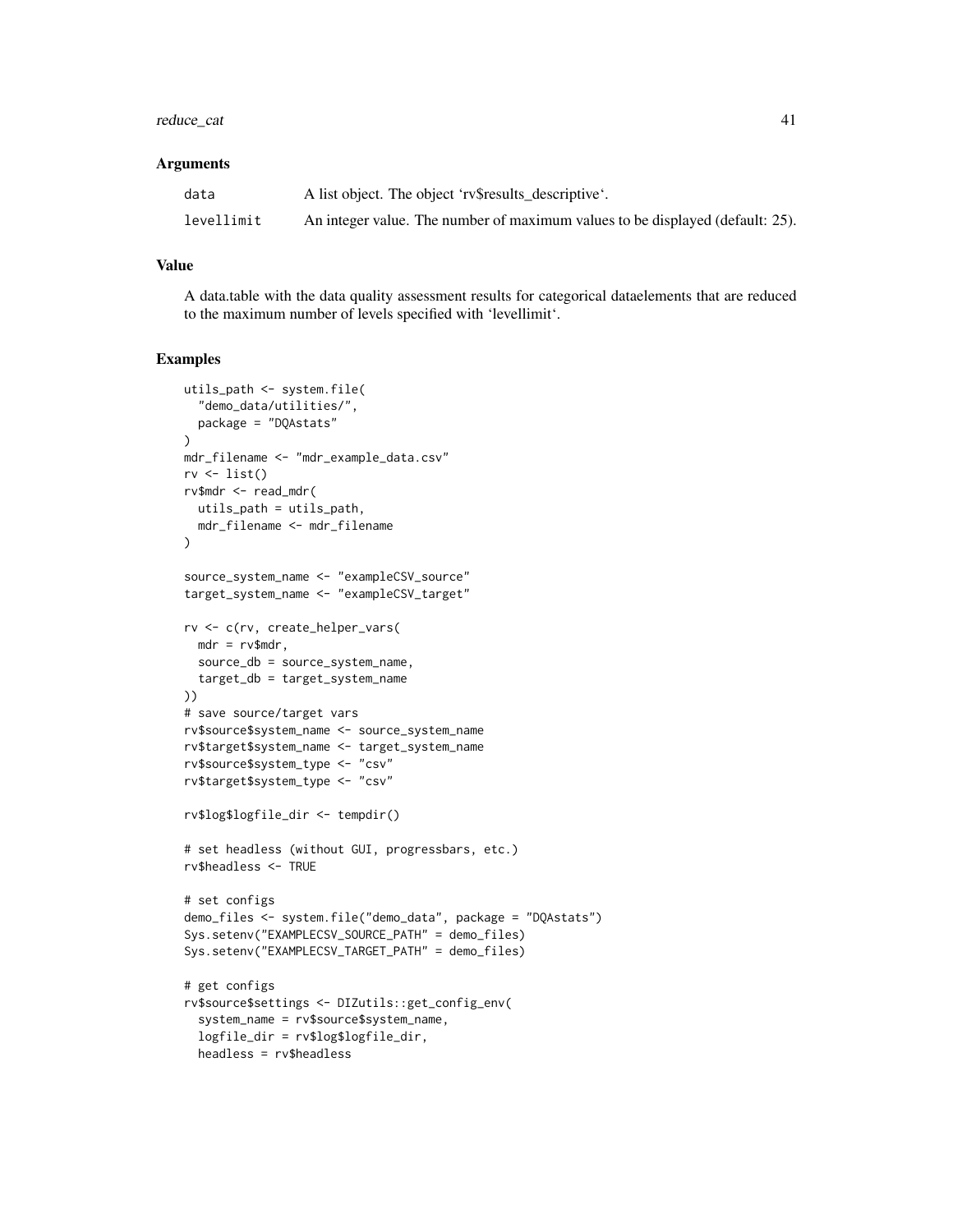```
\lambdarv$target$settings <- DIZutils::get_config_env(
  system_name = tolower(rv$target$system_name),
  logfile_dir = rv$log$logfile_dir,
  headless = rv$headless
)
# set start_time (e.g. when clicking the 'Load Data'-button in shiny
rv$start_time <- format(Sys.time(), usetz = TRUE, tz = "CET")
# define restricting date
rv$restricting_date$use_it <- FALSE
# load source data
tempdat <- data_loading(
  rv = rv,system = rv$source,
  keys_to_test = rv$keys_source
)
rv$data_source <- tempdat$outdata
# load target data
tempdat <- data_loading(
  rv = rv,system = rv$target,
  keys_to_test = rv$keys_target
\mathcal{L}rv$data_target <- tempdat$outdata
rv$data_plausibility$atemporal <- get_atemp_plausis(
  rv = rv,atemp_vars = rv$pl$atemp_vars,
  mdr = rv$mdr,headless = rv$headless
\mathcal{L}# add the plausibility raw data to data_target and data_source
for (i in names(rv$data_plausibility$atemporal)) {
  for (k in c("source_data", "target_data")) {
    w <- gsub("_data", "", k)
    raw_data <- paste0("data_", w)
    rv[[raw_data]][[i]] <-
      rv$data_plausibility$atemporal[[i]][[k]][[raw_data]]
    rv$data_plausibility$atemporal[[i]][[k]][[raw_data]] <- NULL
  }
 gc()
}
# calculate descriptive results
rv$results_descriptive <- descriptive_results(
  rv = rv,headless = rv$headless
\mathcal{L}
```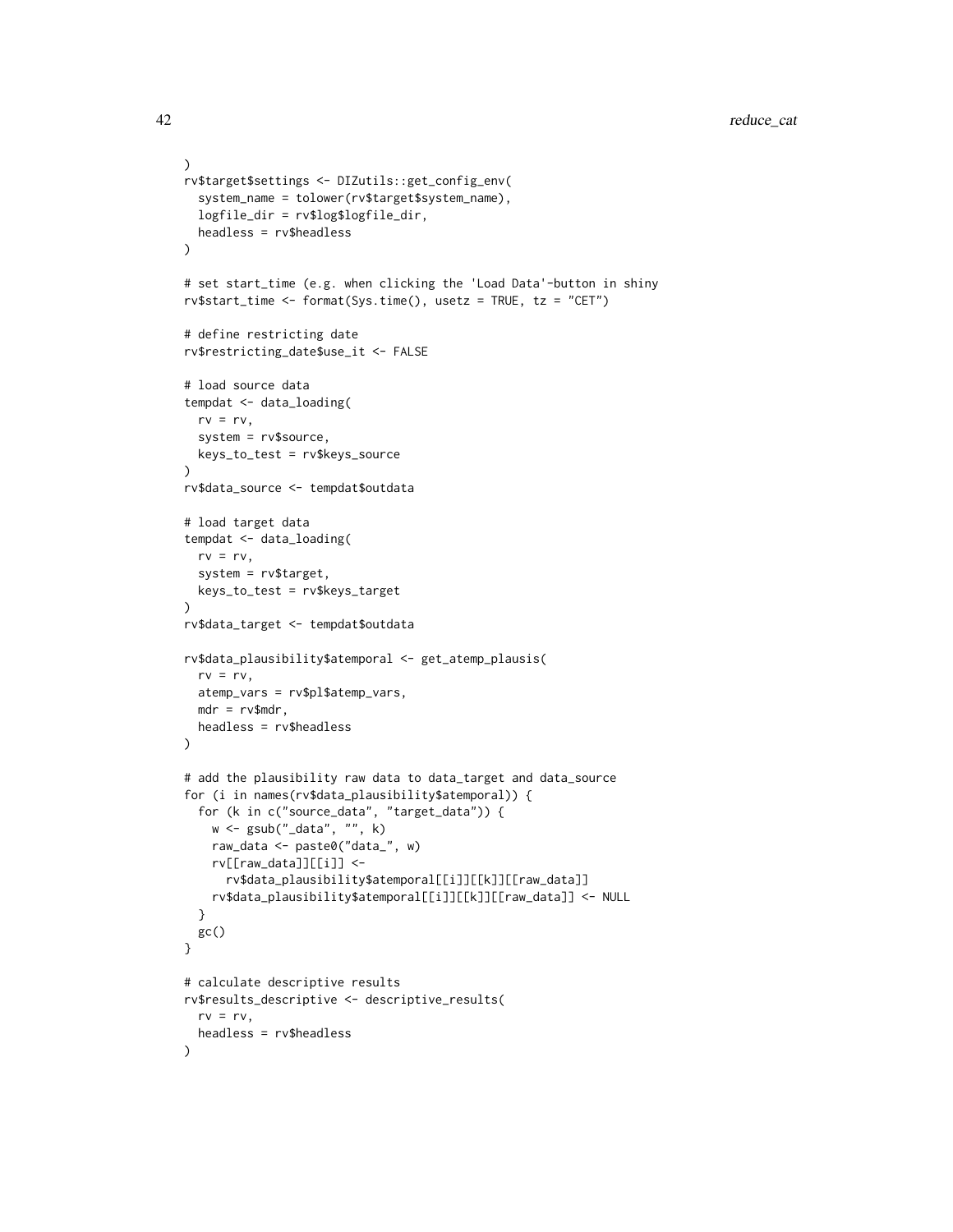<span id="page-42-0"></span>test\_csv 43

```
reduce_cat(
  data = rv$results_descriptive,
  levellimit = 25
\mathcal{L}
```
test\_csv *test\_csv helper function*

# Description

Internal function to test and get the database connection of the source database.

### Usage

```
test_csv(settings, source_db, mdr, headless = FALSE, logfile_dir)
```
#### Arguments

| settings    | A list object containing the database settings.                                                                                                     |
|-------------|-----------------------------------------------------------------------------------------------------------------------------------------------------|
| source_db   | A character string. The name of the source database. This string must be con-<br>form with the corresponding config section in the config.yml-file. |
| mdr         | A data table object containing the MDR.                                                                                                             |
| headless    | A boolean (default: FALSE). Indicating, if the function is run only in the console<br>$(headless = TRUE)$ or on a GUI frontend (headless = FALSE).  |
| logfile_dir | The absolute path to folder where the logfile will be stored default ('tempdir()').                                                                 |

# Value

A boolean indicating if the CSV files specified in the metadata repository are found in the specified locations.

```
utils_path <- system.file(
  "demo_data/utilities/",
  package = "DQAstats"
\lambdamdr_filename <- "mdr_example_data.csv"
mdr <- read_mdr(
 utils_path = utils_path,
  mdr_filename = mdr_filename
)
source_system_name <- "exampleCSV_source"
target_system_name <- "exampleCSV_target"
```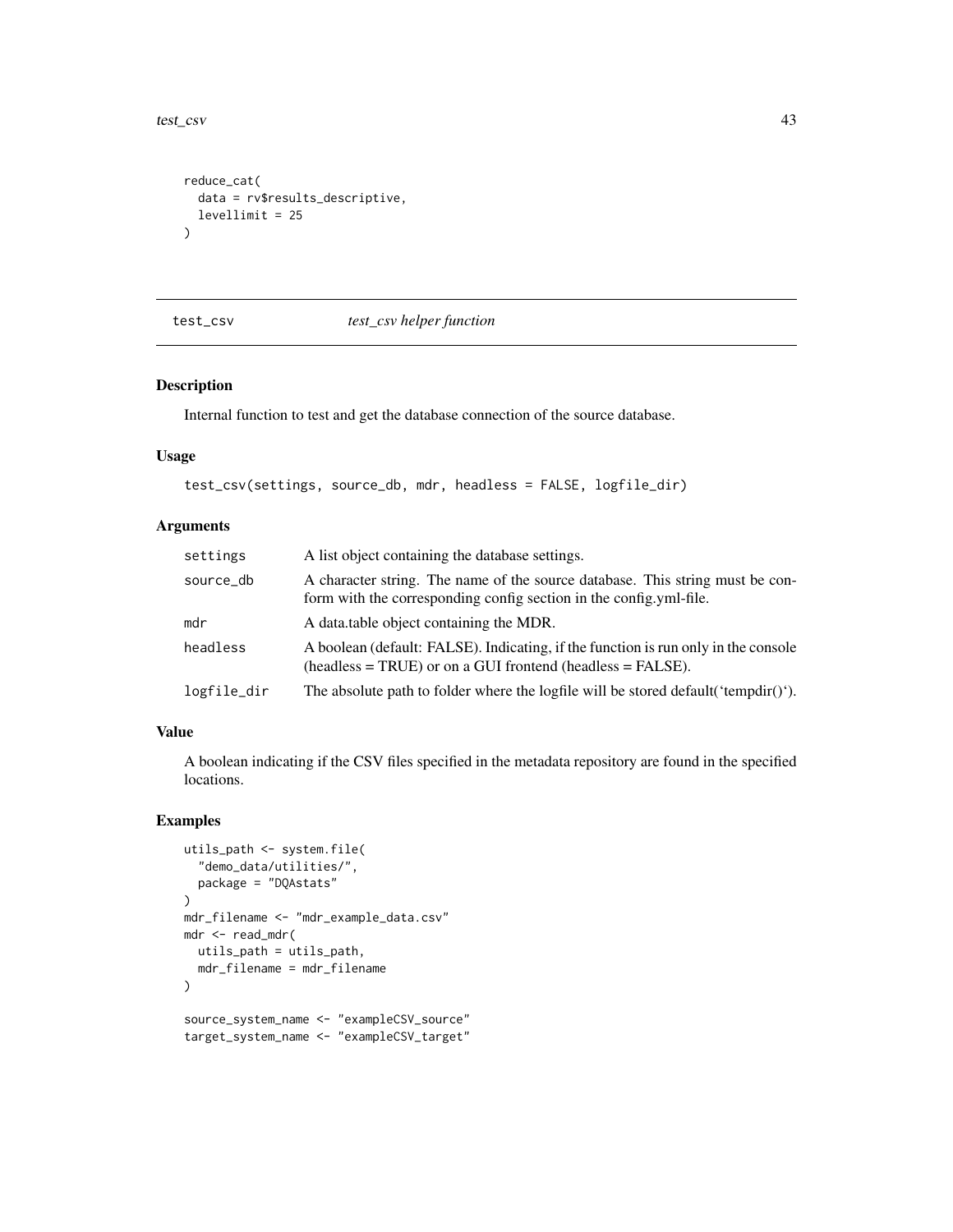```
DIZtools::cleanup_old_logfile(logfile_dir = tempdir())
settings <- DIZutils::get_config_env(
 system_name = source_system_name,
 logfile_dir = tempdir(),
 headless = TRUE
)
test_csv(
 settings = settings,
 source_db = source_system_name,
 mdr = mdr,
 headless = TRUE,
 logfile\_dir = tempdir()\mathcal{E}
```
uniq\_plausi\_results *uniq\_plausi\_results helper function*

# Description

Internal function to generate the results of the 'Uniqueness Plausibility' checks.

#### Usage

```
uniq_plausi_results(rv, uniq_vars, mdr, headless = FALSE)
```
# Arguments

| rv        | A list object. Internal list simulating Shiny's 'reactive values'.                                                                              |
|-----------|-------------------------------------------------------------------------------------------------------------------------------------------------|
| uniq_vars | A data table object. The object is created by create helper vars from the<br>data represented in the metadata repository.                       |
| mdr       | A data table object containing the MDR.                                                                                                         |
| headless  | A boolean (default: FALSE). Indicating, if the function is run only in the console<br>$(heads = TRUE)$ or on a GUI frontend $(heads = FALSE)$ . |

### Value

A list with one entry for each uniqueness plausibility check containing the results. Each entry contains the following (nested) list items:

description A character with the description of the plausibility check.

- source\_data A nested list with the uniqueness plausibility check results for the source data system with the values 'message' and 'error'.
- target\_data A nested list with the uniqueness plausibility check results for the target data system with the values 'message' and 'error'.

<span id="page-43-0"></span>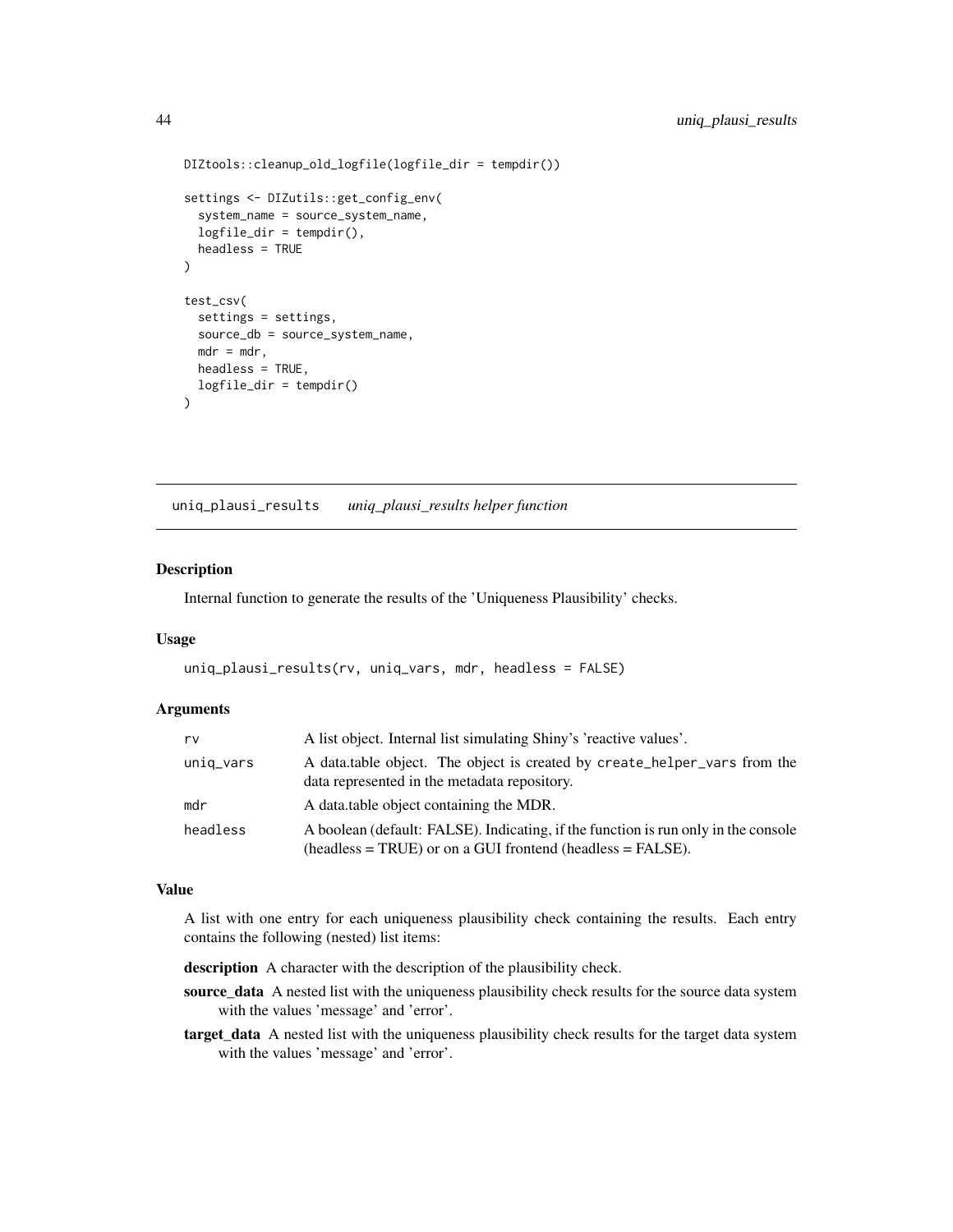# uniq\_plausi\_results 45

```
# runtime > 5 sec.
utils_path <- system.file(
  "demo_data/utilities/",
  package = "DQAstats"
\lambdamdr_filename <- "mdr_example_data.csv"
rv \leftarrow list()rv$mdr <- read_mdr(
 utils_path = utils_path,
 mdr_filename <- mdr_filename
)
source_system_name <- "exampleCSV_source"
target_system_name <- "exampleCSV_target"
rv <- c(rv, create_helper_vars(
 mdr = rv$mdr,
  source_db = source_system_name,
  target_db = target_system_name
))
# save source/target vars
rv$source$system_name <- source_system_name
rv$target$system_name <- target_system_name
rv$source$system_type <- "csv"
rv$target$system_type <- "csv"
rv$log$logfile_dir <- tempdir()
# set headless (without GUI, progressbars, etc.)
rv$headless <- TRUE
# set configs
demo_files <- system.file("demo_data", package = "DQAstats")
Sys.setenv("EXAMPLECSV_SOURCE_PATH" = demo_files)
Sys.setenv("EXAMPLECSV_TARGET_PATH" = demo_files)
# get configs
rv$source$settings <- DIZutils::get_config_env(
  system_name = rv$source$system_name,
  logfile_dir = rv$log$logfile_dir,
  headless = rv$headless
\mathcal{L}rv$target$settings <- DIZutils::get_config_env(
  system_name = tolower(rv$target$system_name),
  logfile_dir = rv$log$logfile_dir,
  headless = rv$headless
)
# set start_time (e.g. when clicking the 'Load Data'-button in shiny
rv$start_time <- format(Sys.time(), usetz = TRUE, tz = "CET")
```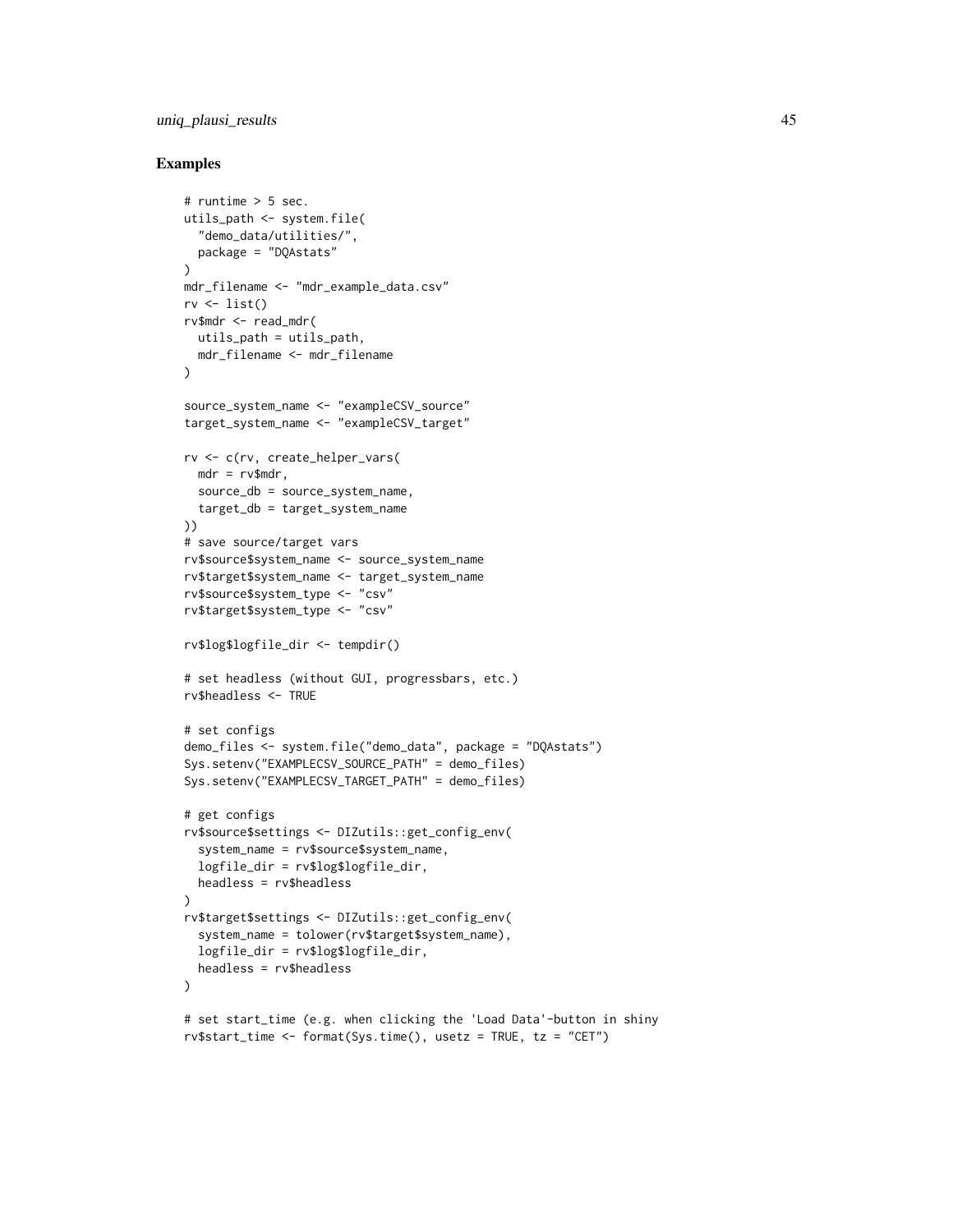```
# define restricting date
rv$restricting_date$use_it <- FALSE
# load source data
tempdat <- data_loading(
 rv = rv,system = rv$source,
  keys_to_test = rv$keys_source
\lambdarv$data_source <- tempdat$outdata
# load target data
tempdat <- data_loading(
  rv = rv,system = rv$target,
 keys_to_test = rv$keys_target
)
rv$data_target <- tempdat$outdata
rv$data_plausibility$atemporal <- get_atemp_plausis(
  rv = rv,atemp_vars = rv$pl$atemp_vars,
 mdr = rv$mdr,
  headless = rv$headless
\lambda# add the plausibility raw data to data_target and data_source
for (i in names(rv$data_plausibility$atemporal)) {
  for (k in c("source_data", "target_data")) {
   w <- gsub("_data", "", k)
   raw_data <- paste0("data_", w)
   rv[[raw_data]][[i]] <-
      rv$data_plausibility$atemporal[[i]][[k]][[raw_data]]
   rv$data_plausibility$atemporal[[i]][[k]][[raw_data]] <- NULL
  }
 gc()
}
# calculate descriptive results
rv$results_descriptive <- descriptive_results(
  rv = rv,headless = rv$headless
\lambda# calculate unique plausibilites
uniq_plausi_results(
 rv = rv,uniq_vars = rv$pl$uniq_vars,
 mdr = rv$mdr,
 headless = rv$headless
\mathcal{L}
```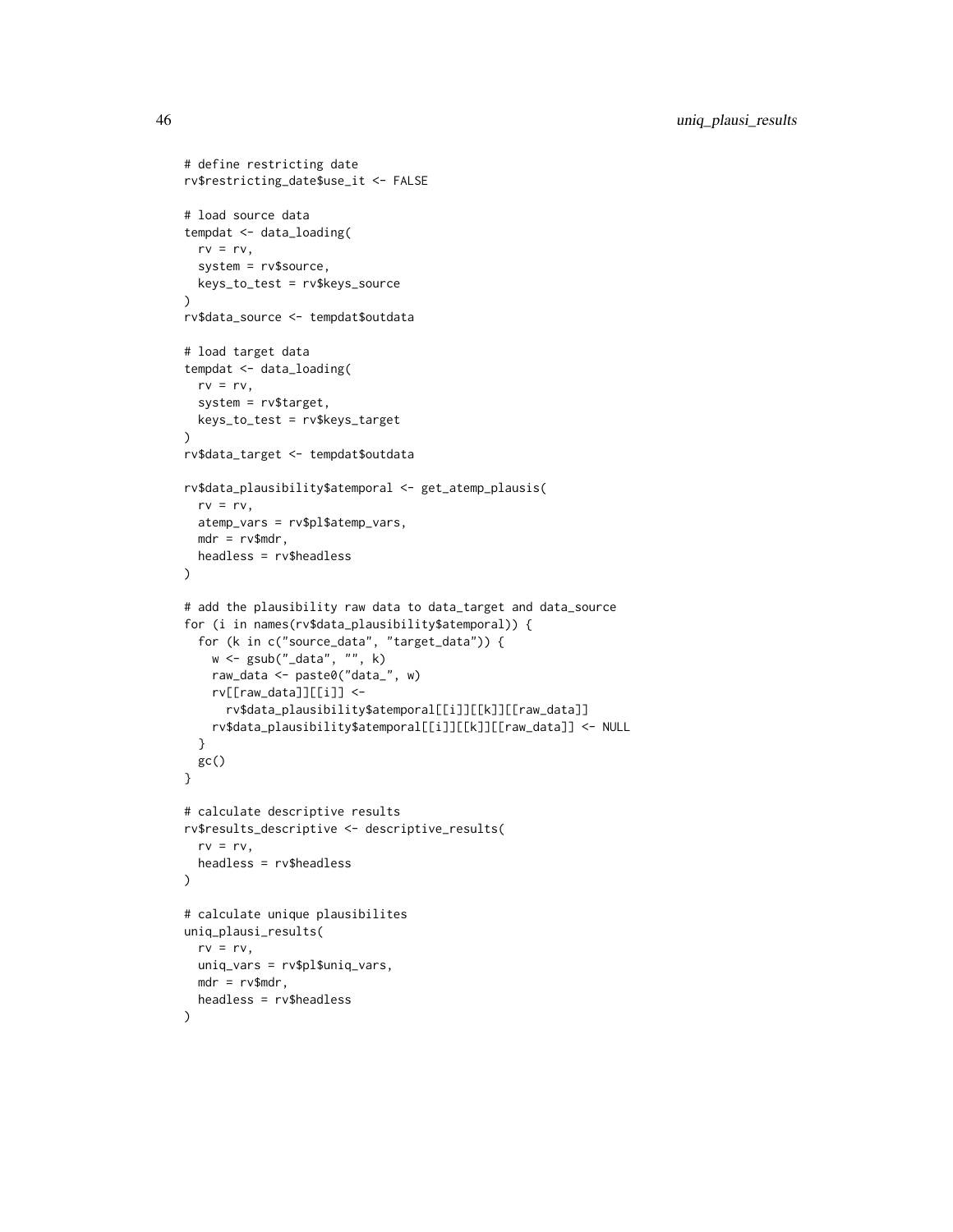<span id="page-46-0"></span>value\_conformance *value\_conformance helper function*

#### Description

Internal function to perform value conformance checks.

# Usage

```
value_conformance(rv, results, scope, headless = FALSE, logfile_dir)
```
# Arguments

| rv          | A list object. Internal list simulating Shiny's 'reactive values'.                                                                                 |
|-------------|----------------------------------------------------------------------------------------------------------------------------------------------------|
| results     | A list object. The list should contain the results of either 'rv\$results_descriptive'<br>or 'rv\$results_plausibility_atemporal'.                 |
| scope       | A character. Either "plausibility" or "descriptive".                                                                                               |
| headless    | A boolean (default: FALSE). Indicating, if the function is run only in the console<br>$(headless = TRUE)$ or on a GUI frontend (headless = FALSE). |
| logfile_dir | The absolute path to folder where the logfile will be stored default ('tempdir()').                                                                |

## Value

A list with one entry for each dataelement containing the raw results of the value conformance checks. Each entry contains the following (nested) list items:

source\_data A nested list with the raw value conformance check results for the source data system.

target\_data A nested list with the raw value conformance check results for the target data system.

```
utils_path <- system.file(
  "demo_data/utilities/",
  package = "DQAstats"
)
mdr_filename <- "mdr_example_data.csv"
rv \leftarrow list()rv$mdr <- read_mdr(
  utils_path = utils_path,
  mdr_filename <- mdr_filename
\mathcal{L}source_system_name <- "exampleCSV_source"
target_system_name <- "exampleCSV_target"
rv <- c(rv, create_helper_vars(
  mdr = rv$mdr,
```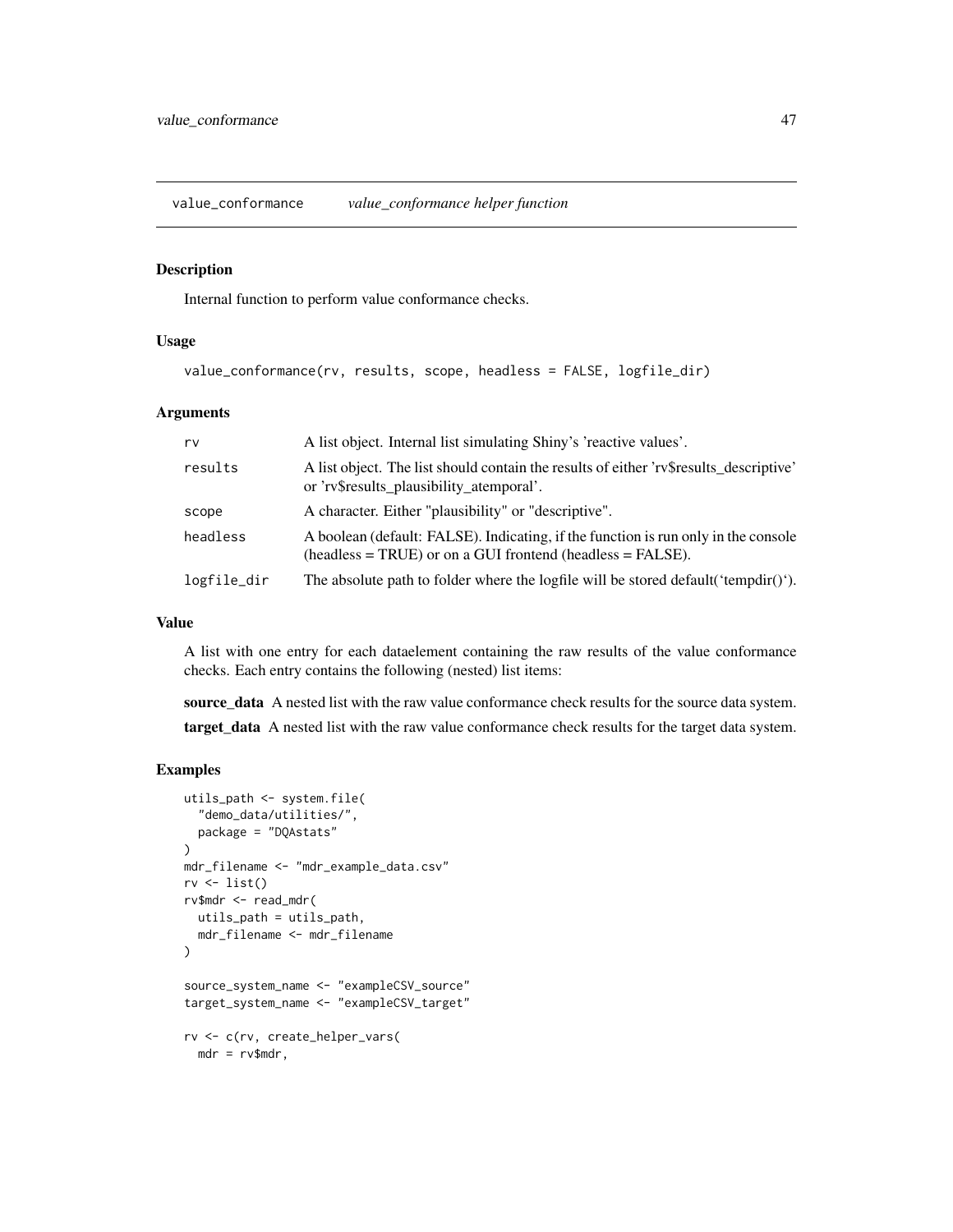```
source_db = source_system_name,
  target_db = target_system_name
))
# save source/target vars
rv$source$system_name <- source_system_name
rv$target$system_name <- target_system_name
rv$source$system_type <- "csv"
rv$target$system_type <- "csv"
rv$log$logfile_dir <- tempdir()
# set headless (without GUI, progressbars, etc.)
rv$headless <- TRUE
# set configs
demo_files <- system.file("demo_data", package = "DQAstats")
Sys.setenv("EXAMPLECSV_SOURCE_PATH" = demo_files)
Sys.setenv("EXAMPLECSV_TARGET_PATH" = demo_files)
# get configs
rv$source$settings <- DIZutils::get_config_env(
  system_name = rv$source$system_name,
  logfile_dir = rv$log$logfile_dir,
  headless = rv$headless
)
rv$target$settings <- DIZutils::get_config_env(
  system_name = tolower(rv$target$system_name),
  logfile_dir = rv$log$logfile_dir,
  headless = rv$headless
)
# set start_time (e.g. when clicking the 'Load Data'-button in shiny
rv$start_time <- format(Sys.time(), usetz = TRUE, tz = "CET")
# define restricting date
rv$restricting_date$use_it <- FALSE
# load source data
tempdat <- data_loading(
  rv = rv,system = rv$source,
  keys_to_test = rv$keys_source
)
rv$data_source <- tempdat$outdata
# load target data
tempdat <- data_loading(
  rv = rv,system = rv$target,
  keys_to_test = rv$keys_target
\mathcal{L}rv$data_target <- tempdat$outdata
```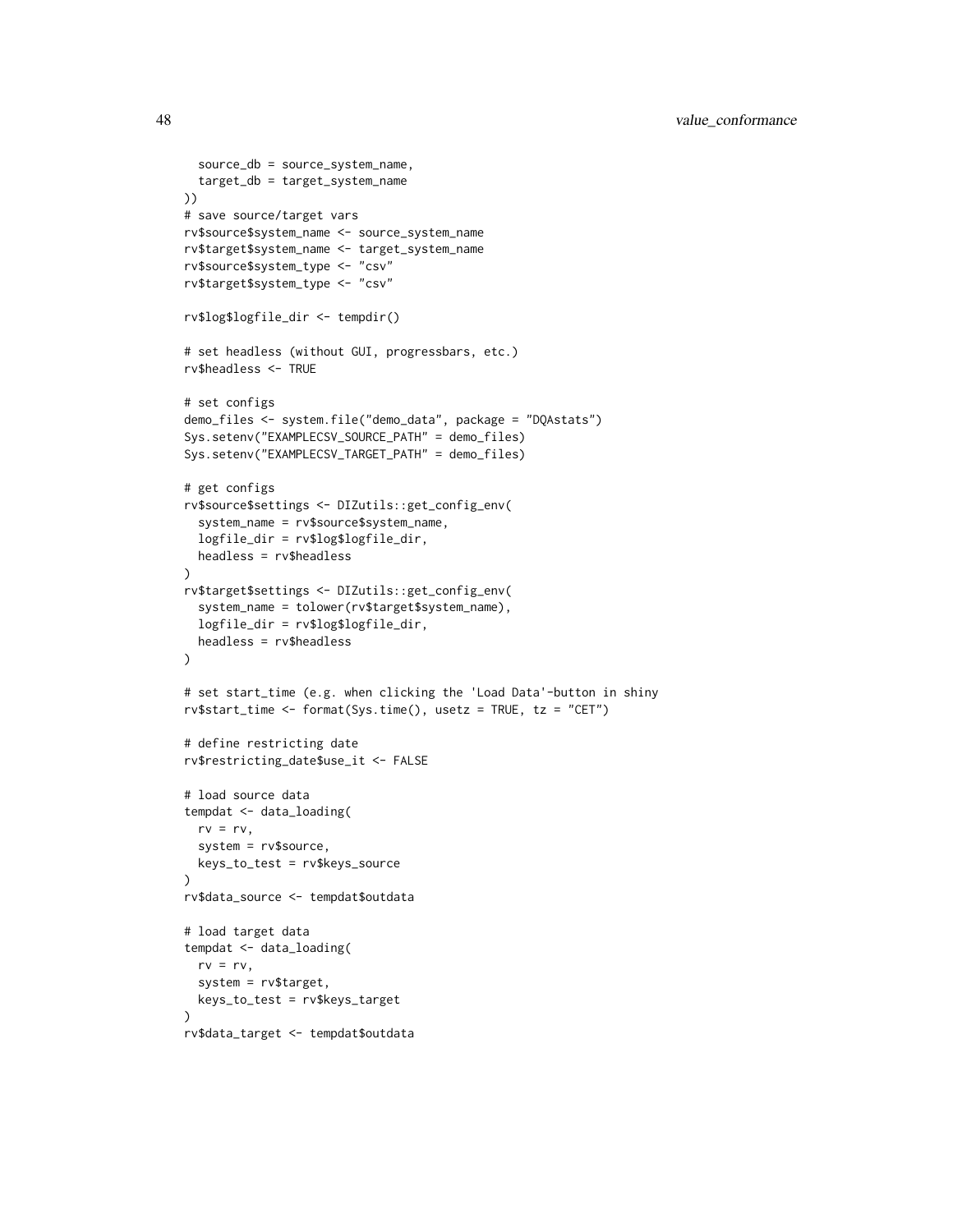```
rv$data_plausibility$atemporal <- get_atemp_plausis(
  rv = rv,atemp_vars = rv$pl$atemp_vars,
  mdr = rv$mdr,
  headless = rv$headless
\lambda# add the plausibility raw data to data_target and data_source
for (i in names(rv$data_plausibility$atemporal)) {
  for (k in c("source_data", "target_data")) {
    w <- gsub("_data", "", k)
   raw_data <- paste0("data_", w)
   rv[[raw_data]][[i]] <-
      rv$data_plausibility$atemporal[[i]][[k]][[raw_data]]
   rv$data_plausibility$atemporal[[i]][[k]][[raw_data]] <- NULL
  }
 gc()
}
# calculate descriptive results
rv$results_descriptive <- descriptive_results(
  rv = rv,
 headless = rv$headless
\lambda# calculate atemporal plausibilites
rv$results_plausibility_atemporal <- atemp_plausi_results(
  rv = rv,atemp_vars = rv$data_plausibility$atemporal,
  mdr = rv$mdr,
  headless = rv$headless
)
# calculate unique plausibilites
rv$results_plausibility_unique <- uniq_plausi_results(
  rv = rv,uniq_vars = rv$pl$uniq_vars,
  mdr = rv$mdr,headless = rv$headless
)
value_conformance(
  rv = rv,
  scope = "descriptive",
  results = rv$results_descriptive,
  headless = rv$headless,
  logfile_dir = rv$log$logfile_dir
\mathcal{L}
```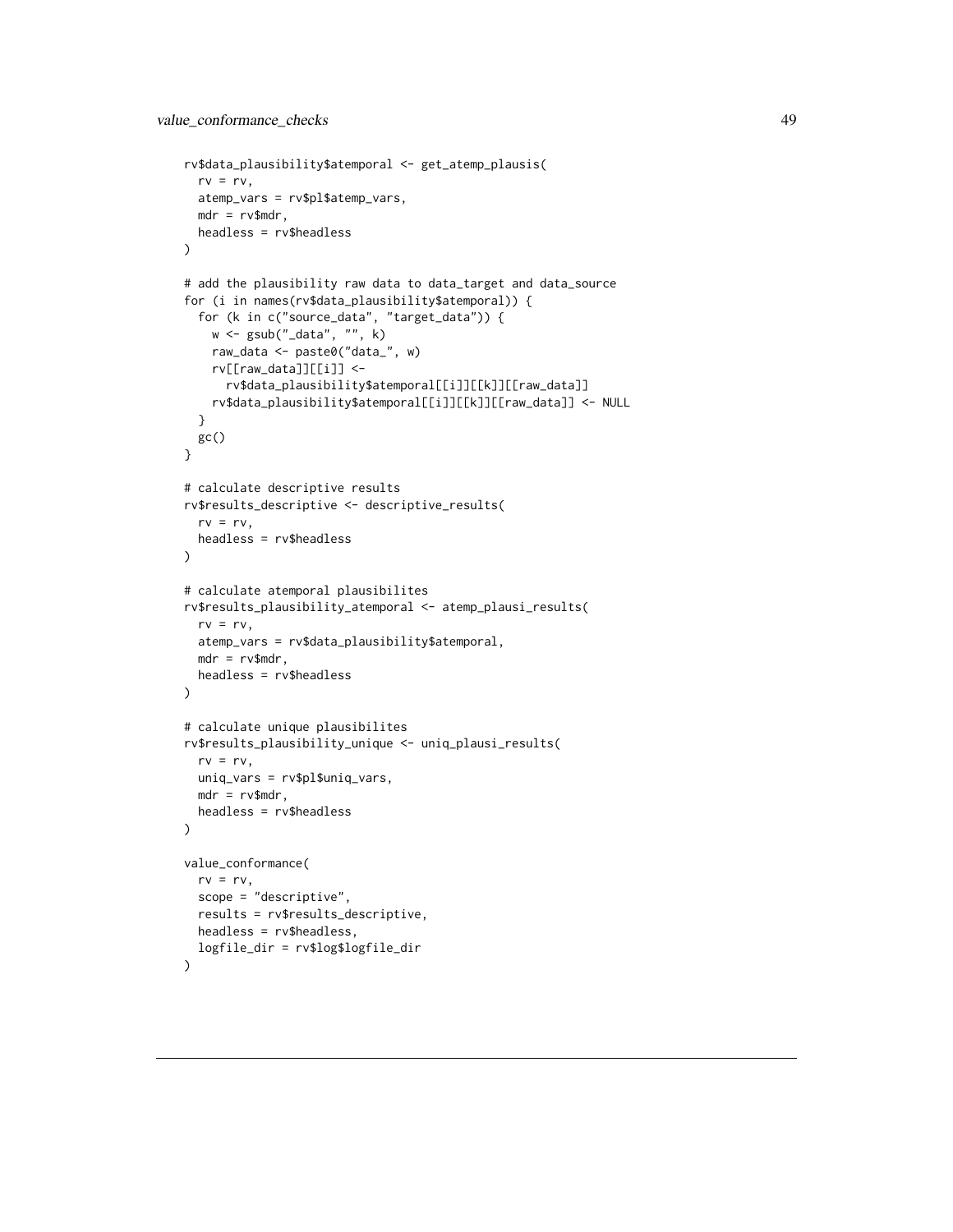value\_conformance\_checks

```
value_conformance_checks helper function
```
#### Description

Internal function to perform value conformance checks.

#### Usage

```
value_conformance_checks(results)
```
#### Arguments

results A list object. The list should contain the results of the function value\_conformance.

#### Value

A data.table with the results of the automated comparison of the value conformance check results between the source data system and the target data system.

```
# runtime ~ 5 sec.
utils_path <- system.file(
  "demo_data/utilities/",
  package = "DQAstats"
\lambdamdr_filename <- "mdr_example_data.csv"
rv \leftarrow list()rv$mdr <- read_mdr(
  utils_path = utils_path,
  mdr_filename <- mdr_filename
)
source_system_name <- "exampleCSV_source"
target_system_name <- "exampleCSV_target"
rv <- c(rv, create_helper_vars(
 mdr = rv$mdr,
  source_db = source_system_name,
  target_db = target_system_name
))
# save source/target vars
rv$source$system_name <- source_system_name
rv$target$system_name <- target_system_name
rv$source$system_type <- "csv"
rv$target$system_type <- "csv"
rv$log$logfile_dir <- tempdir()
```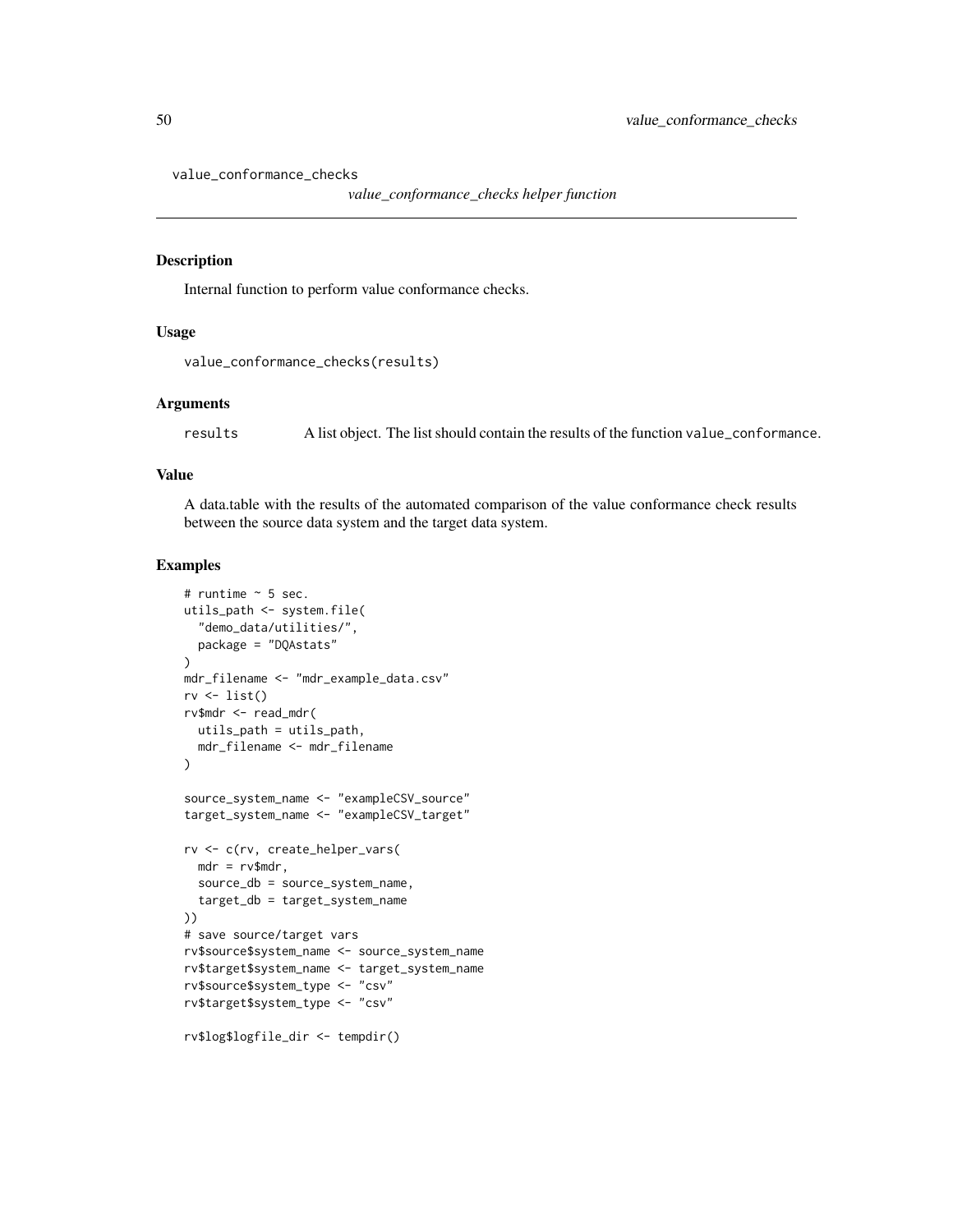```
# set headless (without GUI, progressbars, etc.)
rv$headless <- TRUE
# set configs
demo_files <- system.file("demo_data", package = "DQAstats")
Sys.setenv("EXAMPLECSV_SOURCE_PATH" = demo_files)
Sys.setenv("EXAMPLECSV_TARGET_PATH" = demo_files)
# get configs
rv$source$settings <- DIZutils::get_config_env(
  system_name = rv$source$system_name,
  logfile_dir = rv$log$logfile_dir,
  headless = rv$headless
)
rv$target$settings <- DIZutils::get_config_env(
  system_name = tolower(rv$target$system_name),
  logfile_dir = rv$log$logfile_dir,
  headless = rv$headless
\lambda# set start_time (e.g. when clicking the 'Load Data'-button in shiny
rv$start_time <- format(Sys.time(), usetz = TRUE, tz = "CET")
# define restricting date
rv$restricting_date$use_it <- FALSE
# load source data
tempdat <- data_loading(
 rv = rv,system = rv$source,
  keys_to_test = rv$keys_source
\lambdarv$data_source <- tempdat$outdata
# load target data
tempdat <- data_loading(
 rv = rv,
  system = rv$target,
  keys_to_test = rv$keys_target
\lambdarv$data_target <- tempdat$outdata
rv$data_plausibility$atemporal <- get_atemp_plausis(
  rv = rv,atemp_vars = rv$pl$atemp_vars,
  mdr = rv$mdr,headless = rv$headless
\lambda# add the plausibility raw data to data_target and data_source
for (i in names(rv$data_plausibility$atemporal)) {
  for (k in c("source_data", "target_data")) {
   w <- gsub("_data", "", k)
```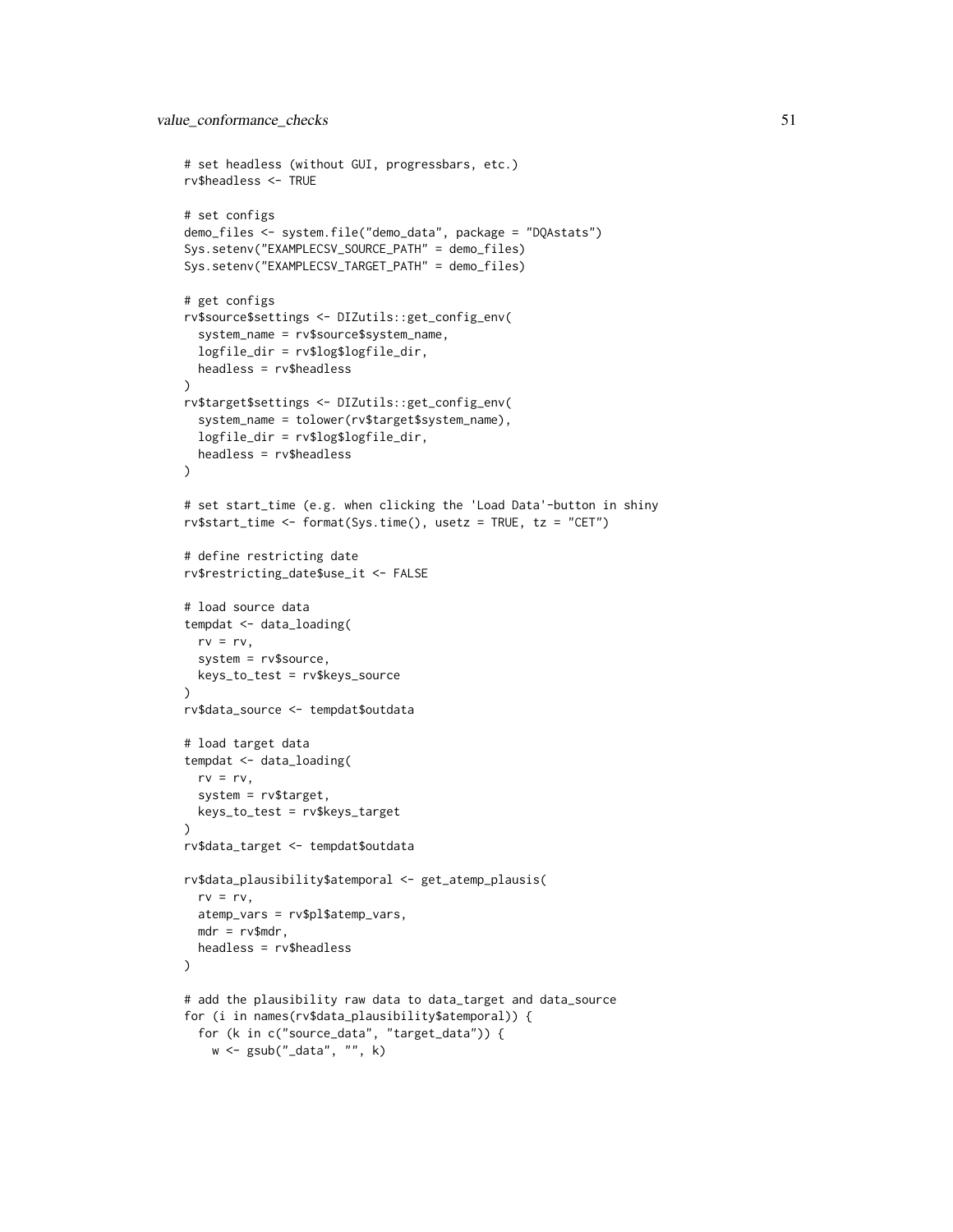```
raw_data <- paste0("data_", w)
   rv[[raw_data]][[i]] <-
      rv$data_plausibility$atemporal[[i]][[k]][[raw_data]]
   rv$data_plausibility$atemporal[[i]][[k]][[raw_data]] <- NULL
  }
 gc()
}
# calculate descriptive results
rv$results_descriptive <- descriptive_results(
  rv = rv,headless = rv$headless
)
# calculate atemporal plausibilites
rv$results_plausibility_atemporal <- atemp_plausi_results(
 rv = rv,atemp_vars = rv$data_plausibility$atemporal,
 mdr = rv$mdr,
 headless = rv$headless
\lambda# calculate unique plausibilites
rv$results_plausibility_unique <- uniq_plausi_results(
  rv = rv,uniq_vars = rv$pl$uniq_vars,
  mdr = rv$mdr,
  headless = rv$headless
)
rv$conformance$value_conformance <- value_conformance(
 rv = rv,scope = "descriptive",
  results = rv$results_descriptive,
  headless = rv$headless,
  logfile_dir = rv$log$logfile_dir
\lambda
```

```
value_conformance_checks(results = rv$conformance$value_conformance)
```